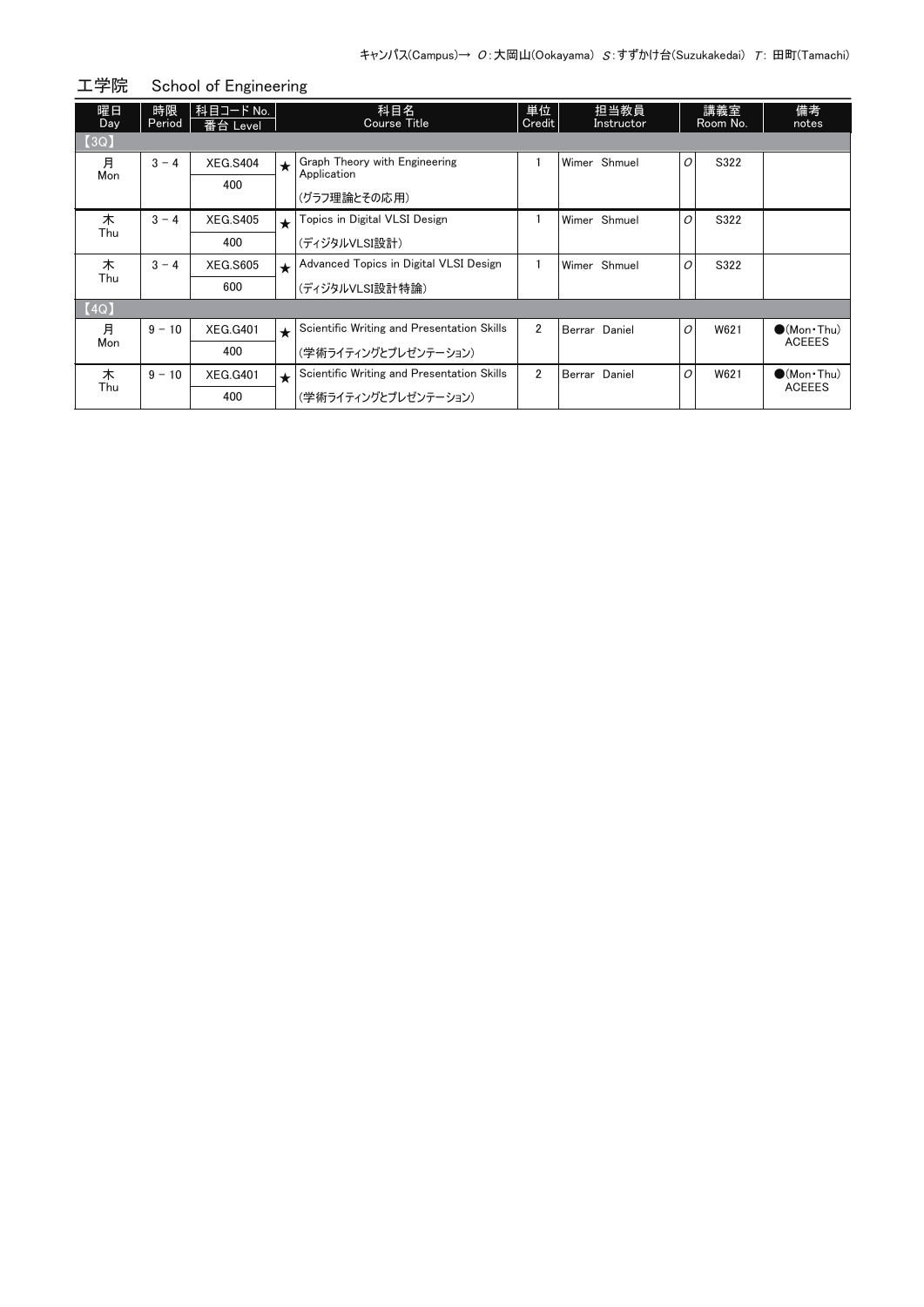| 曜日<br>Day          | 時限<br>Period             | │科目コード No.<br>番台 Level |         | 科目名<br><b>Course Title</b>                                                       | 単位<br>Credit   | 担当教員<br>Instructor                   | 講義室<br>Room No. | 備考<br>notes                       |
|--------------------|--------------------------|------------------------|---------|----------------------------------------------------------------------------------|----------------|--------------------------------------|-----------------|-----------------------------------|
| $(3 \sim 4Q)$      |                          |                        |         |                                                                                  |                |                                      |                 |                                   |
| 未定                 |                          | <b>MEC.N532</b>        |         | Advanced Mechanical Engineering F                                                | 1              | 未定                                   |                 | $O(3 \sim 4Q)$                    |
| To be<br>announced |                          | 500                    |         | (先端機械工学F)                                                                        |                | Undecided                            |                 |                                   |
| 集中講義               |                          | <b>MEC.U431</b>        | $\star$ | Automotive Structural System                                                     | 3              | 山浦 弘                                 |                 | $O(3 \sim 4Q)$                    |
| 等<br>Intensive     |                          | 400                    |         | Engineering A<br>(自動車構造システム工学A)                                                  |                | 大熊 政明 ほか<br>Yamaura Hiroshi          |                 | 以下の3週間に<br>より3単位<br>$9/16 - 9/20$ |
|                    |                          |                        |         |                                                                                  |                | Okuma Masaaki et                     |                 | 11:00-14:00<br>$9/23 - 9/27$      |
|                    |                          |                        |         |                                                                                  |                | al.                                  |                 | 11:00-14:00                       |
|                    |                          |                        |         |                                                                                  |                |                                      |                 | $10/7 - 10/11$<br>11:00-14:00     |
|                    |                          | <b>MEC.U432</b>        |         | <b>Automotive Comfort Mechanics</b>                                              | 3              |                                      |                 | <b>ACEEES</b><br>$O(3 \sim 4Q)$   |
| 集中講義<br>等          |                          | 400                    | $\star$ | Engineering A                                                                    |                | 山北 昌毅<br>花村 克悟ほか                     |                 | 以下の3週間に                           |
| Intensive          |                          |                        |         | (自動車の快適性工学A)                                                                     |                | Yamakita Masaki                      |                 | より3単位<br>$10/14 - 10/18$          |
|                    |                          |                        |         |                                                                                  |                | Hanamura Katsunori<br>et al.         |                 | 11:00-14:00<br>$10/21 - 10/25$    |
|                    |                          |                        |         |                                                                                  |                |                                      |                 | 11:00-14:00<br>$11/25 - 11/29$    |
|                    |                          |                        |         |                                                                                  |                |                                      |                 | 11:00-14:00<br><b>ACEEES</b>      |
| 集中講義               |                          | <b>MEC.U433</b>        | $\star$ | Advanced Production Engineering A                                                | 3              | 鈴木 定省                                |                 | $O(3 \sim 4Q)$                    |
| 等<br>Intensive     |                          | 400                    |         | (先進生産工学A)                                                                        |                | 吉野 雅彦 ほか                             |                 | 以下の3週間に<br>より3単位                  |
|                    |                          |                        |         |                                                                                  |                | Suzuki Sadami<br>Yoshino Masahiko et |                 | $10/28 - 11/1$<br>$11:00 - 14:00$ |
|                    |                          |                        |         |                                                                                  |                | al.                                  |                 | $11/11 - 11/15$<br>11:00-14:00    |
|                    |                          |                        |         |                                                                                  |                |                                      |                 | $12/2 - 12/6$<br>11:00-14:00      |
|                    |                          |                        |         |                                                                                  |                |                                      |                 | <b>ACEEES</b>                     |
| 集中講義<br>等          |                          | <b>MEC.U434</b>        | $\star$ | Advanced Internal Combustion Engine<br>Engineering and Future Power Train A      | 3              | 小酒 英範<br>花村 克悟 ほか                    |                 | $O(3 \sim 4Q)$<br>以下の3週間に         |
| Intensive          |                          | 400                    |         | (先進内燃エンジンおよび新規パワートレイン                                                            |                | Kosaka Hidenori                      |                 | より3単位<br>$2020.2/24 -$            |
|                    |                          |                        |         | A)                                                                               |                | Hanamura Katsunori<br>et al.         |                 | $2/28$ 11:00-<br>14:00            |
|                    |                          |                        |         |                                                                                  |                |                                      |                 | $2020.3/2 - 3/6$<br>11:00-14:00   |
|                    |                          |                        |         |                                                                                  |                |                                      |                 | $2020.3/9 -$<br>$3/13$ 11:00-     |
|                    |                          |                        |         |                                                                                  |                |                                      |                 | 14:00 ACEEES                      |
| 集中講義<br>等          |                          | <b>MAT.P506</b>        | $\star$ | Fundamentals of electrochemistry and<br>the application to energy conversion     | $\mathbf{1}$   | Laberty Christel<br>Martine          |                 | $O(3 \sim 4Q)$                    |
| Intensive          |                          | 500                    |         | materials                                                                        |                |                                      |                 |                                   |
|                    |                          |                        |         | (電気化学の基礎とエネルギー変換材料)                                                              |                |                                      |                 |                                   |
| 集中講義<br>₩          |                          | <b>MAT.P507</b>        | $\star$ | Analytical and analogical methods to<br>solve the heat transfer equation and the | 1.             | Batsale Jean<br>Christophe Gerard    |                 | $O(3 \sim 4Q)$                    |
| Intensive          |                          | 500                    |         | application to infrared image processing                                         |                |                                      |                 |                                   |
|                    | $\overline{\phantom{0}}$ |                        |         | (伝熱解析と赤外線画像処理への応用)                                                               |                |                                      |                 |                                   |
| 集中講義<br>等          |                          | <b>MAT.P601</b><br>600 | $\star$ | Analytical and analogical methods to<br>solve the heat transfer equation and the | $\mathbf{1}$   | Batsale Jean<br>Christophe Gerard    |                 | $O(3 \sim 4Q)$                    |
| Intensive          |                          |                        |         | application to infrared image processing<br>(Advanced)                           |                |                                      |                 |                                   |
|                    |                          |                        |         | (伝熱解析と赤外線画像処理への応用(発                                                              |                |                                      |                 |                                   |
| 集中講義               |                          | <b>MEC.T641</b>        |         | 展))<br>機械工学社会人特別実験·演習第一F                                                         | $\mathbf{1}$   | 指導教員                                 |                 | $O(3 \sim 4Q)$                    |
| 等                  |                          | 600                    |         | (Special Experiment and Exercise for                                             |                |                                      |                 |                                   |
| Intensive          |                          |                        |         | Working Adults in Mechanical Engineering<br>IF)                                  |                | Academic Supervisor                  |                 |                                   |
| 集中講義               |                          | <b>MEC.T642</b>        |         | 機械工学社会人特別実験・演習第二F                                                                | $\mathbf{1}$   | 指導教員                                 |                 | $O(3 \sim 4Q)$                    |
| 等<br>Intensive     |                          | 600                    |         | (Special Experiment and Exercise for                                             |                | Academic Supervisor                  |                 |                                   |
|                    |                          |                        |         | Working Adults in Mechanical Engineering<br>II $F$                               |                |                                      |                 |                                   |
| 集中講義               |                          | <b>MEC.T643</b>        |         | 機械工学社会人特別実験·演習第三F                                                                | $\mathbf{1}$   | 指導教員                                 |                 | $O(3 \sim 4Q)$                    |
| Intensive          |                          | 600                    |         | (Special Experiment and Exercise for                                             |                | Academic Supervisor                  |                 |                                   |
|                    |                          |                        |         | Working Adults in Mechanical Engineering<br>III F)                               |                |                                      |                 |                                   |
| インターン              |                          | MEC.R431-02            |         | オフキャンパスプロジェクトM1c                                                                 | $\mathbf{1}$   | 指導教員                                 |                 | $O(3 \sim 4Q)$                    |
| シップ<br>Internship  |                          | 400                    |         | (Off-campus Project M1c)                                                         |                | Academic Supervisor                  |                 |                                   |
| 集中講義               |                          | <b>MEC.T431</b>        |         | 東エ大-KAIST DD技術研究プロジェクト                                                           | $\overline{2}$ | 各教員                                  |                 | $3 - 4Q$                          |
|                    |                          | 400                    |         | (機械コース)                                                                          |                |                                      |                 |                                   |

新規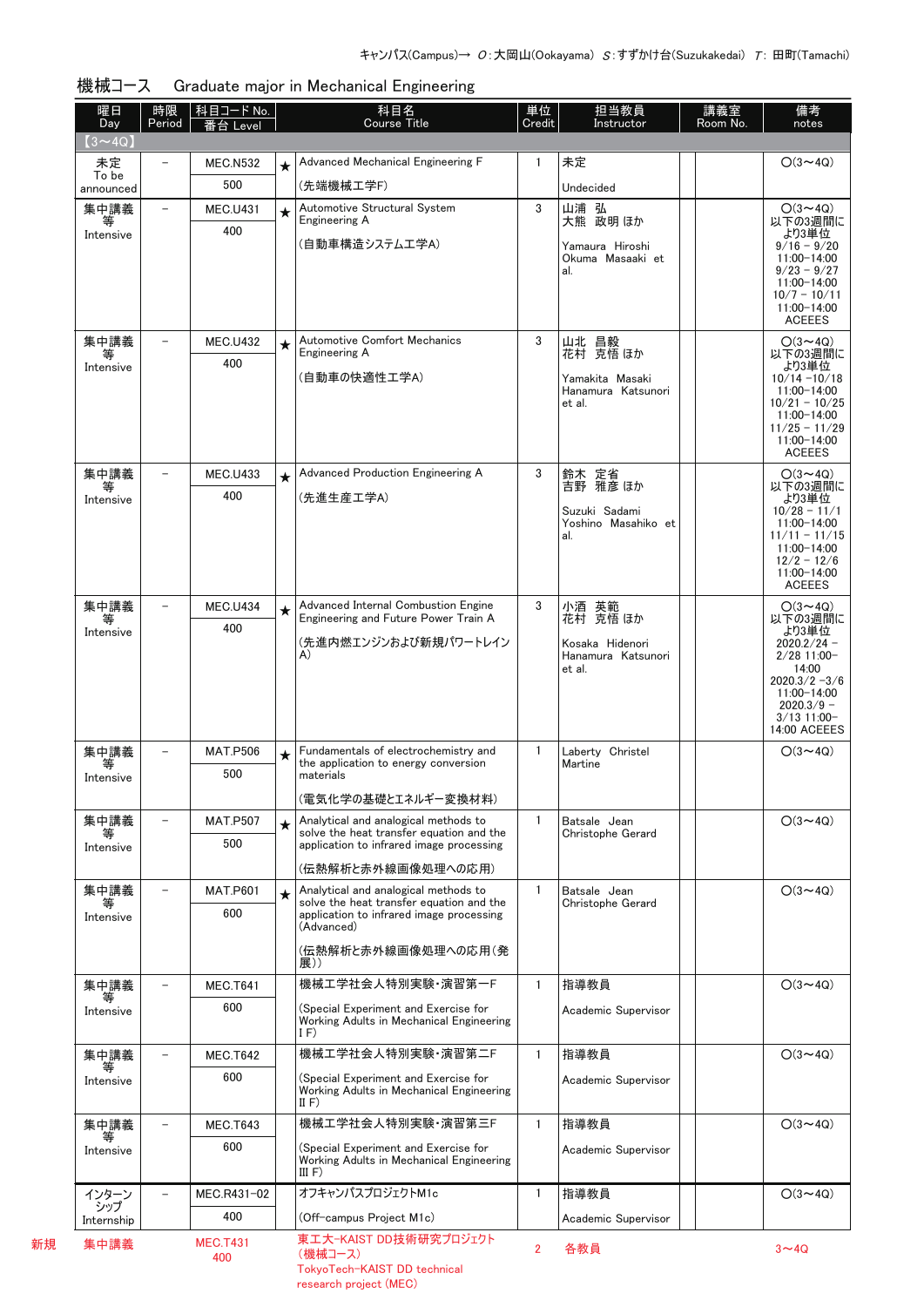| 曜日<br><b>Day</b>  | 時限<br>Period             | 科目コード No.<br>番台 Level  |         | 科目名<br>Course Title                                                         | 単位<br>Credit   | 担当教員<br>Instructor                       | 講義室<br>Room No. | 備考<br>notes                                     |
|-------------------|--------------------------|------------------------|---------|-----------------------------------------------------------------------------|----------------|------------------------------------------|-----------------|-------------------------------------------------|
| $(3 \sim 4Q)$     |                          |                        |         |                                                                             |                |                                          |                 |                                                 |
| インターン             | $\overline{\phantom{0}}$ | MEC.R432-02            |         | オフキャンパスプロジェクトM2c                                                            | $\overline{2}$ | 指導教員                                     |                 | $O(3 \sim 4Q)$                                  |
| シップ<br>Internship |                          | 400                    |         | (Off-campus Project M2c)                                                    |                | Academic Supervisor                      |                 |                                                 |
| インターン<br>シップ      | $\overline{\phantom{0}}$ | <b>MEC.U441</b>        | $\star$ | Automotive Structural System<br>Engineering B                               | $\overline{2}$ | 山浦 弘<br>大熊 政明 ほか                         |                 | $O(3 \sim 4Q)$<br>以下の①~③                        |
| Internship        |                          | 400                    |         | (自動車構造システム工学B)                                                              |                | Yamaura Hiroshi<br>Okuma Masaaki et      |                 | を選択できる<br>$(1)9/16 - 9/20$<br>を含む8日間以           |
|                   |                          |                        |         |                                                                             |                | al.                                      |                 | 上1ヶ月以内<br>$(2)9/23 - 9/27$<br>を含む8日間以<br>上1ヶ月以内 |
|                   |                          |                        |         |                                                                             |                |                                          |                 | $(3)10/7 -$<br>10/11 を含む8<br>日間以上1ヶ月            |
|                   |                          |                        |         |                                                                             |                |                                          |                 | 以内受講生は<br>タイに滞在                                 |
| インターン<br>シップ      |                          | <b>MEC.U442</b>        | $\star$ | <b>Automotive Comfort Mechanics</b><br>Engineering B                        | $\overline{2}$ | 山北 昌毅<br>花村 克悟ほか                         |                 | $O(3 \sim 4Q)$<br>以下の①~3                        |
| Internship        |                          | 400                    |         | (自動車の快適性工学B)                                                                |                | Yamakita Masaki<br>Hanamura Katsunori    |                 | を選択できる<br>$(1)10/14 -$<br>10/18 を含む8            |
|                   |                          |                        |         |                                                                             |                | et al.                                   |                 | 日間以上1ヶ月<br>以内<br>$(2)10/21 -$                   |
|                   |                          |                        |         |                                                                             |                |                                          |                 | 10/25 を含む8<br>日間以上1ヶ月<br>以内                     |
|                   |                          |                        |         |                                                                             |                |                                          |                 | $(3)11/25 -$<br>11/29 を含む8<br>日間以上1ヶ月           |
|                   |                          |                        |         |                                                                             |                |                                          |                 | 以内<br>受講生はタイに<br>滞在                             |
| インターン<br>シップ      |                          | <b>MEC.U443</b><br>400 | $\star$ | Advanced Production Engineering B<br>(先進生産工学B)                              | $\mathbf{2}$   | 吉野 雅彦<br>鈴木 定省ほか                         |                 | $O(3 \sim 4Q)$<br>以下の①~③                        |
| Internship        |                          |                        |         |                                                                             |                | Yoshino Masahiko<br>Suzuki Sadami et al. |                 | を選択できる<br>$(1)10/28 -$<br>11/1 を含む8日<br>間以上1ヶ月以 |
|                   |                          |                        |         |                                                                             |                |                                          |                 | 内<br>$(2)11/11 -$<br>11/15 を含む8                 |
|                   |                          |                        |         |                                                                             |                |                                          |                 | 日間以上1ヶ月<br>以内<br>$(3)12/2 - 12/6$               |
|                   |                          |                        |         |                                                                             |                |                                          |                 | を含む8日間以<br>上1ヶ月以内<br>受講生はタイに                    |
|                   |                          |                        |         |                                                                             |                |                                          |                 | 滞在                                              |
| インターン<br>シップ      |                          | <b>MEC.U444</b>        | $\star$ | Advanced Internal Combustion Engine<br>Engineering and Future Power Train B | $\overline{2}$ | 小酒 英範<br>花村 克悟 ほか                        |                 | $O(3 \sim 4Q)$<br>以下の①~③                        |
| Internship        |                          | 400                    |         | (先進内燃エンジンおよび新規パワートレイン<br>B)                                                 |                | Kosaka Hidenori<br>Hanamura Katsunori    |                 | を選択できる<br>$(1)$ 2020.2/24 -<br>2/28 を含む8日       |
|                   |                          |                        |         |                                                                             |                | et al.                                   |                 | 間以上1ヶ月以<br>内<br>$(2)2020.3/2 -$<br>3/6 を含む8日    |
|                   |                          |                        |         |                                                                             |                |                                          |                 | 間以上1ヶ月以<br>内<br>$(3)2020.3/9 -$                 |
|                   |                          |                        |         |                                                                             |                |                                          |                 | 3/13 を含む8日<br>間以上1ヶ月以<br>内                      |
|                   |                          |                        |         |                                                                             |                |                                          |                 | 受講生はタイに<br>滞在 ACEEES                            |
| インターン<br>シップ      |                          | <b>MEC.U447</b>        | $\star$ | Advanced Material Science and<br>Engineering B                              | $\overline{2}$ | 大竹 尚登                                    |                 | $O(3 \sim 4Q)$<br>$9/30 - 10/4$ を               |
| Internship        |                          | 400                    |         | (先進機械材料の科学と工学B)                                                             |                | Ohtake Naoto                             |                 | 含む8日間以上<br>1ヶ月以内<br>受講生はタイに<br>滞在               |
| インターン<br>シップ      |                          | MEC.Q612-02<br>600     | $\star$ | Off-campus Project SEP                                                      | 4              | 指導教員                                     |                 | $O(3 \sim 4Q)$                                  |
| Internship        |                          |                        |         | (オフキャンパスプロジェクトSEP)<br>Special Lecture in Mechanical                         |                | Academic Supervisor                      |                 |                                                 |
| 講究等<br>Seminar    |                          | <b>MEC.N432</b><br>400 | $\star$ | Engineering M II<br>(機械工学特別講義M第二)                                           | $\mathbf{1}$   | 未定<br>Undecided                          |                 | $O(3 \sim 4Q)$                                  |
| 講究等               |                          | <b>MEC.Z492</b>        |         | 機械工学講究F1                                                                    | 2              | 指導教員                                     |                 | $O(3 \sim 4Q)$                                  |
| Seminar           |                          | 400                    |         | (Seminar in Mechanical Engineering F1)                                      |                | Academic Supervisor                      |                 |                                                 |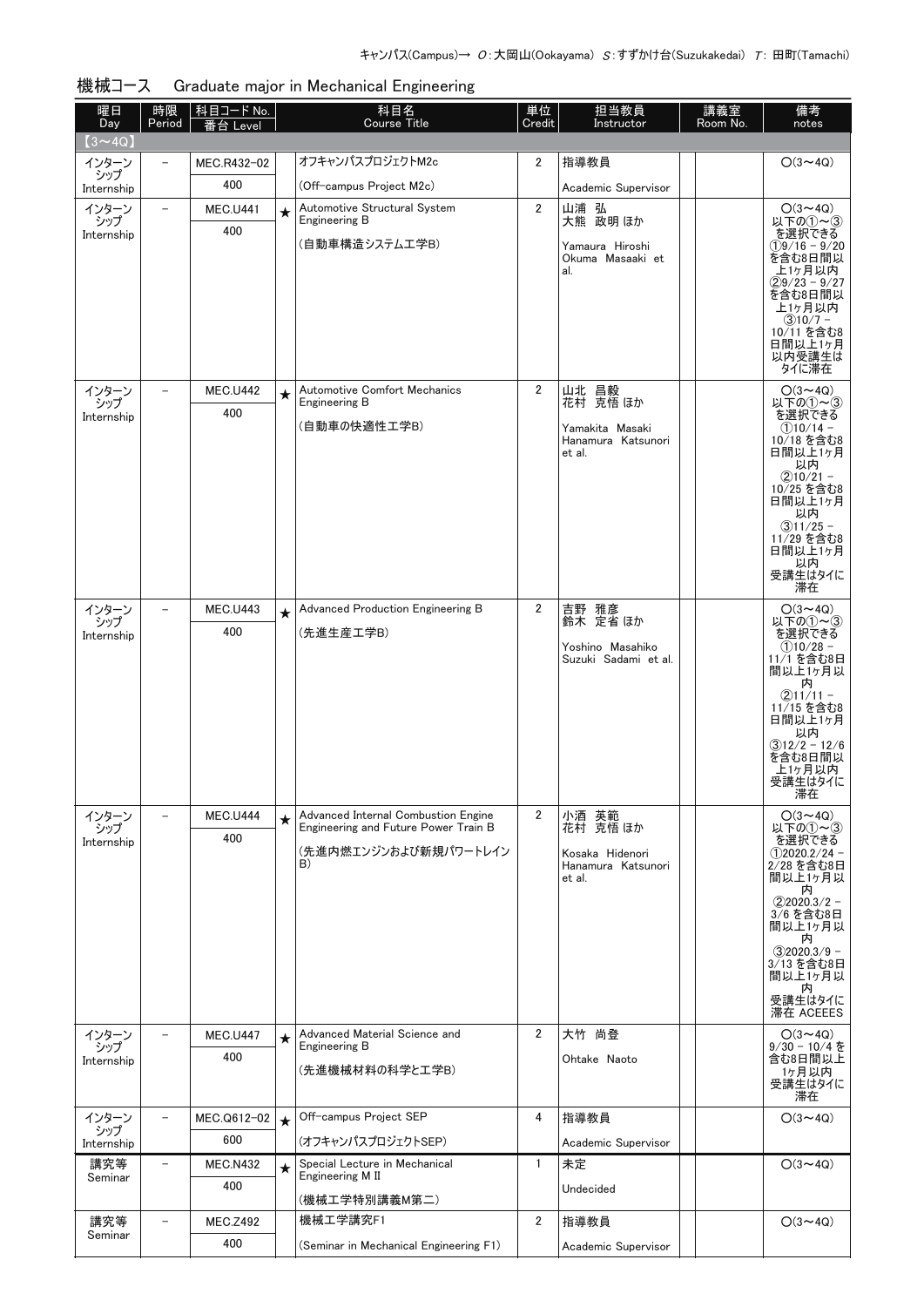| 曜日<br>Day                 | 時限<br>Period             | 科目コード No.<br>番台 Level |         | 科目名<br><b>Course Title</b>                           | 単位<br>Credit   | 担当教員<br>Instructor                     |        | 講義室<br>Room No. | 備考<br>notes                       |
|---------------------------|--------------------------|-----------------------|---------|------------------------------------------------------|----------------|----------------------------------------|--------|-----------------|-----------------------------------|
| $(3 \sim 4Q)$             |                          |                       |         |                                                      |                |                                        |        |                 |                                   |
| 講究等<br><del>Seminar</del> |                          | <b>MEC.M534</b>       |         | 宇宙開発応用B                                              | 1              | ※津田 雄一<br>※照井 冬人ほか                     | O      | <b>I123</b>     | $O(3 \sim 4Q)$                    |
|                           |                          | 500                   |         | (Special Topics of Advanced Space)<br>Engineering B) |                |                                        |        |                 | $11/13 \cdot 20 \cdot$<br>12/4.18 |
| 集中講義                      |                          |                       |         |                                                      |                | X Terui Fuyuto et<br>al.               |        |                 | 5-8限                              |
| 講究等                       | $\overline{\phantom{a}}$ | <b>MEC.Z592</b>       |         | 機械工学講究F2                                             | $\overline{2}$ | 指導教員                                   |        |                 | $O(3 \sim 4Q)$                    |
| Seminar                   |                          | 500                   |         | (Seminar in Mechanical Engineering F2)               |                | Academic Supervisor                    |        |                 |                                   |
| 講究等                       | $\qquad \qquad -$        | <b>MEC.Z692</b>       |         | 機械工学講究F3                                             | $\overline{2}$ | 指導教員                                   |        |                 | $O(3 \sim 4Q)$                    |
| Seminar                   |                          | 600                   |         | (Seminar in Mechanical Engineering F3)               |                | Academic Supervisor                    |        |                 |                                   |
| 講究等                       | $\overline{\phantom{a}}$ | <b>MEC.Z694</b>       |         | 機械工学講究F4                                             | $\overline{2}$ | 指導教員                                   |        |                 | $O(3 \sim 4Q)$                    |
| Seminar                   |                          | 600                   |         | (Seminar in Mechanical Engineering F4)               |                | Academic Supervisor                    |        |                 |                                   |
| 講究等                       | $\overline{\phantom{a}}$ | <b>MEC.Z696</b>       |         | 機械工学講究F5                                             | $\overline{2}$ | 指導教員                                   |        |                 | $O(3 \sim 4Q)$                    |
| Seminar                   |                          | 600                   |         | (Seminar in Mechanical Engineering F5)               |                | Academic Supervisor                    |        |                 |                                   |
| (3Q)                      |                          |                       |         |                                                      |                |                                        |        |                 |                                   |
| 月<br>Mon                  | $3 - 4$                  | <b>MEC.H532</b>       | $\star$ | Kinematic Analysis and Synthesis of<br>Robots        | 1              | 武田 行生                                  | 0      | S622            |                                   |
|                           |                          | 500                   |         | (ロボット総合論)                                            |                | Takeda Yukio                           |        |                 |                                   |
| 月                         | $3 - 4$                  | <b>MEC.N633</b>       |         | Special Lecture in Mechanical                        | 1              | 未定                                     | 0      | <b>I321</b>     |                                   |
| Mon                       |                          | 600                   | $\star$ | Engineering III                                      |                | Undecided                              |        |                 |                                   |
|                           |                          |                       |         | (機械工学特別講義第三)                                         |                |                                        |        |                 |                                   |
| 月<br>Mon                  | $5 - 6$                  | <b>MEC.J431</b>       | $\star$ | Ultra-precision Measurement                          | 1              | 吉岡 勇人<br>初澤 毅ほか                        | 0<br>S | W631, G111      | 遠隔講義<br><b>ACEEES</b>             |
|                           |                          | 400                   |         | (超精密計測)                                              |                | Yoshioka Hayato                        |        |                 |                                   |
|                           |                          |                       |         |                                                      |                | Hatsuzawa Takeshi                      |        |                 |                                   |
| 火                         | $5 - 6$                  | <b>ENR.K450</b>       |         | Advanced course of combustion physics                | 1              | et al.<br>小酒 英範                        | O      | <b>I321</b>     | <b>ACEEES</b>                     |
| Tue                       |                          | 400                   | $\star$ | (燃焼物理学)                                              |                | 店橋 護ほか                                 |        |                 |                                   |
|                           |                          |                       |         |                                                      |                | Kosaka Hidenori                        |        |                 |                                   |
|                           |                          |                       |         |                                                      |                | Tanahashi Mamoru<br>et al.             |        |                 |                                   |
| 火                         | $7 - 8$                  | <b>ENR.K440</b>       | $\star$ | Advanced course of radiation transfer                | $\mathbf{1}$   | 花村 克悟                                  | O      | <b>I321</b>     | <b>ACEEES</b>                     |
| Tue                       |                          | 400                   |         | (ふく射輸送学)                                             |                | Hanamura Katsunori                     |        |                 |                                   |
| 水                         | $1 - 2$                  | MEC.D433              | $\star$ | Self-excited vibration                               | $\mathbf{1}$   | 中野 寛                                   | O      | I124            |                                   |
| Wed                       |                          | 400                   |         | (自励振動)                                               |                | Nakano Yutaka                          |        |                 |                                   |
| 水                         | $3 - 4$                  | <b>MEC.C433</b>       | $\star$ | Solid Dynamics                                       | 1              | 井上 裕嗣                                  | 0      | S011            |                                   |
| Wed                       |                          | 400                   |         | (固体動力学特論)                                            |                | Inoue Hirotsugu                        |        |                 |                                   |
| 木                         | $1 - 2$                  | <b>MEC.G432</b>       | $\star$ | Metalforming                                         | 1              | 吉野 雅彦                                  | 0      | I121            |                                   |
| Thu                       |                          | 400                   |         | (塑性加工学)                                              |                | 大竹 尚登                                  |        |                 |                                   |
|                           |                          |                       |         |                                                      |                | Yoshino Masahiko<br>Ohtake Naoto       |        |                 |                                   |
| 木                         | $1 - 2$                  | <b>MEC.M433</b>       | $\star$ | Space Systems Analysis A                             | $\mathbf{1}$   | 古谷 寛                                   | S      | G324            |                                   |
| Thu                       |                          | 400                   |         | (宇宙システムアナリシスA)                                       |                | Furuya Hiroshi                         |        |                 |                                   |
| 木                         | $3 - 4$                  | <b>MEC.E432</b>       | $\star$ | Properties of Solid Materials                        | 1              | 村上 陽一                                  | 0      | S223, G111      | 遠隔講義                              |
| Thu                       |                          | 400                   |         | (固体材料物性)                                             |                | 伏信 一慶                                  | S      |                 | <b>ACEEES</b>                     |
|                           |                          |                       |         |                                                      |                | Murakami Yoichi<br>Fushinobu Kazuyoshi |        |                 |                                   |
| 木                         | $3 - 4$                  | <b>MEC.G531</b>       | $\star$ | <b>Precision Manufacturing Processes</b>             | 1              | 平田 敦<br>吉岡 勇人 ほか                       | 0      | <b>I311</b>     |                                   |
| Thu                       |                          | 500                   |         | (高精度加工学)                                             |                |                                        |        |                 |                                   |
|                           |                          |                       |         |                                                      |                | Hirata Atsushi<br>Yoshioka Hayato et   |        |                 |                                   |
|                           |                          |                       |         |                                                      |                | al.                                    |        |                 |                                   |
| 木<br>Thu                  | $5 - 6$                  | <b>MEC.E532</b>       | $\star$ | <b>Cryogenic Engineering</b>                         | $\mathbf{1}$   | 岡村 哲至                                  | S<br>Ο | G111, I124      | 遠隔講義                              |
|                           |                          | 500                   |         | (低温工学)                                               |                | Okamura Tetsuji                        |        |                 |                                   |
| 金<br>Fri                  | $1 - 2$                  | <b>MEC.H434</b>       | $\star$ | Advanced Course of Actuator<br>Engineering           | 1              | 鈴森 康一<br>吉田 和弘                         | 0<br>S | S223, G111      | 遠隔講義<br><b>ACEEES</b>             |
|                           |                          | 400                   |         | (先端アクチュエータ)                                          |                | Suzumori Koichi                        |        |                 |                                   |
|                           |                          |                       |         |                                                      |                | Yoshida Kazuhiro                       |        |                 |                                   |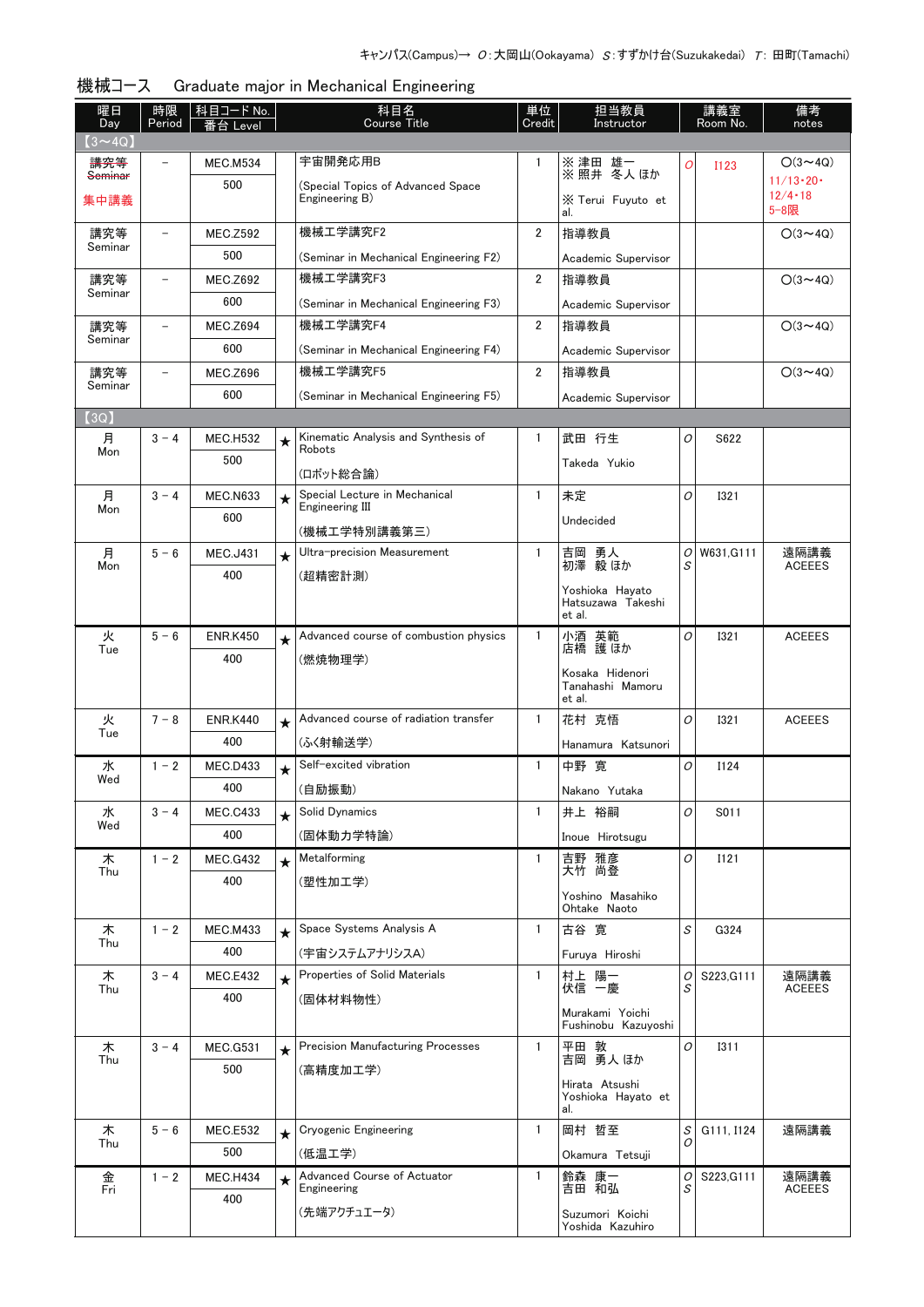| − ראיו איו          |                          |                        |         | araaaaco major in moonamoar Enginooring                       |                |                               |   |                        |             |
|---------------------|--------------------------|------------------------|---------|---------------------------------------------------------------|----------------|-------------------------------|---|------------------------|-------------|
| 曜日<br>Day           | 時限<br>Period             | │科目コード No.<br>番台 Level |         | 科目名<br>Course Title                                           | 単位<br>Credit   | 担当教員<br>Instructor            |   | 講義室<br>Room No.        | 備考<br>notes |
| (3Q)                |                          |                        |         |                                                               |                |                               |   |                        |             |
| 金                   | $1 - 4$                  | <b>TCM.A402</b>        | $\star$ | Materials simulation (R)                                      | 2              | 大場 史康<br>松下 雄一郎 ほか            | ο | 南4号館 情                 | □           |
| Fri                 |                          | 400                    |         | (マテリアルズシミュレーション (R))                                          |                |                               |   | 報ネットワー<br>ク演習室 第       |             |
|                     |                          |                        |         |                                                               |                | Oba Fumivasu                  |   | 1演習室                   |             |
|                     |                          |                        |         | TAC-MI 登録学生優先科目                                               |                | Matsushita Yuichiro<br>et al. |   | Information<br>Network |             |
|                     |                          |                        |         | TAC-MI students have priority registration                    |                |                               |   | Exercise<br>Room 1st   |             |
|                     |                          |                        |         |                                                               |                |                               |   | Exercise               |             |
|                     |                          |                        |         |                                                               |                |                               |   | Room                   |             |
| 金<br>Fri            | $1 - 4$                  | <b>TCM.A403</b>        | $\star$ | Materials simulation (I)                                      | $\overline{2}$ | 大場<br>史康<br>松下 雄一郎 ほか         | 0 | 南4号館 情<br>報ネットワー       | $\Box$      |
|                     |                          | 400                    |         | (マテリアルズシミュレーション (I))                                          |                | Oba Fumiyasu                  |   | ク演習室 第<br>1演習室         |             |
|                     |                          |                        |         |                                                               |                | Matsushita Yuichiro           |   | Information            |             |
|                     |                          |                        |         | TAC-MI 登録学生優先科目<br>TAC-MI students have priority registration |                | et al.                        |   | Network<br>Exercise    |             |
|                     |                          |                        |         |                                                               |                |                               |   | Room 1st<br>Exercise   |             |
|                     |                          |                        |         |                                                               |                |                               |   | Room                   |             |
| 金<br>Fri            | $3 - 6$                  | <b>MEC.M532</b>        |         | 宇宙システム利用                                                      | $\overline{2}$ | 岩田 隆敬                         | O | <b>I311</b>            | □           |
|                     |                          | 500                    |         | (Space Systems and Missions)                                  |                | 野田 篤司 ほか                      |   |                        |             |
|                     |                          |                        |         |                                                               |                | Iwata Takanori                |   |                        |             |
|                     |                          |                        |         |                                                               |                | Noda Atsushi et al.           |   |                        |             |
| 集中講義                |                          | MEC.T631-03            |         | 機械工学指導実践                                                      | $\overline{2}$ | 各教員                           |   |                        |             |
| Intensive           |                          | 600                    |         | (Teaching Practice in Mechanical<br>Engineering)              |                | Academic Supervisor           |   |                        |             |
| インターン               |                          | MEC.S531-03            |         | 海外研究プロジェクトM1c                                                 | $\mathbf{1}$   | 指導教員                          |   |                        |             |
| シップ                 |                          | 500                    |         |                                                               |                |                               |   |                        |             |
| Internship          |                          |                        |         | (Overseas Research Project M1c)                               |                | Academic Supervisor           |   |                        |             |
| インターン<br>シップ        |                          | MEC.S532-03            |         | 海外研究プロジェクトM2c                                                 | $\overline{2}$ | 指導教員                          |   |                        |             |
| Internship          |                          | 500                    |         | (Overseas Research Project M2c)                               |                | Academic Supervisor           |   |                        |             |
| インターン               |                          | MEC.S533-03            |         | 海外研究プロジェクトM3c                                                 | 3              | 指導教員                          |   |                        |             |
| シップ<br>Internship   |                          | 500                    |         | (Overseas Research Project M3c)                               |                | Academic Supervisor           |   |                        |             |
| インターン               |                          | MEC.S534-03            |         | 海外研究プロジェクトM4c                                                 | 4              | 指導教員                          |   |                        |             |
| シップ<br>Internship   |                          | 500                    |         | (Overseas Research Project M4c)                               |                | Academic Supervisor           |   |                        |             |
| インターン               |                          | MEC.Q611-03            | $\star$ | Planning of Off-campus Project SEP                            | $\overline{2}$ | 指導教員                          |   |                        |             |
| シップ                 |                          | 600                    |         | (オフキャンパスプロジェクト計画SEP)                                          |                |                               |   |                        |             |
| Internship          |                          |                        |         |                                                               |                | Academic Supervisor           |   |                        |             |
| インターン<br>シップ        |                          | MEC.R631-03            |         | オフキャンパスプロジェクトD1c                                              | 1              | 指導教員                          |   |                        |             |
| Internship          |                          | 600                    |         | (Off-campus Project D1c)                                      |                | Academic Supervisor           |   |                        |             |
| インターン<br>シップ        | $\overline{\phantom{a}}$ | MEC.R632-03            |         | オフキャンパスプロジェクトD2c                                              | $\overline{2}$ | 指導教員                          |   |                        |             |
| Internship          |                          | 600                    |         | (Off-campus Project D2c)                                      |                | Academic Supervisor           |   |                        |             |
| インターン               | $\overline{\phantom{0}}$ | MEC.R633-03            |         | オフキャンパスプロジェクトD3c                                              | 3              | 指導教員                          |   |                        |             |
| シップ<br>Internship   |                          | 600                    |         | (Off-campus Project D3c)                                      |                | Academic Supervisor           |   |                        |             |
| インターン               | $\overline{\phantom{0}}$ | MEC.R634-03            |         | オフキャンパスプロジェクトD4c                                              | 4              | 指導教員                          |   |                        |             |
| シップ                 |                          | 600                    |         | (Off-campus Project D4c)                                      |                |                               |   |                        |             |
| Internship          |                          |                        |         |                                                               |                | Academic Supervisor           |   |                        |             |
| インターン<br>シップ        | -                        | MEC.R635-03            |         | オフキャンパスプロジェクトD5c                                              | 5              | 指導教員                          |   |                        |             |
| Internship          |                          | 600                    |         | (Off-campus Project D5c)                                      |                | Academic Supervisor           |   |                        |             |
| インターン<br>シップ        | $\overline{\phantom{a}}$ | MEC.R636-03            |         | オフキャンパスプロジェクトD6c                                              | 6              | 指導教員                          |   |                        |             |
| Internship          |                          | 600                    |         | (Off-campus Project D6c)                                      |                | Academic Supervisor           |   |                        |             |
| インターン               | $\qquad \qquad -$        | MEC.S631-03            |         | 海外研究プロジェクトD1c                                                 | 1              | 指導教員                          |   |                        |             |
| シップ<br>Internship   |                          | 600                    |         | (Overseas Research Project D1c)                               |                | Academic Supervisor           |   |                        |             |
| インターン               | $\overline{\phantom{a}}$ | MEC.S632-03            |         | 海外研究プロジェクトD2c                                                 | $\overline{2}$ | 指導教員                          |   |                        |             |
| シップ                 |                          | 600                    |         | (Overseas Research Project D2c)                               |                |                               |   |                        |             |
| Internship<br>インターン | $\overline{\phantom{a}}$ |                        |         | 海外研究プロジェクトD3c                                                 | 3              | Academic Supervisor           |   |                        |             |
| シップ                 |                          | MEC.S633-03            |         |                                                               |                | 指導教員                          |   |                        |             |
| Internship          |                          | 600                    |         | (Overseas Research Project D3c)                               |                | Academic Supervisor           |   |                        |             |
| インターン<br>シップ        | $\overline{\phantom{0}}$ | MEC.S634-03            |         | 海外研究プロジェクトD4c                                                 | 4              | 指導教員                          |   |                        |             |
|                     |                          |                        |         |                                                               |                |                               |   |                        |             |

(Overseas Research Project D4c)

Academic Supervisor

Internship

600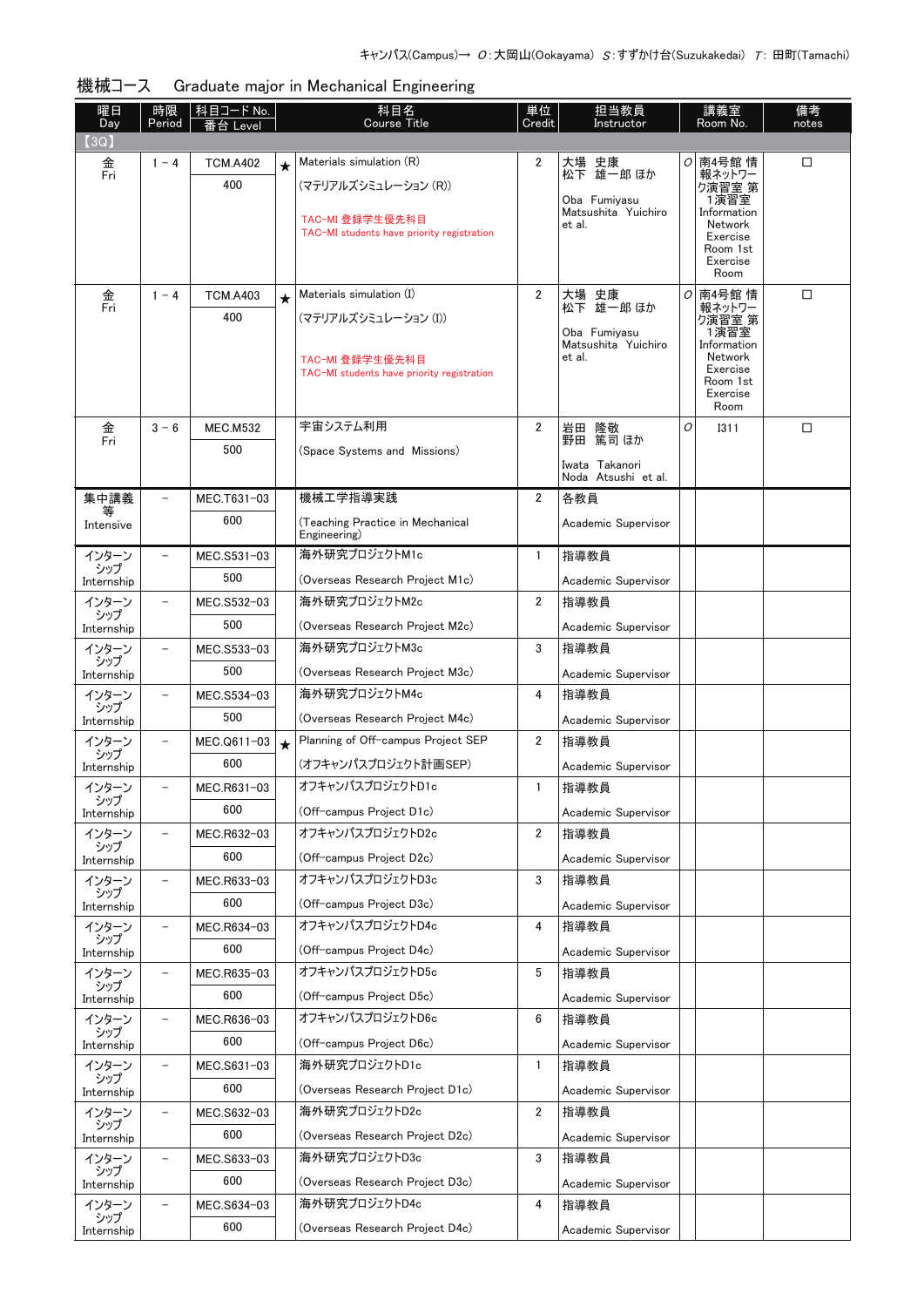| 曜日<br>Day         | 時限<br>Period             | │科目コード No.<br>番台 Level |         | 科目名<br><b>Course Title</b>                                      | 単位<br>Credit   | 担当教員<br>Instructor                |                | 講義室<br>Room No.        | 備考<br>notes   |
|-------------------|--------------------------|------------------------|---------|-----------------------------------------------------------------|----------------|-----------------------------------|----------------|------------------------|---------------|
| 3Q)               |                          |                        |         |                                                                 |                |                                   |                |                        |               |
| インターン             |                          | MEC.S635-03            |         | 海外研究プロジェクトD5c                                                   | 5              | 指導教員                              |                |                        |               |
| シップ<br>Internship |                          | 600                    |         | (Overseas Research Project D5c)                                 |                | Academic Supervisor               |                |                        |               |
| インターン             | $\overline{\phantom{0}}$ | MEC.S636-03            |         | 海外研究プロジェクトD6c                                                   | 6              | 指導教員                              |                |                        |               |
| シップ<br>Internship |                          | 600                    |         | (Overseas Research Project D6c)                                 |                | Academic Supervisor               |                |                        |               |
| 講究等               |                          | MEC.Q613-03            | $\star$ | Off-campus Project SSSEP                                        | 4              | 指導教員                              |                |                        |               |
| Seminar           |                          | 600                    |         | (オフキャンパスプロジェクトSSSEP)                                            |                | Academic Supervisor               |                |                        |               |
| (4Q)              |                          |                        |         |                                                                 |                |                                   |                |                        |               |
| 月                 | $1 - 2$                  | <b>MEC.G433</b>        | $\star$ | Joining                                                         | 1              | 佐藤 千明                             | 0              | S622                   |               |
| Mon               |                          | 400                    |         | (接合工学)                                                          |                | 山崎 敬久                             |                |                        |               |
|                   |                          |                        |         |                                                                 |                | Sato Chiaki<br>Yamazaki Takahisa  |                |                        |               |
| 月                 | $1 - 2$                  | <b>MEC.J432</b>        | $\star$ | Mechanism and Control for Ultra-<br>precision Motion            | $\mathbf{1}$   | 進士 忠彦                             | S<br>0         | G111.W631              | 遠隔講義          |
| Mon               |                          | 400                    |         |                                                                 |                | Shinshi Tadahiko                  |                |                        | <b>ACEEES</b> |
|                   |                          |                        |         | (超精密機構とその制御)<br>Mechatronics Device and Control                 |                |                                   | O              |                        |               |
| 月<br>Mon          | $3 - 4$                  | <b>MEC.H433</b>        | $\star$ |                                                                 | 1              | 山浦 弘                              |                | S622                   |               |
|                   |                          | 400                    |         | (メカトロニクス機器と制御)                                                  |                | Yamaura Hiroshi                   |                |                        |               |
| 月<br>Mon          | $3 - 4$                  | <b>MEC.N634</b>        | $\star$ | Special Lecture in Mechanical<br>Engineering IV                 | $\mathbf{1}$   | 未定                                | O              | <b>I321</b>            |               |
|                   |                          | 600                    |         | (機械工学特別講義第四)                                                    |                | Undecided                         |                |                        |               |
| 木                 | $1 - 2$                  | <b>MEC.M531</b>        | $\star$ | Space Systems Analysis B                                        | 1              | 古谷 寛                              | $\overline{O}$ | S622                   |               |
| Thu               |                          | 500                    |         | (宇宙システムアナリシスB)                                                  |                | Furuya Hiroshi                    |                |                        |               |
| 木                 | $3 - 4$                  | <b>MEC.E433</b>        | $\star$ | Advanced Thermal-Fluids Measurement                             | 1              |                                   | O              | <b>S622</b>            | <b>ACEEES</b> |
| Thu               |                          | 400                    |         | (熱流体先端計測)                                                       |                | 木倉 宏成<br>齊藤 卓志                    |                |                        |               |
|                   |                          |                        |         |                                                                 |                | Kikura Hiroshige<br>Saito Takushi |                | $\rightarrow$ W521     |               |
| 木                 | $5 - 6$                  | <b>ENR.K530</b>        |         | Advanced course of multiscale thermal-                          | $\mathbf{1}$   |                                   | O              | <b>I321</b>            | <b>ACEEES</b> |
| Thu               |                          | 500                    | $\star$ | fluid sciences                                                  |                | 長﨑 孝夫<br>大河 誠司                    |                |                        |               |
|                   |                          |                        |         | (マルチスケール熱流動科学)                                                  |                | Nagasaki Takao                    |                |                        |               |
|                   |                          |                        |         |                                                                 |                | Okawa Seiji                       |                |                        |               |
| 金<br>Fri          | $1 - 2$                  | <b>MEC.M434</b>        | $\star$ | Space Robotics                                                  | 1              | 中西 洋喜                             | O              | I121                   |               |
|                   |                          | 400                    |         | (宇宙ロボティクス)                                                      |                | Nakanishi Hiroki                  |                |                        |               |
| 金<br>Fri          | $1 - 4$                  | <b>TCM.A404</b>        |         | Materials Informatics (R)                                       | 2              | 関嶋 政和<br>樺島 祥介 ほか                 |                | $O$ 南4号館 情<br>報ネットワー   | □             |
|                   |                          | 400                    |         | (マテリアルズインフォマティクス (R))                                           |                | Sekijima Masakazu                 |                | り演習室 第<br>1演習室         |               |
|                   |                          |                        |         | TAC-MI 登録学生優先科目<br>(TAC-MI students have priority registration) |                | Kabashima Yoshivuki<br>et al.     |                | Information<br>Network |               |
|                   |                          |                        |         |                                                                 |                |                                   |                | Exercise               |               |
|                   |                          |                        |         |                                                                 |                |                                   |                | Room 1st<br>Exercise   |               |
|                   |                          |                        |         |                                                                 |                |                                   |                | Room                   |               |
| 金<br>Fri          | $1 - 4$                  | <b>TCM.A405</b>        | $\star$ | Materials Informatics (I)                                       | $\overline{2}$ | 関嶋 政和<br>樺島 祥介 ほか                 | 0              | 南4号館情<br>報ネットワー        | □             |
|                   |                          | 400                    |         | (マテリアルズインフォマティクス (I))                                           |                | Sekijima Masakazu                 |                | り演習室 第<br>1演習室         |               |
|                   |                          |                        |         | TAC-MI 登録学生優先科目                                                 |                | Kabashima Yoshiyuki<br>et al.     |                | Information<br>Network |               |
|                   |                          |                        |         | (TAC-MI students have priority registration)                    |                |                                   |                | Exercise<br>Room 1st   |               |
|                   |                          |                        |         |                                                                 |                |                                   |                | Exercise               |               |
| 金                 | $3 - 4$                  |                        |         | <b>Mechanical Biomimetics</b>                                   | $\mathbf{1}$   | 田中 博人                             | O              | Room<br><b>I311</b>    |               |
| Fri               |                          | <b>MEC.I531</b><br>500 | $\star$ | (機械バイオミメティクス)                                                   |                |                                   |                |                        |               |
|                   | $\overline{\phantom{0}}$ |                        |         | 機械工学指導実践                                                        | $\overline{2}$ | Tanaka Hiroto<br>各教員              |                |                        |               |
| 集中講義<br>等         |                          | MEC.T631-04<br>600     |         |                                                                 |                |                                   |                |                        |               |
| Intensive         |                          |                        |         | (Teaching Practice in Mechanical<br>Engineering)                |                | Academic Supervisor               |                |                        |               |
| インターン<br>シップ      |                          | MEC.S531-04            |         | 海外研究プロジェクトM1c                                                   | $\mathbf{1}$   | 指導教員                              |                |                        |               |
| Internship        |                          | 500                    |         | (Overseas Research Project M1c)                                 |                | Academic Supervisor               |                |                        |               |
| インターン<br>シップ      |                          | MEC.S532-04            |         | 海外研究プロジェクトM2c                                                   | $\overline{2}$ | 指導教員                              |                |                        |               |
| Internship        |                          | 500                    |         | (Overseas Research Project M2c)                                 |                | Academic Supervisor               |                |                        |               |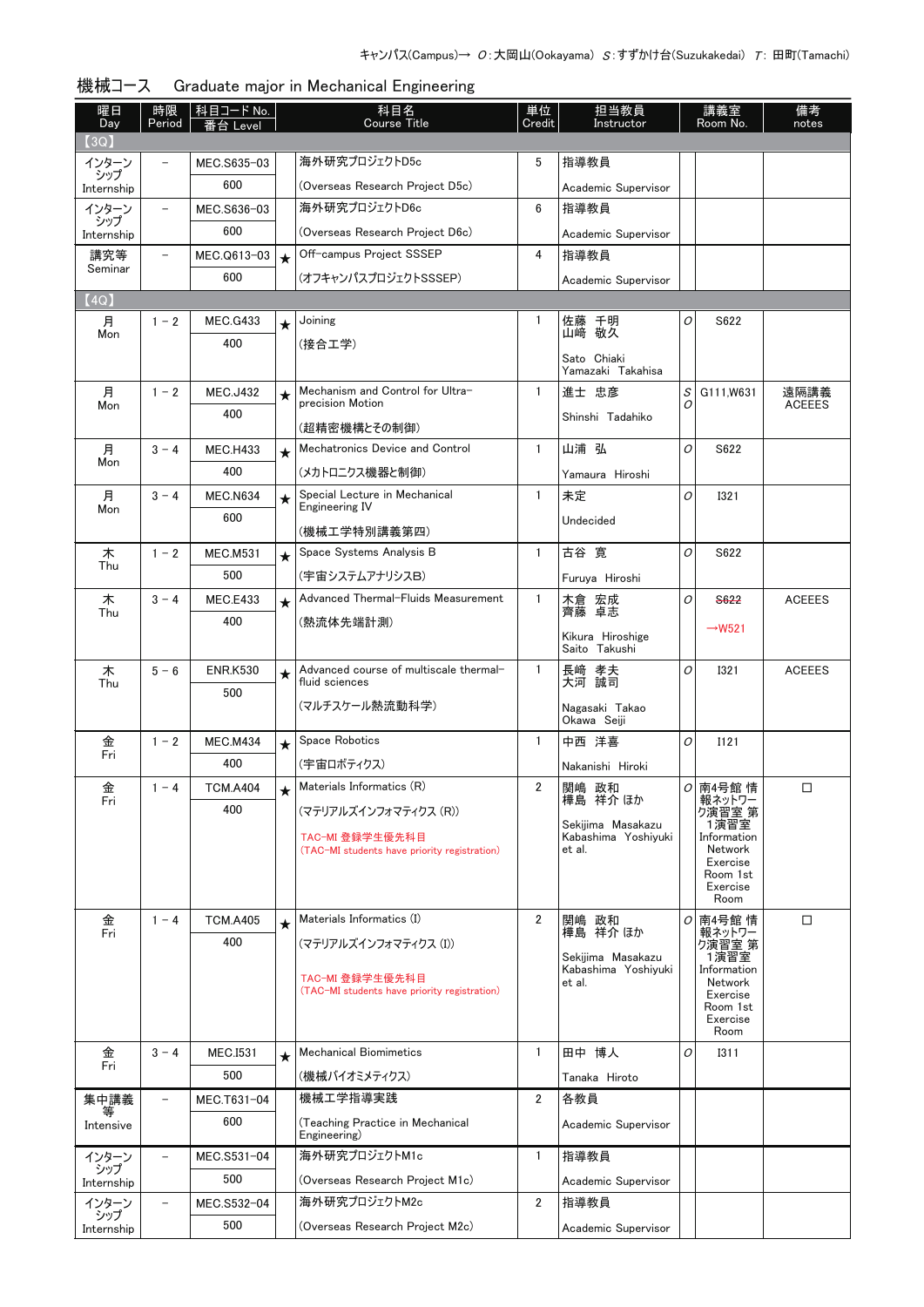| 曜日<br>Day         | 時限<br>Period             | 科目コード No.   |         | 科目名<br><b>Course Title</b>         | 単位<br>Credit   | 担当教員<br>Instructor  | 講義室<br>Room No. | 備考<br>notes |
|-------------------|--------------------------|-------------|---------|------------------------------------|----------------|---------------------|-----------------|-------------|
| (4Q)              |                          | 番台 Level    |         |                                    |                |                     |                 |             |
| インターン             |                          | MEC.S533-04 |         | 海外研究プロジェクトM3c                      | 3              | 指導教員                |                 |             |
| シップ<br>Internship |                          | 500         |         | (Overseas Research Project M3c)    |                | Academic Supervisor |                 |             |
| インターン             | $\overline{\phantom{0}}$ | MEC.S534-04 |         | 海外研究プロジェクトM4c                      | 4              | 指導教員                |                 |             |
| シップ<br>Internship |                          | 500         |         | (Overseas Research Project M4c)    |                | Academic Supervisor |                 |             |
| インターン             |                          | MEC.Q611-04 | $\star$ | Planning of Off-campus Project SEP | $\overline{2}$ | 指導教員                |                 |             |
| シップ<br>Internship |                          | 600         |         | (オフキャンパスプロジェクト計画SEP)               |                | Academic Supervisor |                 |             |
| インターン             | $\overline{\phantom{0}}$ | MEC.R631-04 |         | オフキャンパスプロジェクトD1c                   | $\mathbf{1}$   | 指導教員                |                 |             |
| シップ<br>Internship |                          | 600         |         | (Off-campus Project D1c)           |                | Academic Supervisor |                 |             |
| インターン             | $\overline{\phantom{0}}$ | MEC.R632-04 |         | オフキャンパスプロジェクトD2c                   | 2              | 指導教員                |                 |             |
| シップ<br>Internship |                          | 600         |         | (Off-campus Project D2c)           |                | Academic Supervisor |                 |             |
| インターン             | $\overline{\phantom{0}}$ | MEC.R633-04 |         | オフキャンパスプロジェクトD3c                   | 3              | 指導教員                |                 |             |
| シップ<br>Internship |                          | 600         |         | (Off-campus Project D3c)           |                | Academic Supervisor |                 |             |
| インターン             |                          | MEC.R634-04 |         | オフキャンパスプロジェクトD4c                   | 4              | 指導教員                |                 |             |
| シップ<br>Internship |                          | 600         |         | (Off-campus Project D4c)           |                | Academic Supervisor |                 |             |
| インターン             | $\overline{\phantom{0}}$ | MEC.R635-04 |         | オフキャンパスプロジェクトD5c                   | 5              | 指導教員                |                 |             |
| シップ<br>Internship |                          | 600         |         | (Off-campus Project D5c)           |                | Academic Supervisor |                 |             |
| インターン             | $\overline{\phantom{0}}$ | MEC.R636-04 |         | オフキャンパスプロジェクトD6c                   | 6              | 指導教員                |                 |             |
| シップ<br>Internship |                          | 600         |         | (Off-campus Project D6c)           |                | Academic Supervisor |                 |             |
| インターン             | $\overline{\phantom{0}}$ | MEC.S631-04 |         | 海外研究プロジェクトD1c                      | $\mathbf{1}$   | 指導教員                |                 |             |
| シップ<br>Internship |                          | 600         |         | (Overseas Research Project D1c)    |                | Academic Supervisor |                 |             |
| インターン             | $\overline{\phantom{0}}$ | MEC.S632-04 |         | 海外研究プロジェクトD2c                      | 2              | 指導教員                |                 |             |
| シップ<br>Internship |                          | 600         |         | (Overseas Research Project D2c)    |                | Academic Supervisor |                 |             |
| インターン             | $\overline{\phantom{0}}$ | MEC.S633-04 |         | 海外研究プロジェクトD3c                      | 3              | 指導教員                |                 |             |
| シップ<br>Internship |                          | 600         |         | (Overseas Research Project D3c)    |                | Academic Supervisor |                 |             |
| インターン             | $-$                      | MEC.S634-04 |         | 海外研究プロジェクトD4c                      | 4              | 指導教員                |                 |             |
| シップ<br>Internship |                          | 600         |         | (Overseas Research Project D4c)    |                | Academic Supervisor |                 |             |
| インターン             | -                        | MEC.S635-04 |         | 海外研究プロジェクトD5c                      | 5              | 指導教員                |                 |             |
| シップ<br>Internship |                          | 600         |         | (Overseas Research Project D5c)    |                | Academic Supervisor |                 |             |
| インターン             | $\overline{a}$           | MEC.S636-04 |         | 海外研究プロジェクトD6c                      | 6              | 指導教員                |                 |             |
| シップ<br>Internship |                          | 600         |         | (Overseas Research Project D6c)    |                | Academic Supervisor |                 |             |
| 講究等               |                          | MEC.Q613-04 | $\star$ | Off-campus Project SSSEP           | 4              | 指導教員                |                 |             |
| Seminar           |                          | 600         |         | (オフキャンパスプロジェクトSSSEP)               |                | Academic Supervisor |                 |             |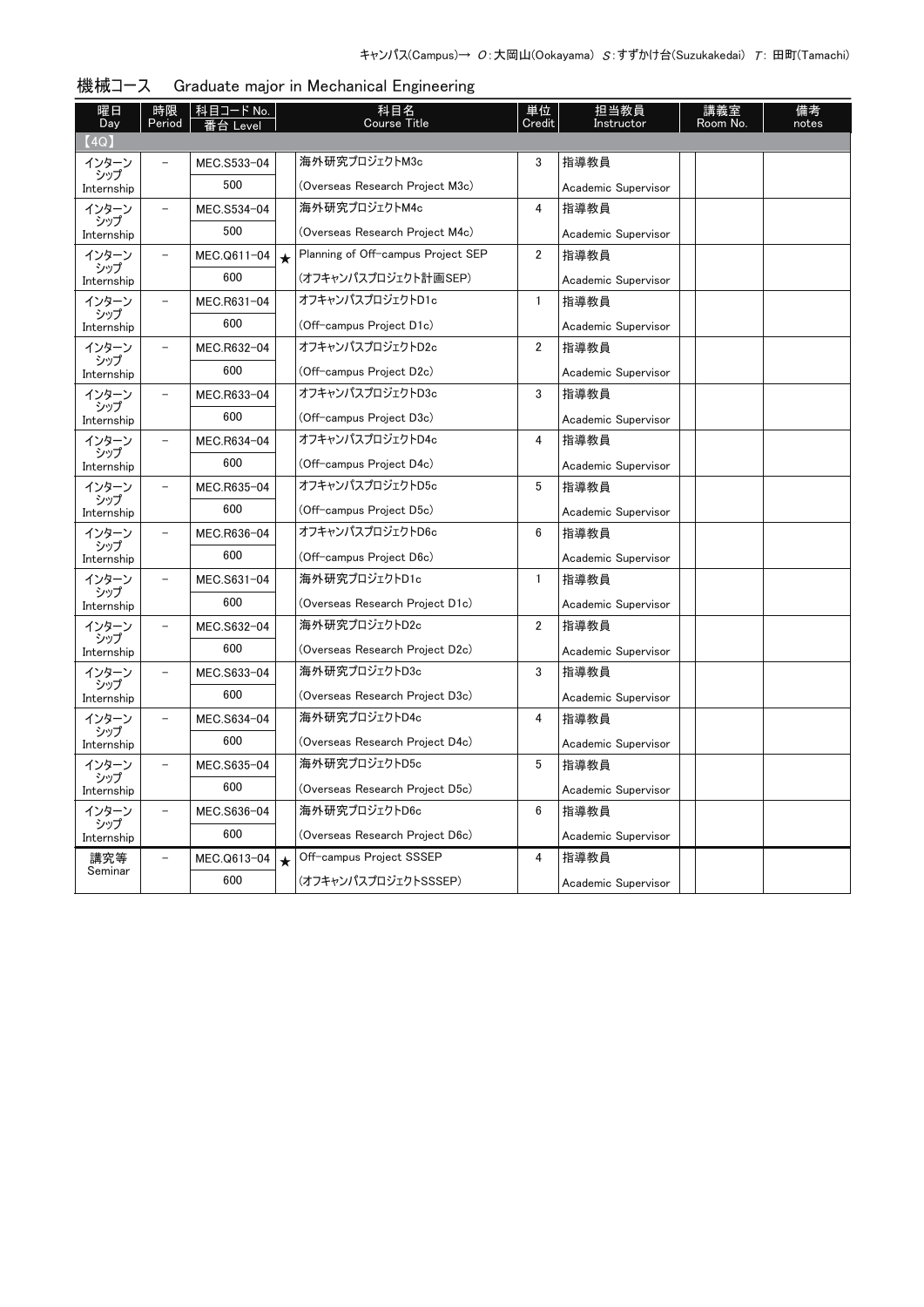| 曜日<br>Day         | 時限<br>Period      | 科目コード No.<br>番台 Level  |             | 科目名<br><b>Course Title</b>                                                  | 単位<br>Credit   | 担当教員<br>Instructor                    |   | 講義室<br>Room No. | 備考<br>notes                        |
|-------------------|-------------------|------------------------|-------------|-----------------------------------------------------------------------------|----------------|---------------------------------------|---|-----------------|------------------------------------|
| $(3 \sim 4Q)$     |                   |                        |             |                                                                             |                |                                       |   |                 |                                    |
| 月                 | $5 - 8$           | <b>SCE.Z401</b>        | $\mathbf C$ | システム制御プロジェクト                                                                | 3              | 天谷 賢治<br>井村 順一 ほか                     | 0 | W351            | □<br>$O(3 - 4Q)$                   |
| Mon               |                   | 400                    |             | (Systems and Control Engineering<br>Project)                                |                |                                       |   |                 |                                    |
|                   |                   |                        |             |                                                                             |                | Amaya Kenji<br>Imura Jun-Ichi et al.  |   |                 |                                    |
| 集中講義<br>等         |                   | <b>MEC.U431</b>        | $\star$     | Automotive Structural System<br>Engineering A                               | 3              | 山浦 弘<br>大熊 政明ほか                       |   |                 | $O(3 \sim 4Q)$<br>以下の3週間に          |
| Intensive         |                   | 400                    |             | (自動車構造システム工学A)                                                              |                | Yamaura Hiroshi                       |   |                 | より3単位<br>$9/16 - 9/20$             |
|                   |                   |                        |             |                                                                             |                | Okuma Masaaki et<br>al.               |   |                 | 11:00-14:00<br>$9/23 - 9/27$       |
|                   |                   |                        |             |                                                                             |                |                                       |   |                 | 11:00-14:00<br>$10/7 - 10/11$      |
|                   |                   |                        |             |                                                                             |                |                                       |   |                 | 11:00-14:00<br><b>ACEEES</b>       |
| 集中講義              | $\qquad \qquad -$ | <b>MEC.U432</b>        | $\star$     | <b>Automotive Comfort Mechanics</b>                                         | 3              | 山北 昌毅<br>花村 克悟ほか                      |   |                 | $O(3 \sim 4Q)$                     |
| Intensive         |                   | 400                    |             | Engineering A                                                               |                |                                       |   |                 | 以下の3週間に<br>より3単位                   |
|                   |                   |                        |             | (自動車の快適性工学A)                                                                |                | Yamakita Masaki<br>Hanamura Katsunori |   |                 | $10/14 - 10/18$<br>11:00-14:00     |
|                   |                   |                        |             |                                                                             |                | et al.                                |   |                 | $10/21 - 10/25$<br>11:00-14:00     |
|                   |                   |                        |             |                                                                             |                |                                       |   |                 | $11/25 - 11/29$<br>11:00-14:00     |
|                   | $\qquad \qquad -$ |                        |             | Advanced Production Engineering A                                           | 3              |                                       |   |                 | <b>ACEEES</b>                      |
| 集中講義<br>等         |                   | <b>MEC.U433</b><br>400 | $\star$     | (先進生産工学A)                                                                   |                | 鈴木 定省<br>吉野 雅彦ほか                      |   |                 | $O(3 \sim 4Q)$<br>以下の3週間に<br>より3単位 |
| Intensive         |                   |                        |             |                                                                             |                | Suzuki Sadami<br>Yoshino Masahiko et  |   |                 | $10/28 - 11/1$<br>11:00-14:00      |
|                   |                   |                        |             |                                                                             |                | al.                                   |   |                 | $11/11 - 11/15$<br>11:00-14:00     |
|                   |                   |                        |             |                                                                             |                |                                       |   |                 | $12/2 - 12/6$<br>11:00-14:00       |
|                   |                   |                        |             |                                                                             |                |                                       |   |                 | <b>ACEEES</b>                      |
| 集中講義<br>等         |                   | <b>MEC.U434</b>        | $\star$     | Advanced Internal Combustion Engine<br>Engineering and Future Power Train A | 3              | 小酒 英範<br>花村 克悟 ほか                     |   |                 | $O(3 \sim 4Q)$<br>以下の3週間に          |
| Intensive         |                   | 400                    |             | (先進内燃エンジンおよび新規パワートレイン                                                       |                | Kosaka Hidenori                       |   |                 | より3単位<br>$2020.2/24 -$             |
|                   |                   |                        |             | A)                                                                          |                | Hanamura Katsunori<br>et al.          |   |                 | $2/28$ 11:00-<br>14:00             |
|                   |                   |                        |             |                                                                             |                |                                       |   |                 | $2020.3/2 - 3/6$<br>11:00-14:00    |
|                   |                   |                        |             |                                                                             |                |                                       |   |                 | $2020.3/9 -$<br>$3/13$ 11:00-      |
| インターン             |                   | <b>MEC.U441</b>        | $\star$     | Automotive Structural System                                                | $\overline{2}$ | 山浦 弘                                  |   |                 | 14:00 ACEEES<br>$O(3{\sim}4Q)$     |
| シップ<br>Internship |                   | 400                    |             | Engineering B                                                               |                | 大熊 政明 ほか                              |   |                 | 以下の①~3<br>を選択できる                   |
|                   |                   |                        |             | (自動車構造システム工学B)                                                              |                | Yamaura Hiroshi<br>Okuma Masaaki et   |   |                 | $(1)9/16 - 9/20$<br>を含む8日間以        |
|                   |                   |                        |             |                                                                             |                | al.                                   |   |                 | 上1ヶ月以内<br>$(29/23 - 9/27)$         |
|                   |                   |                        |             |                                                                             |                |                                       |   |                 | を含む8日間以<br>上1ヶ月以内                  |
|                   |                   |                        |             |                                                                             |                |                                       |   |                 | $(3)10/7 -$<br>10/11 を含む8          |
|                   |                   |                        |             |                                                                             |                |                                       |   |                 | 日間以上1ヶ月<br>以内受講生は                  |
|                   |                   |                        |             |                                                                             |                |                                       |   |                 | タイに滞在                              |
| インターン<br>シップ      |                   | <b>MEC.U442</b><br>400 | $\star$     | <b>Automotive Comfort Mechanics</b><br>Engineering B                        | $\overline{2}$ | 山北 昌毅<br>花村 克悟 ほか                     |   |                 | $O(3 \sim 4Q)$<br>以下の①~3           |
| Internship        |                   |                        |             | (自動車の快適性工学B)                                                                |                | Yamakita Masaki                       |   |                 | を選択できる<br>$(1)10/14 -$             |
|                   |                   |                        |             |                                                                             |                | Hanamura Katsunori<br>et al.          |   |                 | 10/18 を含む8<br>日間以上1ヶ月              |
|                   |                   |                        |             |                                                                             |                |                                       |   |                 | 以内<br>$(2)10/21 -$                 |
|                   |                   |                        |             |                                                                             |                |                                       |   |                 | 10/25 を含む8<br>日間以上1ヶ月              |
|                   |                   |                        |             |                                                                             |                |                                       |   |                 | 以内<br>$(3)11/25 -$                 |
|                   |                   |                        |             |                                                                             |                |                                       |   |                 | 11/29 を含む8<br>日間以上1ヶ月              |
|                   |                   |                        |             |                                                                             |                |                                       |   |                 | 以内<br>受講生はタイに<br>滞在                |
|                   |                   |                        |             |                                                                             |                |                                       |   |                 |                                    |

システム制御コース Graduate major in Systems and Control Engineering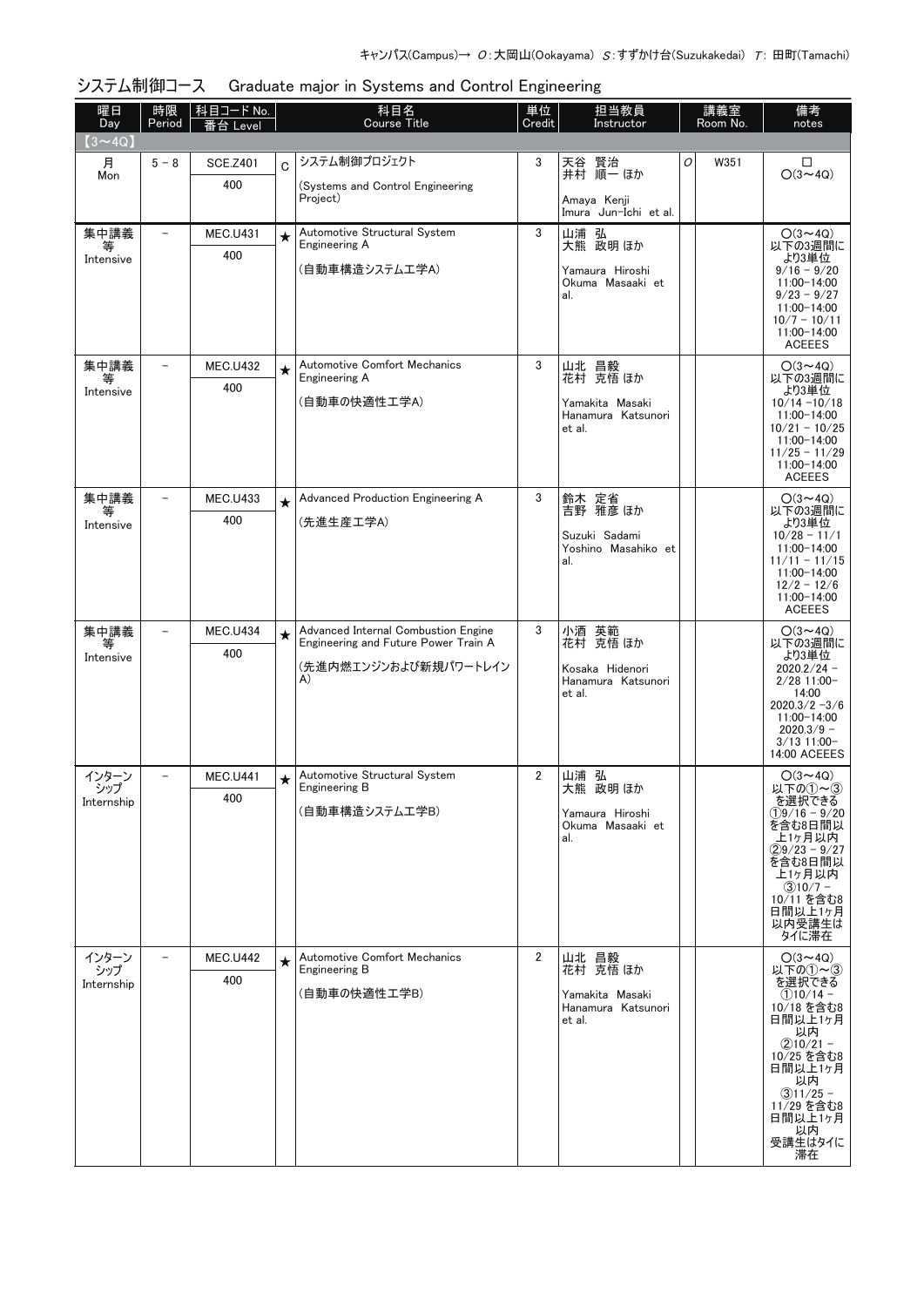| 曜日<br>Day         | 時限<br>Period             | │科目コード No.<br>番台 Level |         | 科目名<br><b>Course Title</b>                                                  | 単位<br>Credit   | 担当教員<br>Instructor                       |   | 講義室<br>Room No.    | 備考<br>notes                   |
|-------------------|--------------------------|------------------------|---------|-----------------------------------------------------------------------------|----------------|------------------------------------------|---|--------------------|-------------------------------|
| $(3 \sim 4Q)$     |                          |                        |         |                                                                             |                |                                          |   |                    |                               |
| インターン<br>シップ      |                          | <b>MEC.U443</b>        | $\star$ | Advanced Production Engineering B                                           | 2              | 吉野 雅彦<br>鈴木 定省ほか                         |   |                    | $O(3 \sim 4Q)$<br>以下の(1)~(3)  |
| Internship        |                          | 400                    |         | (先進生産工学B)                                                                   |                |                                          |   |                    | を選択できる                        |
|                   |                          |                        |         |                                                                             |                | Yoshino Masahiko<br>Suzuki Sadami et al. |   |                    | $(1)10/28 -$<br>11/1 を含む8日    |
|                   |                          |                        |         |                                                                             |                |                                          |   |                    | 間以上1ヶ月以<br>内                  |
|                   |                          |                        |         |                                                                             |                |                                          |   |                    | $(2)11/11 -$<br>11/15 を含む8    |
|                   |                          |                        |         |                                                                             |                |                                          |   |                    | 日間以上1ヶ月<br>以内                 |
|                   |                          |                        |         |                                                                             |                |                                          |   |                    | $(3)12/2 - 12/6$<br>を含む8日間以   |
|                   |                          |                        |         |                                                                             |                |                                          |   |                    | 上1ヶ月以内<br>受講生はタイに             |
|                   |                          |                        |         |                                                                             |                |                                          |   |                    | 滞在                            |
| インターン<br>シップ      |                          | <b>MEC.U444</b>        | $\star$ | Advanced Internal Combustion Engine<br>Engineering and Future Power Train B | 2              | 小酒 英範<br>花村 克悟 ほか                        |   |                    | $O(3 \sim 4Q)$<br>以下の①~③      |
| Internship        |                          | 400                    |         | (先進内燃エンジンおよび新規パワートレイン                                                       |                | Kosaka Hidenori                          |   |                    | を選択できる<br>$(1)$ 2020.2/24 -   |
|                   |                          |                        |         | B)                                                                          |                | Hanamura Katsunori<br>et al.             |   |                    | 2/28 を含む8日<br>間以上1ヶ月以         |
|                   |                          |                        |         |                                                                             |                |                                          |   |                    | 内                             |
|                   |                          |                        |         |                                                                             |                |                                          |   |                    | $(2)2020.3/2 -$<br>3/6 を含む8日  |
|                   |                          |                        |         |                                                                             |                |                                          |   |                    | 間以上1ヶ月以<br>内                  |
|                   |                          |                        |         |                                                                             |                |                                          |   |                    | $(3)2020.3/9 -$<br>3/13 を含む8日 |
|                   |                          |                        |         |                                                                             |                |                                          |   |                    | 間以上1ヶ月以<br>内                  |
|                   |                          |                        |         |                                                                             |                |                                          |   |                    | 受講生はタイに<br>滞在 ACEEES          |
| インターン             |                          | <b>MEC.U447</b>        | $\star$ | Advanced Material Science and                                               | $\overline{2}$ | 大竹 尚登                                    |   |                    | $O(3 \sim 4Q)$                |
| シップ<br>Internship |                          | 400                    |         | Engineering B                                                               |                | Ohtake Naoto                             |   |                    | $9/30 - 10/4$ を<br>含む8日間以上    |
|                   |                          |                        |         | (先進機械材料の科学と工学B)                                                             |                |                                          |   |                    | 1ヶ月以内<br>受講生はタイに              |
|                   |                          |                        |         | International Dispatch Project A                                            |                |                                          |   |                    | 滞在                            |
| インターン<br>シップ      |                          | <b>SCE.Z402</b><br>400 | $\star$ | (国際派遣プロジェクトA)                                                               | 3              | 指導教員                                     |   |                    | $O(3 \sim 4Q)$                |
| Internship<br>講究等 |                          | <b>SCE.Z492</b>        |         | システム制御講究F1                                                                  | $\overline{2}$ | Academic Supervisor<br>指導教員              |   |                    | $O(3 \sim 4Q)$                |
| Seminar           |                          | 400                    |         | (Seminar in Systems and Control                                             |                |                                          |   |                    |                               |
|                   |                          |                        |         | Engineering F1)                                                             |                | Academic Supervisor                      |   |                    |                               |
| 講究等<br>Seminar    |                          | <b>SCE.Z592</b>        |         | システム制御講究F2                                                                  | $\overline{2}$ | 指導教員                                     |   |                    | $O(3 \sim 4Q)$                |
|                   |                          | 500                    |         | (Seminar in Systems and Control<br>Engineering F2)                          |                | Academic Supervisor                      |   |                    |                               |
| 講究等               | $\overline{\phantom{0}}$ | <b>SCE.Z692</b>        |         | システム制御講究F3                                                                  | $\overline{2}$ | 指導教員                                     |   |                    | $O(3 \sim 4Q)$                |
| Seminar           |                          | 600                    |         | (Seminar in Systems and Control                                             |                | Academic Supervisor                      |   |                    |                               |
|                   |                          |                        |         | Engineering F3)                                                             |                |                                          |   |                    |                               |
| 講究等<br>Seminar    | $\overline{\phantom{0}}$ | <b>SCE.Z694</b>        |         | システム制御講究F4                                                                  | $\overline{2}$ | 指導教員                                     |   |                    | $O(3 \sim 4Q)$                |
|                   |                          | 600                    |         | (Seminar in Systems and Control<br>Engineering F4)                          |                | Academic Supervisor                      |   |                    |                               |
| 講究等               | -                        | <b>SCE.Z696</b>        |         | システム制御講究F5                                                                  | $\overline{2}$ | 指導教員                                     |   |                    | $O(3 \sim 4Q)$                |
| Seminar           |                          | 600                    |         | (Seminar in Systems and Control<br>Engineering F5)                          |                | Academic Supervisor                      |   |                    |                               |
| (3Q)              |                          |                        |         |                                                                             |                |                                          |   |                    |                               |
| 月                 | $3 - 4$                  | <b>SCE.C401</b>        | $\star$ | System Identification and Estimation                                        | 1              | 山北 昌毅                                    | 0 | S514               |                               |
| Mon               |                          | 400                    |         | (システムの同定と推定)                                                                |                | Yamakita Masaki                          |   |                    |                               |
| 火                 | $3 - 4$                  | <b>SCE.C452</b>        | $\star$ | Nonlinear and Adaptive Control                                              | $\mathbf{1}$   | 早川 朋久                                    | 0 | W832               |                               |
| Tue               |                          | 400                    |         | (非線形・適応制御)                                                                  |                | Hayakawa Tomohisa                        |   |                    |                               |
| 火                 | $5 - 6$                  | <b>SCE.I432</b>        | $\star$ | Acoustic Measurement Engineering                                            | $\mathbf{1}$   | 蜂屋 弘之                                    | 0 | <b>S514</b>        |                               |
| Tue               |                          | 400                    |         | (音響計測工学)                                                                    |                | Hachiya Hiroyuki                         |   | $\rightarrow$ S011 |                               |
| 木                 | $1 - 2$                  | <b>SCE.A405</b>        | $\star$ | Inverse Problems and Data Assimilation                                      | 1              | 天谷 賢治                                    | 0 | W834               |                               |
| Thu               |                          | 400                    |         | (逆問題とデータ同化)                                                                 |                | Amaya Kenji                              |   |                    |                               |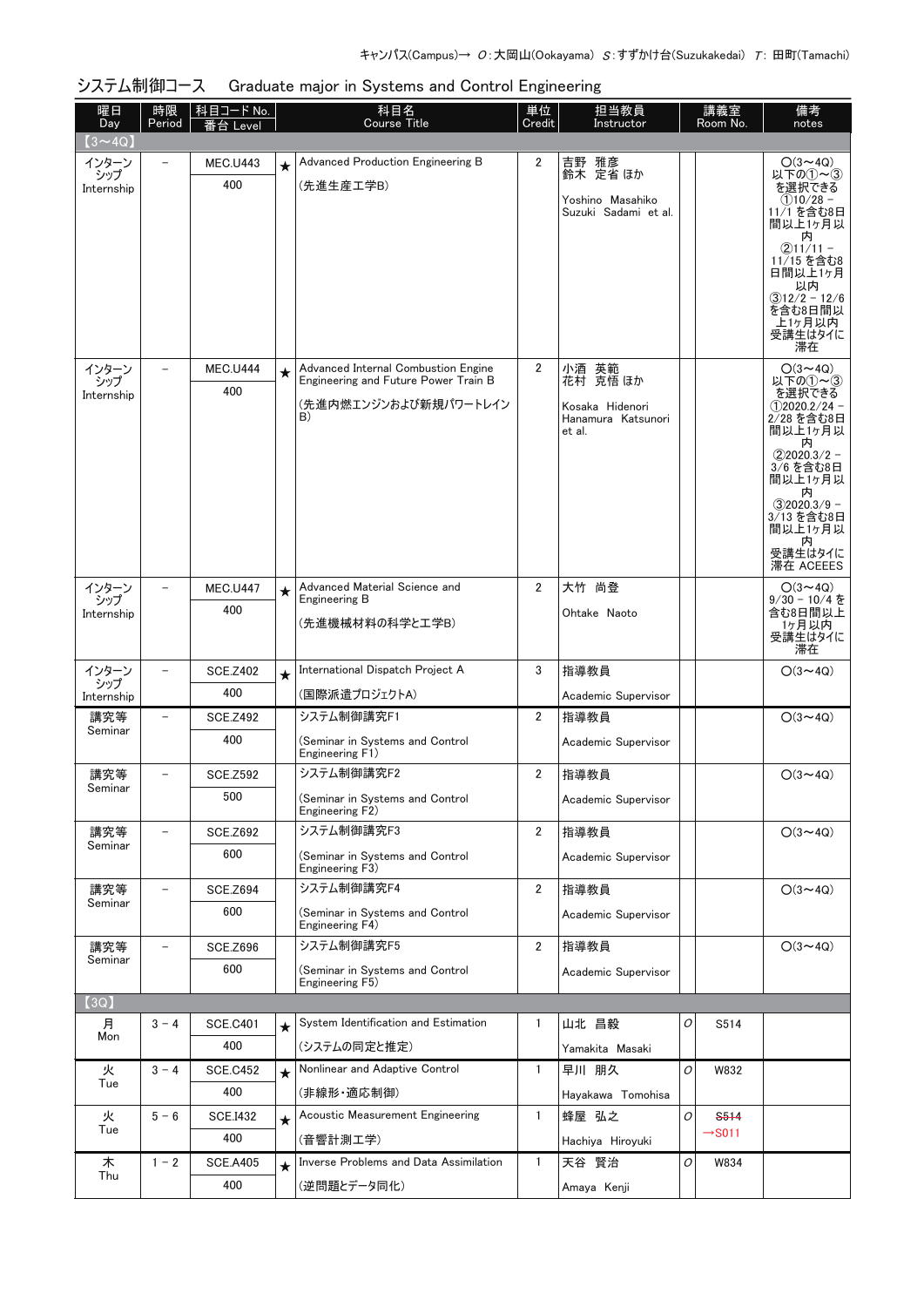| 曜日<br>Day         | 時限<br>Period             | │科目コード No.         |         | 科目名<br><b>Course Title</b>                                    | 単位<br>Credit   | 担当教員<br>Instructor                            |   | 講義室<br>Room No.                            | 備考<br>notes |
|-------------------|--------------------------|--------------------|---------|---------------------------------------------------------------|----------------|-----------------------------------------------|---|--------------------------------------------|-------------|
| (3Q)              |                          | Level              |         |                                                               |                |                                               |   |                                            |             |
| 木                 | $3 - 4$                  | <b>SCE.M502</b>    | $\star$ | Modeling of Bio-Systems II                                    | 1              | 中島 求                                          | 0 | W934                                       |             |
| Thu               |                          | 500                |         | (生体システムモデリング Ⅱ)                                               |                | 倉林 大輔                                         |   |                                            |             |
|                   |                          |                    |         |                                                               |                | Nakashima Motomu<br>Kurabayashi Daisuke       |   |                                            |             |
| 木                 | $7 - 8$                  | <b>SCE.A404</b>    | $\star$ | Nonlinear Dynamics                                            | $\mathbf{1}$   | 中尾 裕也                                         | O | W934                                       |             |
| Thu               |                          | 400                |         | (非線形ダイナミクス)                                                   |                | Nakao Hiroya                                  |   |                                            |             |
| 金<br>Fri          | $1 - 4$                  | <b>TCM.A402</b>    | $\star$ | Materials simulation (R)                                      | $\overline{2}$ | 大場 史康<br>松下 雄一郎 ほか                            | 0 | 南4号館 情                                     | □           |
|                   |                          | 400                |         | (マテリアルズシミュレーション (R))                                          |                |                                               |   | 報ネットワー<br>ク演習室 第                           |             |
|                   |                          |                    |         | TAC-MI 登録学生優先科目<br>TAC-MI students have priority registration |                | Oba Fumivasu<br>Matsushita Yuichiro<br>et al. |   | 1演習室<br>Information<br>Network<br>Exercise |             |
|                   |                          |                    |         |                                                               |                |                                               |   | Room 1st<br>Exercise<br>Room               |             |
| 金                 | $1 - 4$                  | <b>TCM.A403</b>    | $\star$ | Materials simulation (I)                                      | $\overline{2}$ | 大場<br>史康                                      | 0 | 南4号館 情                                     | □           |
| Fri               |                          | 400                |         | (マテリアルズシミュレーション (I))                                          |                | 松下 雄一郎 ほか                                     |   | 報ネットワー<br>- ベロック<br>1演習室<br>1演習室           |             |
|                   |                          |                    |         |                                                               |                | Oba Fumiyasu<br>Matsushita Yuichiro           |   | Information                                |             |
|                   |                          |                    |         | TAC-MI 登録学生優先科目<br>TAC-MI students have priority registration |                | et al.                                        |   | Network<br>Exercise                        |             |
|                   |                          |                    |         |                                                               |                |                                               |   | Room 1st<br>Exercise                       |             |
|                   |                          |                    |         |                                                               |                |                                               |   | Room                                       |             |
| 金<br>Fri          | $5 - 6$                  | <b>SCE.S402</b>    | $\star$ | <b>Fluid Robotics</b>                                         | $\mathbf{1}$   | 塚越 秀行                                         | 0 | S011                                       |             |
|                   |                          | 400                |         | (流体ロボティクス)<br>修士インターンシップ (システム制御)A1【3】                        |                | Tsukagoshi Hideyuki                           |   |                                            |             |
| インターン<br>シップ      | $\overline{\phantom{0}}$ | SCE.Z510-03<br>500 |         |                                                               | $\overline{2}$ | 指導教員                                          |   |                                            |             |
| Internship        |                          |                    |         | (MC Internship (Systems & Control)<br>A1[3]                   |                | Academic Supervisor                           |   |                                            |             |
| インターン<br>シップ      |                          | SCE.Z511-03        |         | 修士インターンシップ (システム制御)A2【3】                                      | $\overline{2}$ | 指導教員                                          |   |                                            |             |
| Internship        |                          | 500                |         | (MC Internship (Systems & Control)<br>A2[3]                   |                | Academic Supervisor                           |   |                                            |             |
| インターン<br>シップ      |                          | SCE.Z512-03        |         | 修士インターンシップ (システム制御)B1【3】                                      | $\mathbf{1}$   | 指導教員                                          |   |                                            |             |
| Internship        |                          | 500                |         | (MC Internship (Systems & Control)<br>B1(3)                   |                | Academic Supervisor                           |   |                                            |             |
| インターン<br>シップ      |                          | SCE.Z513-03        |         | 修士インターンシップ (システム制御)B2【3】                                      | $\mathbf{1}$   | 指導教員                                          |   |                                            |             |
| Internship        |                          | 500                |         | (MC Internship (Systems & Control)<br>BZ 31)                  |                | Academic Supervisor                           |   |                                            |             |
| インターン             |                          | SCE.Z610-03        |         | 博士インターンシップ (システム制御)A1【3】                                      | $\overline{2}$ | 指導教員                                          |   |                                            |             |
| シップ<br>Internship |                          | 600                |         | (DC Internship (Systems & Control)<br>A1[3]                   |                | Academic Supervisor                           |   |                                            |             |
| インターン             |                          | SCE.Z611-03        |         | 博士インターンシップ (システム制御)A2【3】                                      | $\overline{2}$ | 指導教員                                          |   |                                            |             |
| シップ<br>Internship |                          | 600                |         | (DC Internship (Systems & Control)<br>A2[3]                   |                | Academic Supervisor                           |   |                                            |             |
| インターン<br>シップ      | $\overline{\phantom{0}}$ | SCE.Z612-03        |         | 博士インターンシップ (システム制御)B1【3】                                      | $\mathbf{1}$   | 指導教員                                          |   |                                            |             |
| Internship        |                          | 600                |         | (DC Internship (Systems & Control)<br>B1(3)                   |                | Academic Supervisor                           |   |                                            |             |
| インターン<br>シップ      | $\overline{\phantom{0}}$ | SCE.Z613-03        |         | 博士インターンシップ (システム制御)B2【3】                                      | $\mathbf{1}$   | 指導教員                                          |   |                                            |             |
| Internship        |                          | 600                |         | (DC Internship (Systems & Control)<br>B2[3]                   |                | Academic Supervisor                           |   |                                            |             |
| インターン             | $\qquad \qquad -$        | SCE.Z614-03        |         | 特別派遣プロジェクト【3】                                                 | 4              | 指導教員                                          |   |                                            |             |
| シップ<br>Internship |                          | 600                |         | (Special visiting project <sup>[3]</sup> )                    |                | Academic Supervisor                           |   |                                            |             |
| インターン<br>シップ      |                          | SCE.Z615-03        | $\star$ | SSSEP Special Visiting Project <sup>[3]</sup>                 | 4              | 指導教員                                          |   |                                            |             |
| Internship        |                          | 600                |         | (SSSEP特別派遣プロジェクト【3】)                                          |                | Academic Supervisor                           |   |                                            |             |
| 講究等<br>Seminar    | $\overline{\phantom{0}}$ | SCE.Z681-03        | $\star$ | Research Process A1                                           | $\overline{2}$ | 指導教員                                          |   |                                            |             |
|                   |                          | 600                |         | (研究プロセスA1)                                                    |                | Academic Supervisor                           |   |                                            |             |
| 講究等<br>Seminar    | $\overline{a}$           | SCE.Z682-03        | $\star$ | Research Process A2                                           | $\overline{2}$ | 指導教員                                          |   |                                            |             |
|                   |                          | 600                |         | (研究プロセスA2)                                                    |                | Academic Supervisor                           |   |                                            |             |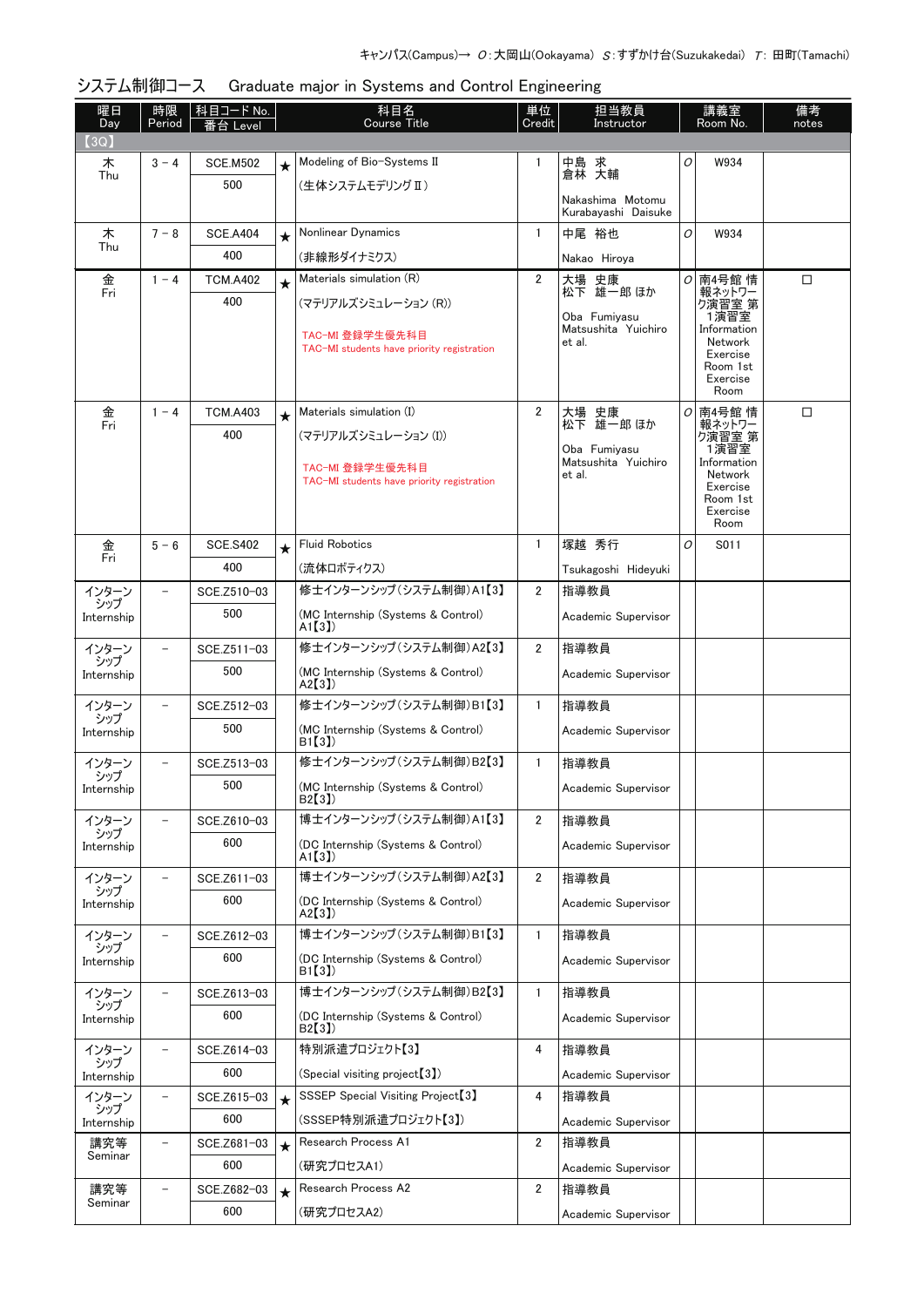| 曜日<br>Day         | 時限<br>Period             | │ 科目コード No.<br>Level |         | 科目名<br><b>Course Title</b>                                      | 単位<br>Credit   | 担当教員<br>Instructor                       |   | 講義室<br>Room No.           | 備考<br>notes           |
|-------------------|--------------------------|----------------------|---------|-----------------------------------------------------------------|----------------|------------------------------------------|---|---------------------------|-----------------------|
| (3Q)              |                          |                      |         |                                                                 |                |                                          |   |                           |                       |
| 講究等               | $\overline{\phantom{0}}$ | SCE.Z683-03          | $\star$ | Research Process A3                                             | $\overline{2}$ | 指導教員                                     |   |                           |                       |
| Seminar           |                          | 600                  |         | (研究プロセスA3)                                                      |                | Academic Supervisor                      |   |                           |                       |
| 講究等               | $\qquad \qquad -$        | SCE.Z684-03          | $\star$ | Research Process B1                                             | $\mathbf{1}$   | 指導教員                                     |   |                           |                       |
| Seminar           |                          | 600                  |         | (研究プロセスB1)                                                      |                | Academic Supervisor                      |   |                           |                       |
| 講究等               | $\overline{\phantom{0}}$ | SCE.Z685-03          | $\star$ | Research Process B2                                             | $\mathbf{1}$   | 指導教員                                     |   |                           |                       |
| Seminar           |                          | 600                  |         | (研究プロセスB2)                                                      |                | Academic Supervisor                      |   |                           |                       |
| 講究等               | $\overline{\phantom{0}}$ | SCE.Z686-03          | $\star$ | Research Process B3                                             | $\mathbf{1}$   | 指導教員                                     |   |                           |                       |
| Seminar           |                          | 600                  |         | (研究プロセスB3)                                                      |                | Academic Supervisor                      |   |                           |                       |
| 講究等               | $\overline{a}$           | SCE.Z687-03          | $\star$ | Research Process B4                                             | $\mathbf{1}$   | 指導教員                                     |   |                           |                       |
| Seminar           |                          | 600                  |         | (研究プロセスB4)                                                      |                | Academic Supervisor                      |   |                           |                       |
| 講究等               | -                        | SCE.Z688-03          | $\star$ | Research Process B5                                             | $\mathbf{1}$   | 指導教員                                     |   |                           |                       |
| Seminar           |                          | 600                  |         | (研究プロセスB5)                                                      |                | Academic Supervisor                      |   |                           |                       |
| 講究等               | $\overline{a}$           | SCE.Z689-03          | $\star$ | Research Process B6                                             | $\mathbf{1}$   | 指導教員                                     |   |                           |                       |
| Seminar           |                          | 600                  |         | (研究プロセスB6)                                                      |                | Academic Supervisor                      |   |                           |                       |
| (4Q)              |                          |                      |         |                                                                 |                |                                          |   |                           |                       |
| 月                 | $3 - 4$                  | <b>SCE.I501</b>      | ★       | Computational Imaging                                           | 1              | 田中 正行                                    | O | S516                      |                       |
| Mon               |                          | 500                  |         | (画像処理)                                                          |                | Tanaka Masayuki                          |   |                           |                       |
| 火                 | $5 - 6$                  | <b>MCS.T506</b>      | $\star$ | Mathematical Models and Computer                                | $\overline{2}$ | 山下 真<br>天谷 賢治 ほか                         | O | W832                      | $\bullet$ (Tue · Fri) |
| Tue               |                          | 500                  |         | Science                                                         |                |                                          |   |                           |                       |
|                   |                          |                      |         | (計算機支援数理)                                                       |                | Yamashita Makoto<br>Amaya Kenji et al.   |   |                           |                       |
| 木                 | $3 - 4$                  | <b>SCE.C453</b>      | $\star$ | Network Control Systems                                         | $\mathbf{1}$   | 早川 朋久                                    | O | W834                      |                       |
| Thu               |                          | 400                  |         | (ネットワークシステム制御)                                                  |                | Hayakawa Tomohisa                        |   |                           |                       |
| 木                 | $7 - 8$                  | <b>SCE.A501</b>      | $\star$ | Networks and Coupled Dynamical                                  | $\mathbf{1}$   | 中尾 裕也                                    | 0 | W831                      |                       |
| Thu               |                          | 500                  |         | Systems                                                         |                | Nakao Hiroya                             |   |                           |                       |
|                   |                          |                      |         | (ネットワークと結合力学系)                                                  |                |                                          |   |                           |                       |
| 金<br>Fri          | $1 - 4$                  | <b>TCM.A404</b>      | $\star$ | Materials Informatics (R)                                       | $\overline{2}$ | 関嶋 政和<br>樺島 祥介 ほか                        |   | <i>O</i> 南4号館 情<br>報ネットワー | $\Box$                |
|                   |                          | 400                  |         | (マテリアルズインフォマティクス (R))                                           |                | Sekijima Masakazu                        |   | ク演習室 第<br>1演習室            |                       |
|                   |                          |                      |         | TAC-MI 登録学生優先科目<br>(TAC-MI students have priority registration) |                | Kabashima Yoshiyuki<br>et al.            |   | Information<br>Network    |                       |
|                   |                          |                      |         |                                                                 |                |                                          |   | Exercise<br>Room 1st      |                       |
|                   |                          |                      |         |                                                                 |                |                                          |   | Exercise<br>Room          |                       |
| 金                 | $1 - 4$                  | <b>TCM.A405</b>      |         | Materials Informatics (I)                                       | $\overline{2}$ | 関嶋 政和                                    | 0 | 南4号館 情                    | □                     |
| Fri               |                          | 400                  | $\star$ | (マテリアルズインフォマティクス (I))                                           |                | 樺島 祥介 ほか                                 |   | 報ネットワー<br>り演習室 第          |                       |
|                   |                          |                      |         |                                                                 |                | Sekiiima Masakazu<br>Kabashima Yoshivuki |   | 1演習室<br>Information       |                       |
|                   |                          |                      |         | TAC-MI 登録学生優先科目                                                 |                | et al.                                   |   | Network                   |                       |
|                   |                          |                      |         | (TAC-MI students have priority registration)                    |                |                                          |   | Exercise<br>Room 1st      |                       |
|                   |                          |                      |         |                                                                 |                |                                          |   | Exercise<br>Room          |                       |
| 金                 | $1 - 2$                  | <b>SCE.C502</b>      | $\star$ | Hybrid Systems Control                                          | $\mathbf{1}$   | 井村 順一                                    | O | W834                      |                       |
| Fri               |                          | 500                  |         | (ハイブリッドシステム制御)                                                  |                | Imura Jun-Ichi                           |   |                           |                       |
| 金                 | $5 - 6$                  | <b>MCS.T506</b>      | $\star$ | Mathematical Models and Computer                                | $\overline{2}$ | 山下 真                                     | O | W832                      | $\bullet$ (Tue · Fri) |
| Fri               |                          | 500                  |         | Science                                                         |                | 天谷 賢治 ほか                                 |   |                           |                       |
|                   |                          |                      |         | (計算機支援数理)                                                       |                | Yamashita Makoto<br>Amaya Kenji et al.   |   |                           |                       |
| 金                 | $7 - 8$                  | <b>SCE.I454</b>      | $\star$ | <b>Computer Vision</b>                                          | $\mathbf{1}$   | 奥冨 正敏                                    | O | S223                      |                       |
| Fri               |                          | 400                  |         | (コンピュータビジョン)                                                    |                | Okutomi Masatoshi                        |   |                           |                       |
| インターン             | $\qquad \qquad -$        | SCE.Z510-04          |         | 修士インターンシップ(システム制御)A1【4】                                         | $\overline{2}$ | 指導教員                                     |   |                           |                       |
| シップ<br>Internship |                          | 500                  |         | (MC Internship (Systems & Control)                              |                | Academic Supervisor                      |   |                           |                       |
|                   |                          |                      |         | A1[4]                                                           |                |                                          |   |                           |                       |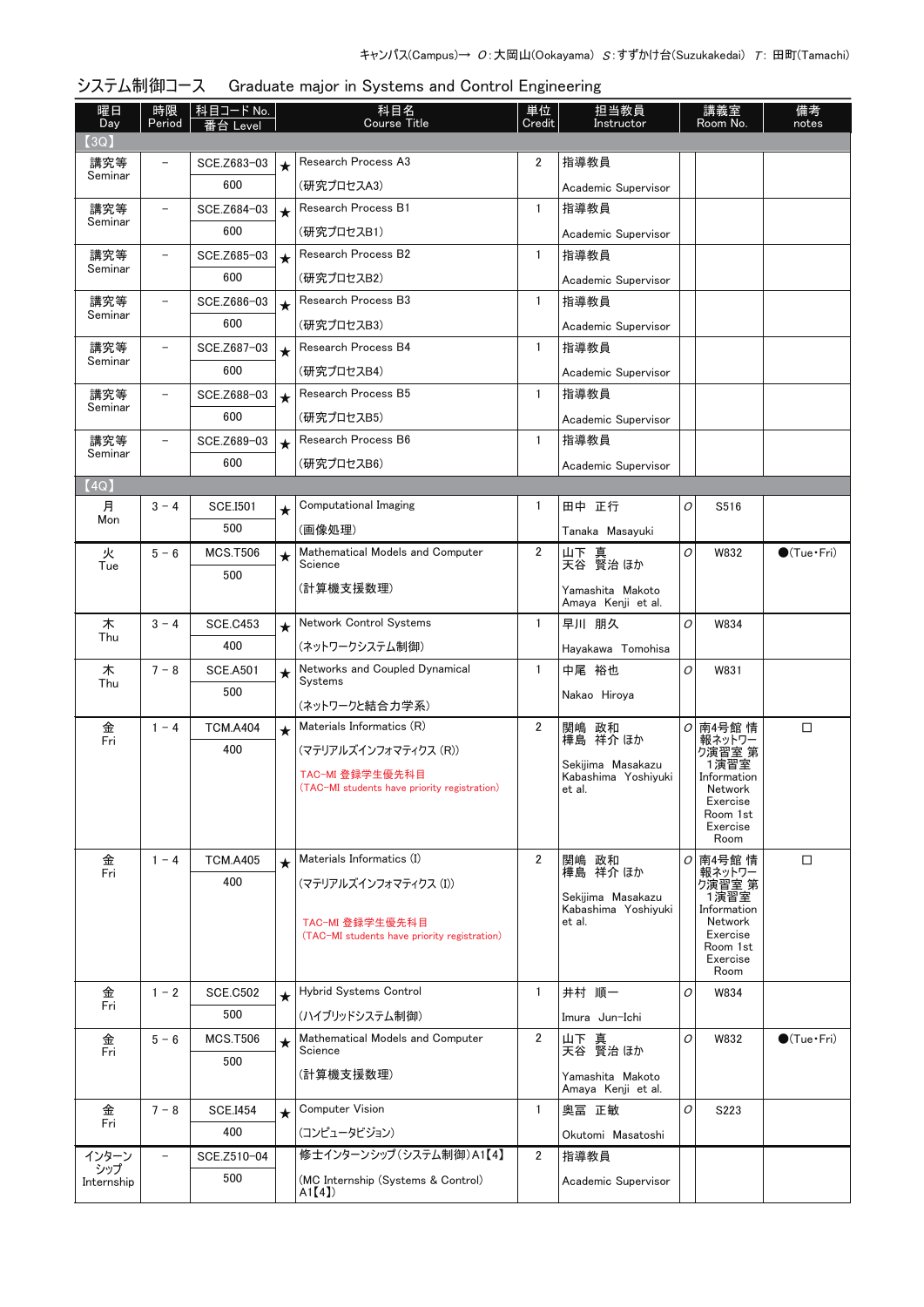| 曜日<br>Day<br>(4Q) | 時限<br>Period             | 科目コード No.<br>i台 Level |         | 科目名<br><b>Course Title</b>                    | 単位<br>Credit   | 担当教員<br>Instructor  | 講義室<br>Room No. | 備考<br>notes |
|-------------------|--------------------------|-----------------------|---------|-----------------------------------------------|----------------|---------------------|-----------------|-------------|
| インターン             |                          | SCE.Z511-04           |         | 修士インターンシップ(システム制御)A2【4】                       | 2              | 指導教員                |                 |             |
| シップ<br>Internship |                          | 500                   |         | (MC Internship (Systems & Control)<br>A2[4]   |                | Academic Supervisor |                 |             |
| インターン             |                          | SCE.Z512-04           |         | 修士インターンシップ (システム制御)B1【4】                      | $\mathbf{1}$   | 指導教員                |                 |             |
| シップ<br>Internship |                          | 500                   |         | (MC Internship (Systems & Control)<br>B1(4)   |                | Academic Supervisor |                 |             |
| インターン             |                          | SCE.Z513-04           |         | 修士インターンシップ (システム制御)B2【4】                      | $\mathbf{1}$   | 指導教員                |                 |             |
| シップ<br>Internship |                          | 500                   |         | (MC Internship (Systems & Control)<br>B2[4]   |                | Academic Supervisor |                 |             |
| インターン             |                          | SCE.Z610-04           |         | 博士インターンシップ (システム制御)A1【4】                      | $\overline{2}$ | 指導教員                |                 |             |
| シップ<br>Internship |                          | 600                   |         | (DC Internship (Systems & Control)<br>A1[4]   |                | Academic Supervisor |                 |             |
| インターン             |                          | SCE.Z611-04           |         | 博士インターンシップ (システム制御)A2【4】                      | 2              | 指導教員                |                 |             |
| シップ<br>Internship |                          | 600                   |         | (DC Internship (Systems & Control)<br>A2[4]   |                | Academic Supervisor |                 |             |
| インターン             |                          | SCE.Z612-04           |         | 博士インターンシップ (システム制御)B1【4】                      | 1              | 指導教員                |                 |             |
| シップ<br>Internship |                          | 600                   |         | (DC Internship (Systems & Control)<br>B1(4)   |                | Academic Supervisor |                 |             |
| インターン<br>シップ      |                          | SCE.Z613-04           |         | 博士インターンシップ (システム制御)B2【4】                      | $\mathbf{1}$   | 指導教員                |                 |             |
| Internship        |                          | 600                   |         | (DC Internship (Systems & Control)<br>B2[4]   |                | Academic Supervisor |                 |             |
| インターン             | $\overline{\phantom{0}}$ | SCE.Z614-04           |         | 特別派遣プロジェクト【4】                                 | 4              | 指導教員                |                 |             |
| シップ<br>Internship |                          | 600                   |         | (Special visiting project [4])                |                | Academic Supervisor |                 |             |
| インターン             | $\overline{\phantom{0}}$ | SCE.Z615-04           | $\star$ | SSSEP Special Visiting Project <sup>[4]</sup> | 4              | 指導教員                |                 |             |
| シップ<br>Internship |                          | 600                   |         | (SSSEP特別派遣プロジェクト【4】)                          |                | Academic Supervisor |                 |             |
| 講究等               | $\qquad \qquad -$        | SCE.Z681-04           | $\star$ | Research Process A1                           | $\overline{2}$ | 指導教員                |                 |             |
| Seminar           |                          | 600                   |         | (研究プロセスA1)                                    |                | Academic Supervisor |                 |             |
| 講究等               | $\overline{\phantom{0}}$ | SCE.Z682-04           | $\star$ | Research Process A2                           | $\overline{2}$ | 指導教員                |                 |             |
| Seminar           |                          | 600                   |         | (研究プロセスA2)                                    |                | Academic Supervisor |                 |             |
| 講究等<br>Seminar    |                          | SCE.Z683-04           | $\star$ | Research Process A3                           | 2              | 指導教員                |                 |             |
|                   |                          | 600                   |         | (研究プロセスA3)                                    |                | Academic Supervisor |                 |             |
| 講究等<br>Seminar    | $\qquad \qquad -$        | SCE.Z684-04           | $\star$ | Research Process B1                           | 1              | 指導教員                |                 |             |
|                   |                          | 600                   |         | (研究プロセスB1)                                    |                | Academic Supervisor |                 |             |
| 講究等<br>Seminar    |                          | SCE.Z685-04           | $\star$ | Research Process B2                           | $\mathbf{1}$   | 指導教員                |                 |             |
|                   |                          | 600                   |         | (研究プロセスB2)                                    |                | Academic Supervisor |                 |             |
| 講究等<br>Seminar    | $\qquad \qquad -$        | SCE.Z686-04           | $\star$ | Research Process B3                           | $\mathbf{1}$   | 指導教員                |                 |             |
|                   |                          | 600                   |         | (研究プロセスB3)                                    |                | Academic Supervisor |                 |             |
| 講究等<br>Seminar    | $\qquad \qquad -$        | SCE.Z687-04           | $\star$ | Research Process B4                           | $\mathbf{1}$   | 指導教員                |                 |             |
|                   |                          | 600                   |         | (研究プロセスB4)                                    |                | Academic Supervisor |                 |             |
| 講究等<br>Seminar    |                          | SCE.Z688-04           | $\star$ | Research Process B5                           | $\mathbf{1}$   | 指導教員                |                 |             |
|                   |                          | 600                   |         | (研究プロセスB5)                                    |                | Academic Supervisor |                 |             |
| 講究等<br>Seminar    |                          | SCE.Z689-04           | $\star$ | Research Process B6                           | 1              | 指導教員                |                 |             |
|                   |                          | 600                   |         | (研究プロセスB6)                                    |                | Academic Supervisor |                 |             |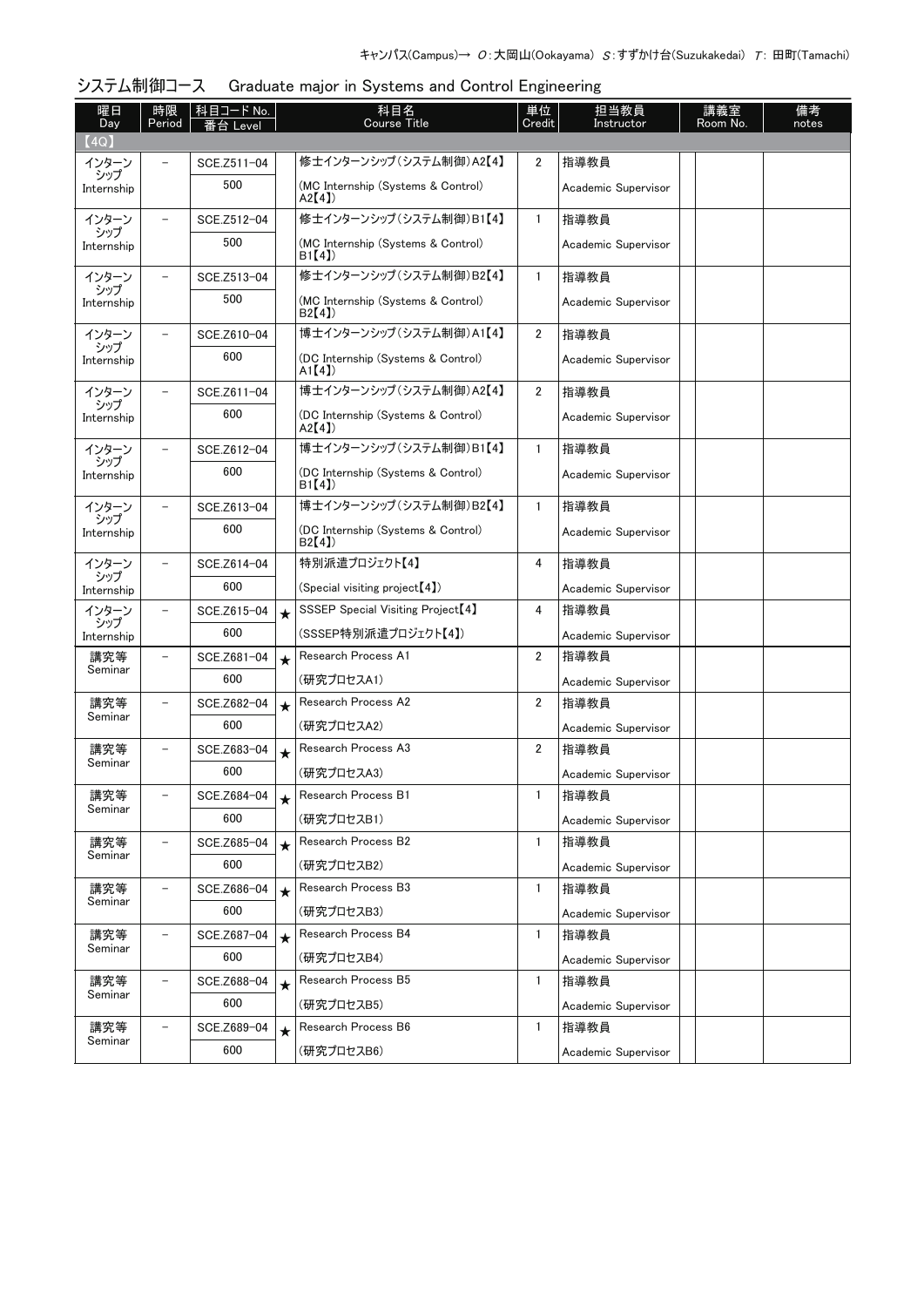| 曜日<br>Day      | 時限<br>Period             | │科目コード No.<br>番台 Level |         | 科目名<br><b>Course Title</b>                                       | 単位<br>Credit   | 担当教員<br>Instructor                  |   | 講義室<br>Room No.     | 備考<br>notes                    |                                       |
|----------------|--------------------------|------------------------|---------|------------------------------------------------------------------|----------------|-------------------------------------|---|---------------------|--------------------------------|---------------------------------------|
| $(3 \sim 4Q)$  |                          |                        |         |                                                                  |                |                                     |   |                     |                                |                                       |
| 集中講義           | $\overline{\phantom{a}}$ | EEE.R411               | $\star$ | International Communication I                                    | 1              | 梶川 浩太郎                              |   |                     | $O(3 \sim 4Q)$                 |                                       |
| 等<br>Intensive |                          | 400                    |         | (国際コミュニケーションI)                                                   |                | 大見 俊一郎                              |   |                     |                                |                                       |
|                |                          |                        |         |                                                                  |                | Kaiikawa Kotaro<br>Ohmi Shun-Ichiro |   |                     |                                |                                       |
| 集中講義           | $\qquad \qquad -$        | <b>EEE.R421</b>        | $\star$ | Academic Presentation I                                          | 1              | 梶川 浩太郎                              |   |                     | $O(3 \sim 4Q)$                 |                                       |
| Intensive      |                          | 400                    |         | (アカデミックプレゼンテーションI)                                               |                | 大見 俊一郎                              |   |                     |                                |                                       |
|                |                          |                        |         |                                                                  |                | Kajikawa Kotaro<br>Ohmi Shun-Ichiro |   |                     |                                |                                       |
| 集中講義           | $\overline{\phantom{a}}$ | EEE.Z471               |         | Seminar for Cultivating International                            | $\overline{2}$ | 梶川 浩太郎                              |   |                     | $O(3 \sim 4Q)$                 |                                       |
| Intensive      |                          | 400                    |         | Understanding I                                                  |                | 大見 俊一郎                              |   |                     |                                |                                       |
|                |                          |                        |         | (国際交流演習I)                                                        |                | Kajikawa Kotaro<br>Ohmi Shun-Ichiro |   |                     |                                |                                       |
| 集中講義           | $\overline{\phantom{a}}$ | EEE.R511               | $\star$ | International Communication III                                  | $\mathbf{1}$   | 梶川 浩太郎                              |   |                     | $O(3 \sim 4Q)$                 |                                       |
| 等<br>Intensive |                          | 500                    |         | (国際コミュニケーションIII)                                                 |                | 大見 俊一郎                              |   |                     |                                |                                       |
|                |                          |                        |         |                                                                  |                | Kajikawa Kotaro<br>Ohmi Shun-Ichiro |   |                     |                                |                                       |
| 集中講義           | $\overline{\phantom{a}}$ | EEE.R521               | $\star$ | Academic Presentation III                                        | 1              | 梶川 浩太郎                              |   |                     | $O(3 \sim 4Q)$                 |                                       |
| Intensive      |                          | 500                    |         | (アカデミックプレゼンテーションIII)                                             |                | 大見 俊一郎                              |   |                     |                                |                                       |
|                |                          |                        |         |                                                                  |                | Kajikawa Kotaro<br>Ohmi Shun-Ichiro |   |                     |                                |                                       |
| 集中講義           | $\qquad \qquad -$        | EEE.R551-02            | $\star$ | Study Abroad (Master Course) A                                   | 1              | コース主任                               |   |                     | $O(3 \sim 40)$                 |                                       |
| Intensive      |                          | 500                    |         | (海外留学(修士)A)                                                      |                | Head                                |   |                     |                                |                                       |
| 集中講義           | $\qquad \qquad -$        | EEE.R552-02            | $\star$ | Study Abroad (Master Course) B                                   | 2              | コース主任                               |   |                     | $O(3{\sim}4Q)$                 |                                       |
| Intensive      |                          | 500                    |         | (海外留学(修士)B)                                                      |                | Head                                |   |                     |                                |                                       |
| 集中講義           | $\overline{\phantom{a}}$ | EEE.R553-02            | $\star$ | Study Abroad (Master Course) C                                   | 4              | コース主任                               |   |                     | $O(3 \sim 4Q)$                 |                                       |
| 等<br>Intensive |                          | 500                    |         | (海外留学(修士)C)                                                      |                | Head                                |   |                     |                                |                                       |
| 集中講義           | $\overline{\phantom{a}}$ | EEE.R554-02            | $\star$ | Study Abroad (Master Course) D                                   | 6              | コース主任                               |   |                     | $O(3 \sim 4Q)$                 |                                       |
| Intensive      |                          | 500                    |         | (海外留学(修士)D)                                                      |                | Head                                |   |                     |                                |                                       |
| 集中講義<br>等      | $\equiv$                 | EEE.G612               |         | 電気電子工学特別講義第二                                                     | 1              | コース主任                               |   |                     | $O(3 \sim 4Q)$                 |                                       |
| Intensive      |                          | 600                    |         | (Special Lecture II on Electrical and<br>Electronic Engineering) |                | Head                                |   |                     |                                |                                       |
| 集中講義           | $\qquad \qquad -$        | EEE.R601-02            |         | 教授法トレーニング                                                        | 1              | コース主任                               |   |                     | $O(3 \sim 4Q)$                 |                                       |
| Intensive      |                          | 600                    |         | (Training on Teaching Technique)                                 |                | Head                                |   |                     |                                |                                       |
| 集中講義           | $\overline{\phantom{a}}$ | EEE.R611-02            |         | Doctor Course Colloquium                                         | 1              | 庄司 雄哉                               | 0 |                     | $O(3 \sim 4Q)11/8 \cdot 12/20$ |                                       |
| Intensive      |                          | 600                    |         | (博士コロキウム)                                                        |                | Shoji Yuya                          | S | <b>S233</b><br>J232 | 遠隔講義                           | $1/10 \cdot 1/24 \cdot 1/31$<br>9-10限 |
| 集中講義           | $\overline{\phantom{a}}$ | EEE.R621-02            | $\star$ | <b>International Presentations</b>                               | 1              | コース主任                               |   |                     | $O(3 \sim 4Q)$                 |                                       |
| Intensive      |                          | 600                    |         | (国際プレゼンテーション)                                                    |                | Head                                |   |                     |                                |                                       |
| 集中講義           | $\overline{\phantom{a}}$ | EEE.R631-02            |         | 電気電子工学特別解析                                                       | 2              | コース主任                               |   |                     | $O(3 \sim 4Q)$                 |                                       |
| Intensive      |                          | 600                    |         | (Special Analysis on Electrical and                              |                | Head                                |   |                     |                                |                                       |
|                |                          |                        |         | Electronic Engineering)                                          |                |                                     |   |                     |                                |                                       |
| 集中講義           | $\overline{\phantom{a}}$ | EEE.R641-02            |         | 電気電子エ学実践研究                                                       | $\overline{2}$ | コース主任                               |   |                     | $O(3 \sim 4Q)$                 |                                       |
| Intensive      |                          | 600                    |         | (Practical Research on Electrical and<br>Electronic Engineering) |                | Head                                |   |                     |                                |                                       |
| 集中講義           | $\overline{\phantom{a}}$ | EEE.R651-02            | $\star$ | Study Abroad (Doctor Course) A                                   | 1              | コース主任                               |   |                     | $O(3 \sim 4Q)$                 |                                       |
| ₩<br>Intensive |                          | 600                    |         | (海外留学(博士)A)                                                      |                | Head                                |   |                     |                                |                                       |
| 集中講義           | $\qquad \qquad -$        | EEE.R652-02            | $\star$ | Study Abroad (Doctor Course) B                                   | 2              | コース主任                               |   |                     | $O(3 \sim 4Q)$                 |                                       |
| Intensive      |                          | 600                    |         | (海外留学(博士)B)                                                      |                | Head                                |   |                     |                                |                                       |
| 集中講義           | $\qquad \qquad -$        | EEE.R653-02            | $\star$ | Study Abroad (Doctor Course) C                                   | 4              | コース主任                               |   |                     | $O(3 \sim 4Q)$                 |                                       |
| ₩<br>Intensive |                          | 600                    |         | (海外留学(博士)C)                                                      |                | Head                                |   |                     |                                |                                       |
| 集中講義           | $\qquad \qquad -$        | EEE.R654-02            | $\star$ | Study Abroad (Doctor Course) D                                   | 6              | コース主任                               |   |                     | $O(3 \sim 4Q)$                 |                                       |
| Intensive      |                          | 600                    |         | (海外留学(博士)D)                                                      |                | Head                                |   |                     |                                |                                       |
| インターン<br>シップ   | $\overline{\phantom{a}}$ | EEE.R561-02            |         | インターンシップ (修士)A                                                   | 1              | コース主任                               |   |                     | $O(3 \sim 4Q)$                 |                                       |
| Internship     |                          | 500                    |         | (Internship (Master Course) A)                                   |                | Head                                |   |                     |                                |                                       |

## 電気電子コース Graduate major in Electrical and Electronic Engineering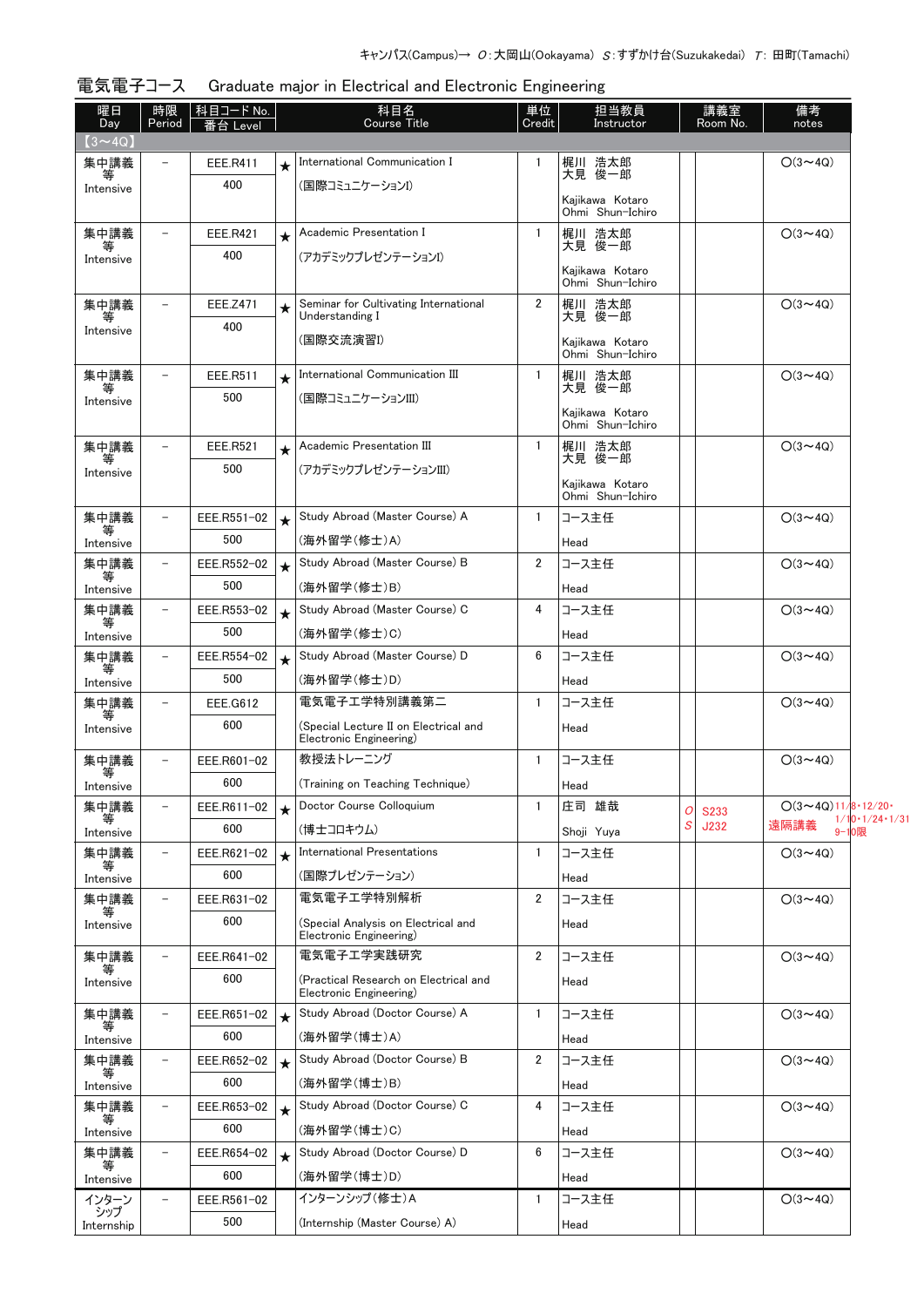| 曜日<br>Day         | 時限<br>Period             | │ 科目コード No.<br>番台 Level | 科目名<br><b>Course Title</b> |                                                          | 単位<br>Credit   | 担当教員                             | 講義室<br>Room No.<br>Instructor |                                        | 備考<br>notes                                  |
|-------------------|--------------------------|-------------------------|----------------------------|----------------------------------------------------------|----------------|----------------------------------|-------------------------------|----------------------------------------|----------------------------------------------|
| $(3 \sim 4Q)$     |                          |                         |                            |                                                          |                |                                  |                               |                                        |                                              |
| インターン             |                          | EEE.R562-02             |                            | インターンシップ (修士)B                                           | 2              | コース主任                            |                               |                                        | $O(3 \sim 4Q)$                               |
| シップ<br>Internship |                          | 500                     |                            | (Internship (Master Course) B)                           |                | Head                             |                               |                                        |                                              |
| インターン             |                          | EEE.R563-02             |                            | インターンシップ (修士)C                                           | 4              | コース主任                            |                               |                                        | $O(3 \sim 4Q)$                               |
| シップ<br>Internship |                          | 500                     |                            | (Internship (Master Course) C)                           |                | Head                             |                               |                                        |                                              |
| インターン             |                          | EEE.R564-02             |                            | インターンシップ(修士)D                                            | 6              | コース主任                            |                               |                                        | $O(3 \sim 4Q)$                               |
| シップ<br>Internship |                          | 500                     |                            | (Internship (Master Course) D)                           |                | Head                             |                               |                                        |                                              |
| インターン             |                          | EEE.R661-02             |                            | インターンシップ (博士)A                                           | $\mathbf{1}$   | コース主任                            |                               |                                        | $O(3 \sim 4Q)$                               |
| シップ<br>Internship |                          | 600                     |                            | (Internship (Doctor Course) A)                           |                | Head                             |                               |                                        |                                              |
| インターン             | $\qquad \qquad -$        | EEE.R662-02             |                            | インターンシップ (博士)B                                           | $\overline{2}$ | コース主任                            |                               |                                        | $O(3 \sim 4Q)$                               |
| シップ<br>Internship |                          | 600                     |                            | (Internship (Doctor Course) B)                           |                | Head                             |                               |                                        |                                              |
| インターン             |                          | EEE.R663-02             |                            | インターンシップ (博士)C                                           | 4              | コース主任                            |                               |                                        | $O(3 \sim 4Q)$                               |
| シップ<br>Internship |                          | 600                     |                            | (Internship (Doctor Course) C)                           |                | Head                             |                               |                                        |                                              |
| インターン             | $\qquad \qquad -$        | EEE.R664-02             |                            | インターンシップ (博士)D                                           | 6              | コース主任                            |                               |                                        | $O(3 \sim 4Q)$                               |
| シップ<br>Internship |                          | 600                     |                            | (Internship (Doctor Course) D)                           |                | Head                             |                               |                                        |                                              |
| 清華大               | $\overline{\phantom{0}}$ | <b>MAT.M421</b>         | $\star$                    | Advanced Course of Quantum Chemistry                     | $\overline{2}$ | 岩本 光正                            |                               | 清華大学開                                  | $O(3 \sim 4Q)$                               |
| at<br>Tsinghua    |                          | 400                     |                            | (量子化学特論(材))                                              |                | Iwamoto Mitsumasa                |                               | 講科目                                    |                                              |
| Univ.<br>清華大      |                          |                         |                            | Soft Materials                                           | $\overline{2}$ |                                  |                               | 清華大学開                                  | $O(3 \sim 4Q)$                               |
| at                |                          | <b>MAT.P483</b><br>400  | $\star$                    |                                                          |                | 安藤 慎治<br>大内 幸雄                   |                               | 講科目                                    |                                              |
| Tsinghua<br>Univ. |                          |                         |                            | (ソフトマテリアル)                                               |                | Ando Shinji<br>Ouchi Yukio       |                               |                                        |                                              |
| 講究等               | $\overline{\phantom{0}}$ | <b>EEE.Z492</b>         |                            | 電気電子工学講究F1                                               | 2              | 指導教員                             |                               |                                        | $O(3 \sim 4Q)$                               |
| Seminar           |                          | 400                     |                            | (Seminar F1 on Electrical and Electronic<br>Engineering) |                | Academic Supervisor              |                               |                                        |                                              |
| 講究等               |                          | EEE.Z592                |                            | 電気電子エ学講究F2                                               | 2              | 指導教員                             |                               |                                        | $O(3 \sim 4Q)$                               |
| Seminar           |                          | 500                     |                            | (Seminar F2 on Electrical and Electronic<br>Engineering) |                | Academic Supervisor              |                               |                                        |                                              |
| 講究等               |                          | <b>EEE.Z692</b>         |                            | 電気電子工学講究F3                                               | 2              | 指導教員                             |                               |                                        | $O(3 \sim 4Q)$                               |
| Seminar           |                          | 600                     |                            | (Seminar F3 on Electrical and Electronic<br>Engineering) |                | Academic Supervisor              |                               |                                        |                                              |
| 講究等<br>Seminar    | $\overline{\phantom{0}}$ | EEE.Z694                |                            | 電気電子工学講究F4                                               | 2              | 指導教員                             |                               |                                        | $O(3 \sim 4Q)$                               |
|                   |                          | 600                     |                            | (Seminar F4 on Electrical and Electronic<br>Engineering) |                | Academic Supervisor              |                               |                                        |                                              |
| 講究等<br>Seminar    | $\overline{\phantom{a}}$ | <b>EEE.Z696</b>         |                            | 電気電子工学講究F5                                               | $\overline{2}$ | 指導教員                             |                               |                                        | $O(3 \sim 4Q)$                               |
|                   |                          | 600                     |                            | (Seminar F5 on Electrical and Electronic<br>Engineering) |                | Academic Supervisor              |                               |                                        |                                              |
| (3Q)              |                          |                         |                            |                                                          |                |                                  |                               |                                        |                                              |
| 月<br>Mon          | $1 - 2$                  | EEE.D461                |                            | オプトエレクトロニクス                                              | 2              | 宮本 智之                            | S                             | G <sub>221</sub><br>$\rightarrow$ G321 | $\bullet$ (Mon•Thu)<br><b>ACEEES</b>         |
|                   |                          | 400                     |                            | (Optoelectronics)                                        |                | Mivamoto Tomovuki                |                               |                                        |                                              |
| 月<br>Mon          | $3 - 4$                  | EEE.D421                | $\star$                    | <b>Imaging Materials</b>                                 | 2              | 飯野 裕明                            | S                             | G <sub>221</sub><br>$\rightarrow$ G321 | $\bullet$ (Mon Thu)<br><b>ACEEES</b>         |
|                   |                          | 400                     |                            | (イメージング材料)                                               |                | Iino Hiroaki                     |                               |                                        |                                              |
| 月<br>Mon          | $3 - 4$                  | MAT.M407-01<br>400      | $\star$                    | Advanced Solid State Physics [a]                         | 2              | 中辻<br>寬<br>合田 義弘                 | S                             | J234                                   | $\bullet$ (Mon $\cdot$ Thu)<br><b>ACEEES</b> |
|                   |                          |                         |                            | (固体物理特論【a】)                                              |                | Nakatsuji Kan<br>Gohda Yoshihiro |                               |                                        |                                              |
| 月<br>Mon          | $3 - 4$                  | <b>XEG.S404</b>         | $\star$                    | Graph Theory with Engineering<br>Application             | 1              | Wimer Shmuel                     | 0                             | S322                                   |                                              |
|                   |                          | 400                     |                            | (グラフ理論とその応用)                                             |                |                                  |                               |                                        |                                              |
| 月                 | $3 - 4$                  | <b>EEE.P501</b>         | $\star$                    | Magnetic Levitation and Magnetic                         | $\overline{2}$ | 千葉 明                             | 0                             | S224                                   | $\bullet$ (Mon•Thu)                          |
| Mon               |                          | 500                     |                            | Suspension<br>(磁気浮上と磁気支持工学)                              |                | Chiba Akira                      |                               |                                        | <b>ACEEES</b>                                |

電気電子コース Graduate major in Electrical and Electronic Engineering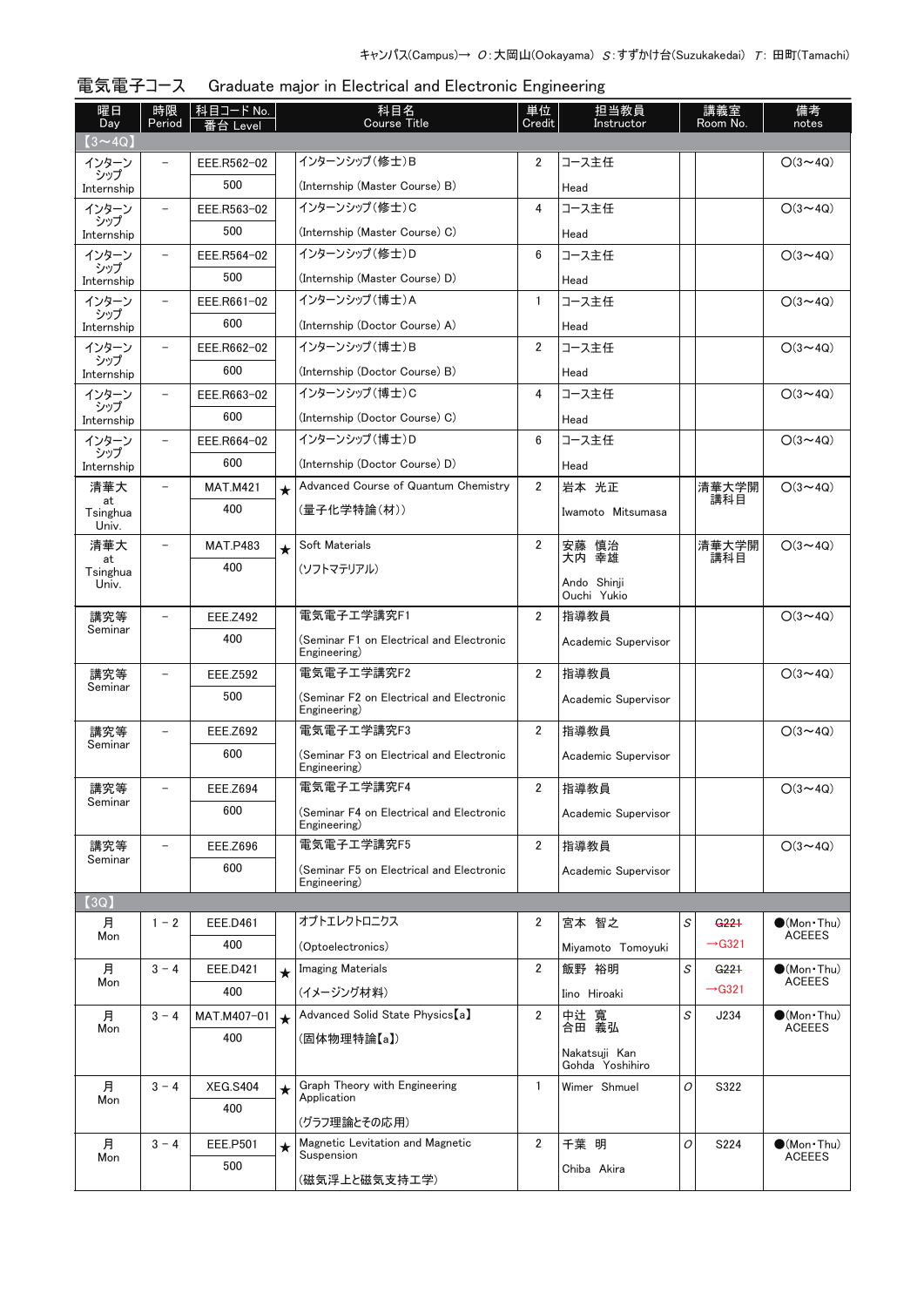| 曜日<br>Day | 時限<br>Period | │科目コード No.<br>番台 Level |          | 科目名<br><b>Course Title</b>                                    | 単位<br>Credit   | 担当教員<br>Instructor                            |   | 講義室<br>Room No.           | 備考<br>notes                             |
|-----------|--------------|------------------------|----------|---------------------------------------------------------------|----------------|-----------------------------------------------|---|---------------------------|-----------------------------------------|
| (3Q)      |              |                        |          |                                                               |                |                                               |   |                           |                                         |
| 火         | $1 - 2$      | <b>EEE.P461</b>        | $\star$  | <b>Pulsed Power Technology</b>                                | 2              | 安岡 康一                                         | O | S321                      | $\bullet$ (Tue•Fri)                     |
| Tue       |              | 400                    |          | (パルスパワーエ学)                                                    |                | 竹内 希                                          |   |                           | <b>ACEEES</b>                           |
|           |              |                        |          |                                                               |                | Yasuoka Koichi<br>Takeuchi Nozomi             |   |                           |                                         |
| 火         | $3 - 4$      | <b>EEE.D592</b>        |          | ナノデバイス材料解析・プラズマ加工特論                                           | $\overline{2}$ | 冨谷 茂隆                                         | O | S224                      | $\bigcirc$ (Tue · Fri)                  |
| Tue       |              | 500                    |          | (Advanced Topics on Material Analysis                         |                | 辰巳 哲也 ほか                                      |   |                           |                                         |
|           |              |                        |          | and Basics of Plasma Processing for<br>Nano Devices)          |                | Tomiya Shigetaka<br>Tatsumi Tetsuva et<br>al. |   |                           |                                         |
| 火         | $5 - 6$      | <b>ICT.I415</b>        | $\star$  | <b>VLSI System Design</b>                                     | $\overline{2}$ | 一色 剛                                          | O | S622                      | $\bigcirc$ (Tue · Fri)                  |
| Tue       |              | 400                    |          | (VLSIシステム設計)                                                  |                | Isshiki Tsuyoshi                              |   |                           | <b>ACEEES</b>                           |
| 火         | $5 - 6$      | EEE.D511               | $\star$  | <b>Magnetism and Spintronics</b>                              | $\overline{2}$ | 中川 茂樹<br>ファム ナムハイ                             | 0 | S224                      | $\bullet$ (Tue · Fri)                   |
| Tue       |              | 500                    |          | (磁性・スピンエ学特論)                                                  |                |                                               |   |                           | <b>ACEEES</b>                           |
|           |              |                        |          |                                                               |                | Nakagawa Shigeki<br>Pham Nam Hai              |   |                           |                                         |
| 火         | $7 - 8$      | EEE.P411               | $\star$  | Advanced Course of Power Electronics                          | $\overline{2}$ | 藤田 英明<br>萩原 誠                                 | O | S223                      | $\bigcirc$ (Tue · Thu)<br><b>ACEEES</b> |
| Tue       |              | 400                    |          | (パワーエレクトロニクス特論)                                               |                |                                               |   |                           |                                         |
|           |              |                        |          |                                                               |                | Fuiita Hideaki<br>Hagiwara Makoto             |   |                           |                                         |
| 水         | $1 - 2$      | <b>EEE.D501</b>        | $\star$  | Dielectric Property and Organic Devices                       | $\overline{2}$ | 間中 孝彰                                         | O | S223                      | $\bullet$ (Wed Fri)                     |
| Wed       |              | 500                    |          | (誘電体物性・有機デバイス特論)                                              |                | Manaka Takaaki                                |   |                           | <b>ACEEES</b>                           |
| 木         | $1 - 2$      | EEE.D461               |          | オプトエレクトロニクス                                                   | $\overline{2}$ | 宮本 智之                                         | S | G <sub>221</sub>          | $\bullet$ (Mon Thu)                     |
| Thu       |              | 400                    |          | (Optoelectronics)                                             |                | Miyamoto Tomoyuki                             |   | $\rightarrow$ G321        | <b>ACEEES</b>                           |
| 木         | $3 - 4$      | EEE.D421               | $\star$  | <b>Imaging Materials</b>                                      | $\overline{2}$ | 飯野 裕明                                         | S | G <sub>221</sub>          | $\bullet$ (Mon•Thu)                     |
| Thu       |              | 400                    |          | (イメージング材料)                                                    |                | Iino Hiroaki                                  |   | $\rightarrow$ G321        | <b>ACEEES</b>                           |
| 木         | $3 - 4$      | MAT.M407-01            | $\star$  | Advanced Solid State Physics [a]                              | $\overline{2}$ | 中辻 寬<br>合田 義弘                                 | S | J234                      | $\bullet$ (Mon $\cdot$ Thu)             |
| Thu       |              | 400                    |          | (固体物理特論【a】)                                                   |                |                                               |   |                           | <b>ACEEES</b>                           |
|           |              |                        |          |                                                               |                | Nakatsuji Kan<br>Gohda Yoshihiro              |   |                           |                                         |
| 木         | $3 - 4$      | <b>XEG.S405</b>        | $\star$  | Topics in Digital VLSI Design                                 | $\mathbf{1}$   | Wimer Shmuel                                  | O | S322                      |                                         |
| Thu       |              | 400                    |          | (ディジタルVLSI設計)                                                 |                |                                               |   |                           |                                         |
| 木<br>Thu  | $3 - 4$      | <b>EEE.P501</b>        | $\star$  | Magnetic Levitation and Magnetic<br>Suspension                | $\overline{2}$ | 千葉 明                                          | 0 | S224                      | $\bullet$ (Mon · Thu)<br><b>ACEEES</b>  |
|           |              | 500                    |          | (磁気浮上と磁気支持工学)                                                 |                | Chiba Akira                                   |   |                           |                                         |
| 木         | $3 - 4$      | <b>XEG.S605</b>        | $^\star$ | Advanced Topics in Digital VLSI Design                        | $\mathbf{1}$   | Wimer Shmuel                                  | 0 | S322                      |                                         |
| Thu       |              | 600                    |          | (ディジタルVLSI設計特論)                                               |                |                                               |   |                           |                                         |
| 木         | $5 - 6$      | EEE.P411               | $\star$  | Advanced Course of Power Electronics                          | $\overline{2}$ | 藤田 英明                                         | 0 | S223                      | $\bullet$ (Tue · Thu)                   |
| Thu       |              | 400                    |          | (パワーエレクトロニクス特論)                                               |                | 萩原 誠                                          |   |                           | <b>ACEEES</b>                           |
|           |              |                        |          |                                                               |                | Fuiita Hideaki<br>Hagiwara Makoto             |   |                           |                                         |
| 金         | $1 - 2$      | <b>EEE.P461</b>        |          | <b>Pulsed Power Technology</b>                                | $\overline{2}$ | 安岡 康一                                         | 0 | S321                      | $\bullet$ (Tue · Fri)                   |
| Fri       |              | 400                    |          | (パルスパワーエ学)                                                    |                | 竹内 希                                          |   |                           | <b>ACEEES</b>                           |
|           |              |                        |          |                                                               |                | Yasuoka Koichi<br>Takeuchi Nozomi             |   |                           |                                         |
| 金         | $1 - 4$      | <b>TCM.A402</b>        | $\star$  | Materials simulation (R)                                      | $\overline{2}$ | 大場 史康                                         |   | ○ 南4号館 情                  | □                                       |
| Fri       |              | 400                    |          | (マテリアルズシミュレーション (R))                                          |                | 松下 雄一郎 ほか                                     |   | 報ネットワー<br>ク演習室 第          |                                         |
|           |              |                        |          |                                                               |                | Oba Fumiyasu<br>Matsushita Yuichiro           |   | 1演習室<br>Information       |                                         |
|           |              |                        |          | TAC-MI 登録学生優先科目<br>TAC-MI students have priority registration |                | et al.                                        |   | Network<br>Exercise       |                                         |
|           |              |                        |          |                                                               |                |                                               |   | Room 1st<br>Exercise      |                                         |
|           |              |                        |          |                                                               |                |                                               |   | Room                      |                                         |
| 金<br>Fri  | $1 - 4$      | <b>TCM.A403</b>        | $\star$  | Materials simulation (I)                                      | $\overline{2}$ | 大場 史康<br>松下 雄一郎 ほか                            |   | <i>이</i> 南4号館 情<br>報ネットワー | $\Box$                                  |
|           |              | 400                    |          | (マテリアルズシミュレーション (I))                                          |                | Oba Fumiyasu                                  |   | ク演習室 第<br>1演習室            |                                         |
|           |              |                        |          | TAC-MI 登録学生優先科目                                               |                | Matsushita Yuichiro<br>et al.                 |   | Information<br>Network    |                                         |
|           |              |                        |          | TAC-MI students have priority registration                    |                |                                               |   | Exercise<br>Room 1st      |                                         |
|           |              |                        |          |                                                               |                |                                               |   | Exercise<br>Room          |                                         |
|           |              |                        |          |                                                               |                |                                               |   |                           |                                         |

電気電子コース Graduate major in Electrical and Electronic Engineering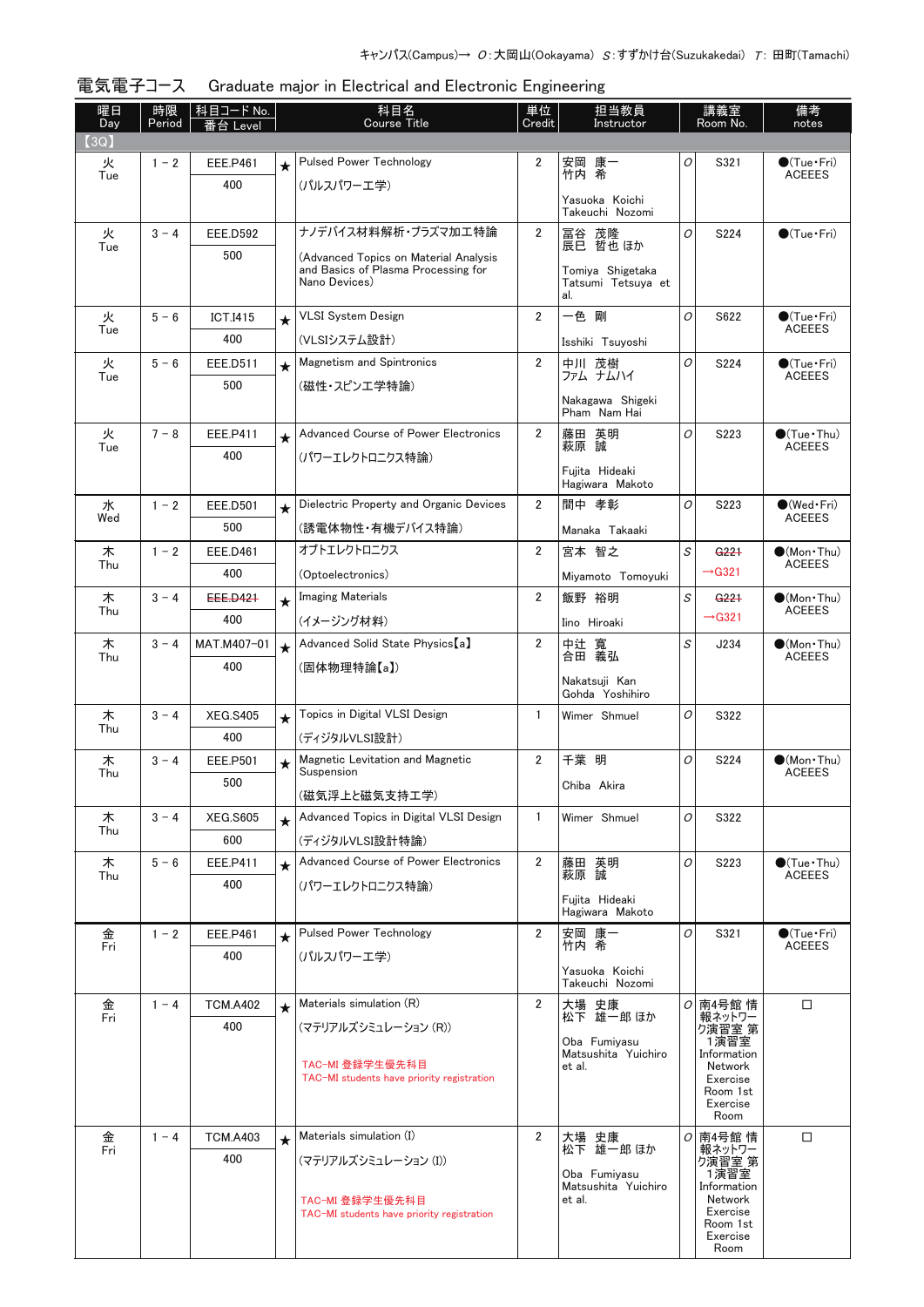| 曜日<br>Day      | 時限<br>Period             | 科目コード No.              | 科目名<br>Course Title |                                                      | 単位<br>Credit   | 担当教員<br>Instructor                            |        | 講義室<br>Room No. | 備考<br>notes                             |
|----------------|--------------------------|------------------------|---------------------|------------------------------------------------------|----------------|-----------------------------------------------|--------|-----------------|-----------------------------------------|
| (3Q)           |                          | 番台 Level               |                     |                                                      |                |                                               |        |                 |                                         |
| 金              | $3 - 4$                  | <b>EEE.D592</b>        |                     | ナノデバイス材料解析・プラズマ加工特論                                  | 2              | 冨谷 茂隆<br>辰巳 哲也 ほか                             | 0      | S224            | $\bigcirc$ (Tue · Fri)                  |
| Fri            |                          | 500                    |                     | (Advanced Topics on Material Analysis                |                |                                               |        |                 |                                         |
|                |                          |                        |                     | and Basics of Plasma Processing for<br>Nano Devices) |                | Tomiya Shigetaka<br>Tatsumi Tetsuya et<br>al. |        |                 |                                         |
| 金<br>Fri       | $5 - 6$                  | <b>ICT.I415</b>        | $\star$             | <b>VLSI System Design</b>                            | $\overline{2}$ | 一色 剛                                          | 0      | S622            | $\bigcirc$ (Tue · Fri)<br><b>ACEEES</b> |
|                |                          | 400                    |                     | (VLSIシステム設計)                                         |                | Isshiki Tsuyoshi                              |        |                 |                                         |
| 金<br>Fri       | $5 - 6$                  | EEE.D511               | $\star$             | <b>Magnetism and Spintronics</b>                     | $\overline{2}$ | 中川 茂樹<br>ファム ナムハイ                             | 0      | S224            | $\bullet$ (Tue · Fri)<br><b>ACEEES</b>  |
|                |                          | 500                    |                     | (磁性・スピンエ学特論)                                         |                | Nakagawa Shigeki<br>Pham Nam Hai              |        |                 |                                         |
| 金<br>Fri       | $7 - 8$                  | <b>EEE.D501</b>        | $\star$             | Dielectric Property and Organic Devices              | 2              | 間中 孝彰                                         | 0      | S223            | $\bullet$ (Wed Fri)                     |
|                |                          | 500                    |                     | (誘電体物性・有機デバイス特論)                                     |                | Manaka Takaaki                                |        |                 | <b>ACEEES</b>                           |
| 集中講義           |                          | <b>EEE.D582</b>        | $\star$             | <b>Advanced Energy Electronics Devices</b>           | $\mathbf{1}$   | 久本 大                                          |        |                 | $11/5($ 火)                              |
| Intensive      |                          | 500                    |                     | (先端エネルギーエレクトロニクスデバイス)                                |                | Hisamoto Digh                                 |        | S323            | $11/8($ 金)<br>11/12(火)                  |
|                |                          |                        |                     |                                                      |                |                                               |        |                 | 11/15(金)の5-<br>8限                       |
| 清華大            | $\overline{\phantom{a}}$ | <b>EEE.D571</b>        | $\star$             | Nano-Materials Electronics                           | $\overline{2}$ | 中川 茂樹                                         |        | 清華大学開           |                                         |
| at<br>Tsinghua |                          | 500                    |                     | (ナノ材料電子)                                             |                | 間中 孝彰                                         |        | 講科目             |                                         |
| Univ.          |                          |                        |                     |                                                      |                | Nakagawa Shigeki<br>Manaka Takaaki            |        |                 |                                         |
| (4Q)           |                          |                        |                     |                                                      |                |                                               |        |                 |                                         |
| 月              | $1 - 2$                  | <b>EEE.S461</b>        |                     | 光通信システム                                              | 2              | 植之原 裕行                                        | О      | S223.G311       | $\bullet$ (Mon $\cdot$ Thu)             |
| Mon            |                          | 400                    |                     | (Optical Communication Systems)                      |                | 小山 二三夫                                        | S      |                 | 遠隔講義<br><b>ACEEES</b>                   |
|                |                          |                        |                     |                                                      |                | Uenohara Hiroyuki<br>Koyama Fumio             |        |                 |                                         |
| 月              | $3 - 4$                  | MAT.M402-01            |                     | ナノ材料計測【a】                                            | $\overline{2}$ | 曽根 正人<br>三宮 工                                 | S      | J234            | $\bullet$ (Mon $\cdot$ Thu)             |
| Mon            |                          | 400                    |                     | (Characterization of Nanomaterials [a])              |                |                                               |        |                 | <b>ACEEES</b>                           |
|                |                          |                        |                     |                                                      |                | Sone Masato<br>Sannomiya Takumi               |        |                 |                                         |
| 月              | $3 - 4$                  | EEE.D551               | $\star$             | Nano-Structure Devices                               | $\overline{2}$ | 渡辺 正裕                                         | S      | G113            | $\bullet$ (Mon Thu)                     |
| Mon            |                          | 500                    |                     | (ナノ構造デバイス)                                           |                | ※石橋 幸治                                        |        |                 | <b>ACEEES</b>                           |
|                |                          |                        |                     |                                                      |                | Watanabe Masahiro<br>X Ishibashi Kouji        |        |                 |                                         |
| 月              | $9 - 10$                 | <b>XEG.G401</b>        | $\star$             | Scientific Writing and Presentation Skills           | $\overline{2}$ | Berrar Daniel                                 | O      | W621            | $\bullet$ (Mon · Thu)                   |
| Mon            |                          | 400                    |                     | (学術ライティングとプレゼンテーション)                                 |                |                                               |        |                 | <b>ACEEES</b>                           |
| 火              | $3 - 4$                  | EEE.D441               | $\star$             | Information Storage Engineering                      | 2              | 中川 茂樹<br>髙村 陽太 ほか                             | O      | S224            | $\bullet$ (Tue · Thu)<br><b>ACEEES</b>  |
| Tue            |                          | 400                    |                     | (情報ストレージエ学)                                          |                |                                               |        |                 |                                         |
|                |                          |                        |                     |                                                      |                | Nakagawa Shigeki<br>Takamura Yota et al.      |        |                 |                                         |
| 火              | $5 - 6$                  | EEE.D561               | $\star$             | <b>Terahertz Devices and Systems</b>                 | $\overline{2}$ | 河野 行雄                                         | 0      | S223            | $\bullet$ (Tue · Fri)                   |
| Tue            |                          | 500                    |                     | (テラヘルツデバイス・システム)                                     |                | Kawano Yukio                                  |        |                 | <b>ACEEES</b>                           |
| 火              | $7 - 8$                  | <b>ENR.L530</b>        | $\star$             | Advanced functional electron devices                 | $\overline{2}$ | 波多野 睦子<br>小寺 哲夫                               | 0      | W932            | $\bigcirc$ (Tue · Fri)<br><b>ACEEES</b> |
| Tue            |                          | 500                    |                     | (先端機能電子デバイス)                                         |                |                                               |        |                 |                                         |
|                |                          |                        |                     |                                                      |                | Hatano Mutsuko<br>Kodera Tetsuo               |        |                 |                                         |
| 水              | $5 - 8$                  | <b>EEE.D521</b>        | $\star$             | Advanced Materials in Information<br>Technologies    | $\overline{2}$ | 加藤 隆志                                         | S      | G113            | $\square$ ACEEES                        |
| Wed            |                          | 500                    |                     |                                                      |                | Kato Takashi                                  |        |                 |                                         |
| 木              | $1 - 2$                  | EEE.D441               |                     | (先進情報材料特論)<br>Information Storage Engineering        | $\overline{2}$ | 中川 茂樹                                         | 0      | S224            | $\bullet$ (Tue · Thu)                   |
| Thu            |                          | 400                    | $\star$             | (情報ストレージエ学)                                          |                | 髙村 陽太 ほか                                      |        |                 | <b>ACEEES</b>                           |
|                |                          |                        |                     |                                                      |                | Nakagawa Shigeki                              |        |                 |                                         |
|                |                          |                        |                     | 光通信システム                                              | $\overline{2}$ | Takamura Yota et al.                          |        |                 |                                         |
| 木<br>Thu       | $1 - 2$                  | <b>EEE.S461</b><br>400 |                     |                                                      |                | 植之原 裕行<br>小山 二三夫                              | 0<br>S | S223, G311      | $\bullet$ (Mon $\cdot$ Thu)<br>遠隔講義     |
|                |                          |                        |                     | (Optical Communication Systems)                      |                | Uenohara Hiroyuki                             |        |                 | <b>ACEEES</b>                           |
|                |                          |                        |                     |                                                      |                | Koyama Fumio                                  |        |                 |                                         |

電気電子コース Graduate major in Electrical and Electronic Engineering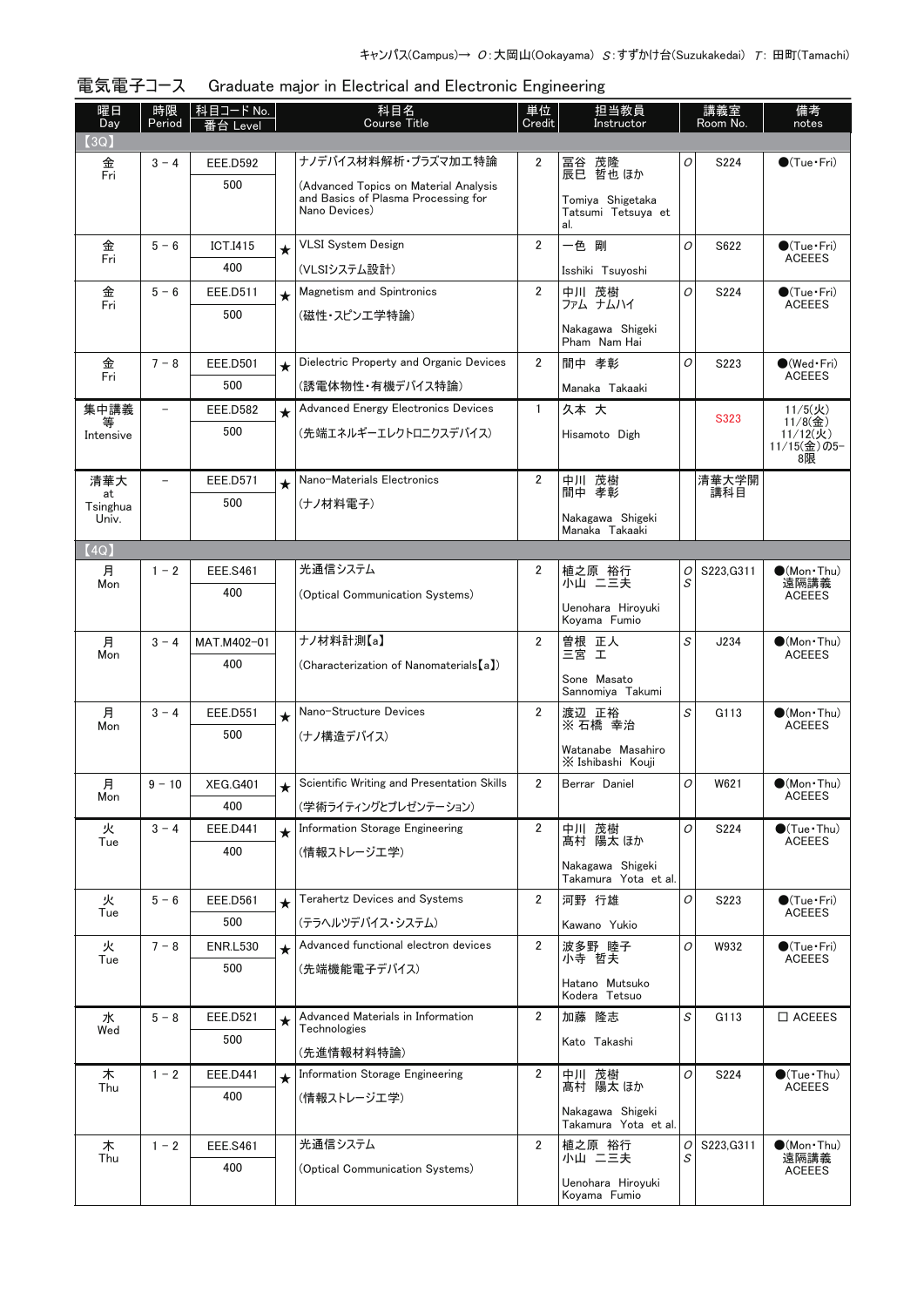| 曜日<br>Day              | 時限<br>Period             | │科目コード No.<br>台 Level |         | 科目名<br>Course Title                                                                     | 単位<br>Credit   | 担当教員<br>Instructor                                             | 講義室<br>Room No. |                                                                                                | 備考<br>notes                          |
|------------------------|--------------------------|-----------------------|---------|-----------------------------------------------------------------------------------------|----------------|----------------------------------------------------------------|-----------------|------------------------------------------------------------------------------------------------|--------------------------------------|
| (4Q)                   |                          |                       |         |                                                                                         |                |                                                                |                 |                                                                                                |                                      |
| 木<br>Thu               | $3 - 4$                  | MAT.M402-01<br>400    |         | ナノ材料計測【a】<br>(Characterization of Nanomaterials [a])                                    | 2              | 曽根 正人<br>三宮 エ<br>Sone Masato<br>Sannomiya Takumi               | S               | J234                                                                                           | $\bullet$ (Mon•Thu)<br><b>ACEEES</b> |
| 木                      | $3 - 4$                  | <b>EEE.D551</b>       | $\star$ | Nano-Structure Devices                                                                  | $\overline{2}$ | 渡辺 正裕                                                          | S               | G113                                                                                           | $\bullet$ (Mon · Thu)                |
| Thu                    |                          | 500                   |         | (ナノ構造デバイス)                                                                              |                | ※ 石橋 幸治                                                        |                 |                                                                                                | <b>ACEEES</b>                        |
|                        |                          |                       |         |                                                                                         |                | Watanabe Masahiro<br>X Ishibashi Kouji                         |                 |                                                                                                |                                      |
| 木                      | $9 - 10$                 | <b>XEG.G401</b>       | $\star$ | Scientific Writing and Presentation Skills                                              | $\overline{2}$ | Berrar Daniel                                                  | O               | W621                                                                                           | $\bullet$ (Mon•Thu)                  |
| Thu                    |                          | 400                   |         | (学術ライティングとプレゼンテーション)                                                                    |                |                                                                |                 |                                                                                                | <b>ACEEES</b>                        |
| 金                      | $1 - 4$                  | <b>TCM.A404</b>       | $\star$ | Materials Informatics (R)                                                               | $\overline{2}$ | 関嶋 政和                                                          | 0               | 南4号館 情                                                                                         | $\Box$                               |
| Fri                    |                          | 400                   |         | (マテリアルズインフォマティクス (R))                                                                   |                | 樺島 祥介 ほか                                                       |                 | 報ネットワー<br>ク演習室 第                                                                               |                                      |
|                        |                          |                       |         | TAC-MI 登録学生優先科目<br>(TAC-MI students have priority registration)                         |                | Sekijima Masakazu<br>Kabashima Yoshivuki<br>et al.             |                 | 1演習室<br>Information<br>Network<br>Exercise<br>Room 1st<br>Exercise<br>Room                     |                                      |
| 金                      | $1 - 4$                  | <b>TCM.A405</b>       | $\star$ | Materials Informatics (I)                                                               | $\overline{2}$ | 関嶋 政和                                                          | 0               | 南4号館 情                                                                                         | $\Box$                               |
| Fri                    |                          | 400                   |         | (マテリアルズインフォマティクス(I))<br>TAC-MI 登録学生優先科目<br>(TAC-MI students have priority registration) |                | 樺島 祥介 ほか<br>Sekijima Masakazu<br>Kabashima Yoshivuki<br>et al. |                 | 報ネットワー<br>り演習室 第<br>1演習室<br>Information<br>Network<br>Exercise<br>Room 1st<br>Exercise<br>Room |                                      |
| 金                      | $3 - 4$                  | <b>GEG.T501</b>       | $\star$ | Introduction to Information and<br>Communication Technologies for                       | $\mathbf{1}$   | 山下 幸彦                                                          | O               | S611                                                                                           | <b>ACEEES</b>                        |
| Fri                    |                          | 500                   |         | Development                                                                             |                | 髙田 潤一 ほか                                                       |                 |                                                                                                |                                      |
|                        |                          |                       |         | (開発のための情報および通信技術)                                                                       |                | Yamashita Yukihiko<br>Takada Jun-Ichi et<br>al.                |                 |                                                                                                |                                      |
| 金                      | $5 - 6$                  | <b>EEE.D561</b>       | $\star$ | <b>Terahertz Devices and Systems</b>                                                    | $\overline{2}$ | 河野 行雄                                                          | O               | S223                                                                                           | $\bigcirc$ (Tue · Fri)               |
| Fri                    |                          | 500                   |         | (テラヘルツデバイス・システム)                                                                        |                | Kawano Yukio                                                   |                 |                                                                                                | <b>ACEEES</b>                        |
| 金                      | $7 - 8$                  | <b>ENR.L530</b>       | $\star$ | Advanced functional electron devices                                                    | $\overline{2}$ | 波多野 睦子                                                         | O               | W932                                                                                           | $\bullet$ (Tue · Fri)                |
| Fri                    |                          | 500                   |         | (先端機能電子デバイス)                                                                            |                | 小寺 哲夫                                                          |                 |                                                                                                | <b>ACEEES</b>                        |
|                        |                          |                       |         |                                                                                         |                | Hatano Mutsuko<br>Kodera Tetsuo                                |                 |                                                                                                |                                      |
| 集中講義<br>等<br>Intensive | $\overline{\phantom{a}}$ | EEE.G601<br>600       | $\star$ | Teaching Skills in English for Doctoral<br><b>Course Students</b>                       | $\mathbf{1}$   | X John Douglas<br>Morris                                       |                 |                                                                                                |                                      |
|                        |                          |                       |         | (博士のための英語授業表現)                                                                          |                |                                                                |                 |                                                                                                |                                      |

| 電気電子コース Graduate major in Electrical and Electronic Engineering |  |  |  |
|-----------------------------------------------------------------|--|--|--|
|                                                                 |  |  |  |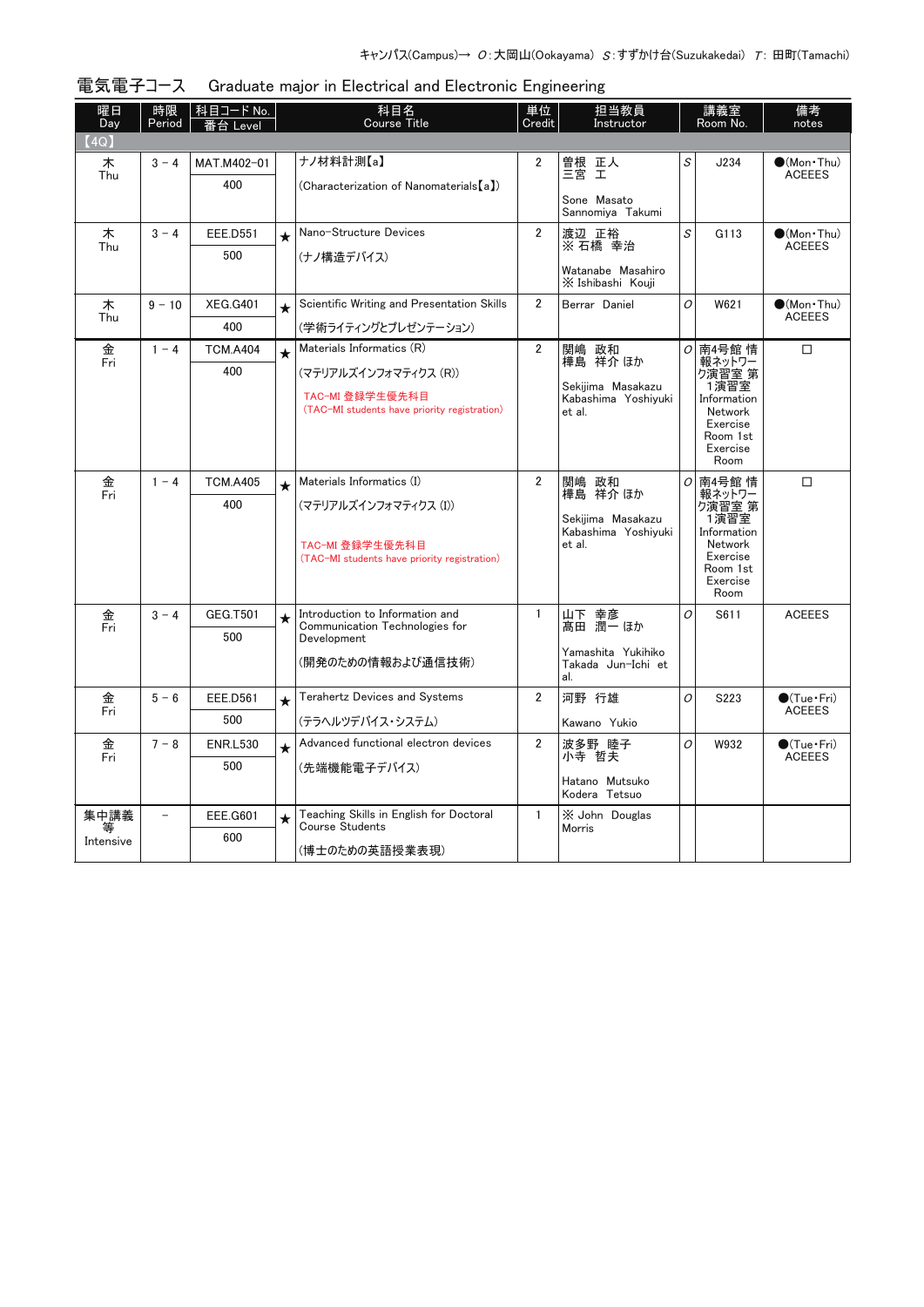#### 情報通信コース Graduate major in Information and Communications Engineering

| 曜日<br>Day     | 時限<br>Period             | 科目コード No.<br>番台 Level |         | 科目名<br><b>Course Title</b>                                          | 単位<br>Credit   | 担当教員<br>Instructor                               |   | 講義室<br>Room No.    | 備考<br>notes                 |
|---------------|--------------------------|-----------------------|---------|---------------------------------------------------------------------|----------------|--------------------------------------------------|---|--------------------|-----------------------------|
| $(3 \sim 4Q)$ |                          |                       |         |                                                                     |                |                                                  |   |                    |                             |
| インターン<br>シップ  |                          | ICT.0608-02           | $\star$ | Information and Communications<br>Engineering Course Long-Term Off- | 4              | 指導教員                                             |   |                    | $O(3 \sim 4Q)$              |
| Internship    |                          | 600                   |         | Campus Project (Doctor Course)                                      |                | Academic Supervisor                              |   |                    |                             |
|               |                          |                       |         | (情報通信コース長期派遣プロジェクト(博士<br>後期課程))                                     |                |                                                  |   |                    |                             |
| 講究等           | $\overline{\phantom{0}}$ | <b>ICT.Z492</b>       |         | 情報通信工学講究F1                                                          | $\overline{2}$ | 指導教員                                             |   |                    | $O(3 \sim 4Q)$              |
| Seminar       |                          | 400                   |         | (Seminar in Information and<br>Communications Engineering F1)       |                | Academic Supervisor                              |   |                    |                             |
| 講究等           |                          | <b>ICT.Z592</b>       |         | 情報通信工学講究F2                                                          | $\overline{2}$ | 指導教員                                             |   |                    | $O(3 \sim 4Q)$              |
| Seminar       |                          | 500                   |         | (Seminar in Information and<br>Communications Engineering F2)       |                | Academic Supervisor                              |   |                    |                             |
| 講究等           | $\overline{\phantom{0}}$ | <b>ICT.Z692</b>       |         | 情報通信工学講究F3                                                          | $\overline{2}$ | 指導教員                                             |   |                    | $O(3 \sim 4Q)$              |
| Seminar       |                          | 600                   |         | (Seminar in Information and<br>Communications Engineering F3)       |                | Academic Supervisor                              |   |                    |                             |
| 講究等           |                          | <b>ICT.Z694</b>       |         | 情報通信工学講究F4                                                          | $\overline{2}$ | 指導教員                                             |   |                    | $O(3 \sim 4Q)$              |
| Seminar       |                          | 600                   |         | (Seminar in Information and<br>Communications Engineering F4)       |                | Academic Supervisor                              |   |                    |                             |
| 講究等           |                          | <b>ICT.Z696</b>       |         | 情報通信工学講究F5                                                          | $\overline{2}$ | 指導教員                                             |   |                    | $O(3 \sim 4Q)$              |
| Seminar       |                          | 600                   |         | (Seminar in Information and<br>Communications Engineering F5)       |                | Academic Supervisor                              |   |                    |                             |
| (3Q)          |                          |                       |         |                                                                     |                |                                                  |   |                    |                             |
| 月<br>Mon      | $1 - 2$                  | <b>ICT.A413</b>       | $\star$ | Communications and Computer<br>Engineering II                       | $\overline{2}$ | 中原 啓貴<br>髙木 茂孝ほか                                 | 0 | S421               | $\bullet$ (Mon Thu)         |
|               |                          | 400                   |         | (情報通信工学統合論II)                                                       |                |                                                  |   |                    |                             |
|               |                          |                       |         |                                                                     |                | Nakahara Hiroki<br>Takagi Shigetaka et<br>al.    |   |                    |                             |
| 月             | $3 - 4$                  | <b>XEG.S404</b>       | $\star$ | Graph Theory with Engineering<br>Application                        | 1              | Wimer Shmuel                                     | O | S322               |                             |
| Mon           |                          | 400                   |         |                                                                     |                |                                                  |   |                    |                             |
| 月             | $3 - 4$                  | <b>ICT.C581</b>       |         | (グラフ理論とその応用)<br>無線通信システム特論                                          | $\overline{2}$ | 府川 和彦                                            | O | S323               | $\bullet$ (Mon $\cdot$ Thu) |
| Mon           |                          | 500                   |         | (Advanced Topics in Wireless                                        |                | 奥村 幸彦                                            |   |                    |                             |
|               |                          |                       |         | Communication Systems)                                              |                | Fukawa Kazuhiko                                  |   |                    |                             |
| 月             | $5 - 6$                  | <b>ICT.S414</b>       | $\star$ | Advanced Signal Processing (ICT)                                    | $\overline{2}$ | 山田 功                                             | O | S322               | $\bullet$ (Mon · Thu)       |
| Mon           |                          | 400                   |         | (信号処理特論(情報通信))                                                      |                | Yamada Isao                                      |   |                    |                             |
| 月             | $7 - 8$                  | <b>ICT.C417</b>       |         | データ通信システム                                                           | 2              | ※ 及川 直也<br>賢二<br>※ 本橋                            | О | S323               | $\bullet$ (Mon•Thu)         |
| Mon           |                          | 400                   |         | (Data Communication System)                                         |                |                                                  |   |                    |                             |
|               |                          |                       |         |                                                                     |                | X Oikawa Naova<br>X Motohashi Kenji              |   |                    |                             |
| 月<br>Mon      | $7 - 8$                  | <b>ICT.A512</b>       | $\star$ | Advanced Information and<br>Communication Theory                    | $\overline{2}$ | 植松 友彦<br>笠井 健太                                   | 0 | S321               | $\bullet$ (Mon Thu)         |
|               |                          | 500                   |         | (情報通信理論)                                                            |                | Uyematsu Tomohiko<br>Kasai Kenta                 |   |                    |                             |
| 火             | $1 - 2$                  | <b>ICT.H416</b>       | $\star$ | Statistical Theories for Brain and Parallel                         | $\overline{2}$ | 熊澤 逸夫                                            | S | G224               | $\bullet$ (Tue · Fri)       |
| Tue           |                          | 400                   |         | Computing<br>(脳の超並列モデルと数理的基礎)                                       |                | Kumazawa Itsuo                                   |   | $\rightarrow$ G511 |                             |
| 火             | $3 - 4$                  | ICT.H513              |         | IT社会と情報セキュリティ                                                       | $\overline{2}$ | 大山 永昭                                            | S | G <sub>221</sub>   | $\bigcirc$ (Tue · Fri)      |
| Tue           |                          | 500                   |         | (IT Society and Information Security)                               |                | 岩丸 良明 ほか                                         |   | $\rightarrow$ G114 |                             |
|               |                          |                       |         |                                                                     |                | Ohyama Nagaaki<br>Iwamaru Yoshiaki et<br>al.     |   |                    |                             |
| 火             | $5 - 6$                  | <b>ICT.I415</b>       | $\star$ | <b>VLSI System Design</b>                                           | $\overline{2}$ | 一色 剛                                             | 0 | S622               | $\bullet$ (Tue · Fri)       |
| Tue           |                          | 400                   |         | (VLSIシステム設計)                                                        |                | Isshiki Tsuyoshi                                 |   |                    | <b>ACEEES</b>               |
| 火             | $7 - 8$                  | <b>ICT.C412</b>       |         | 先端通信システム特論                                                          | 2              | ※塚田 正人                                           | 0 | S322               | $\bullet$ (Tue · Fri)       |
| Tue           |                          | 400                   |         | (Advanced Communication System                                      |                | ※ 渡辺 茂樹 ほか                                       |   |                    |                             |
|               |                          |                       |         | Engineering)                                                        |                | X Tsukada Masato<br>X Watanabe Shigeki<br>et al. |   |                    |                             |
|               |                          |                       |         |                                                                     |                |                                                  |   |                    |                             |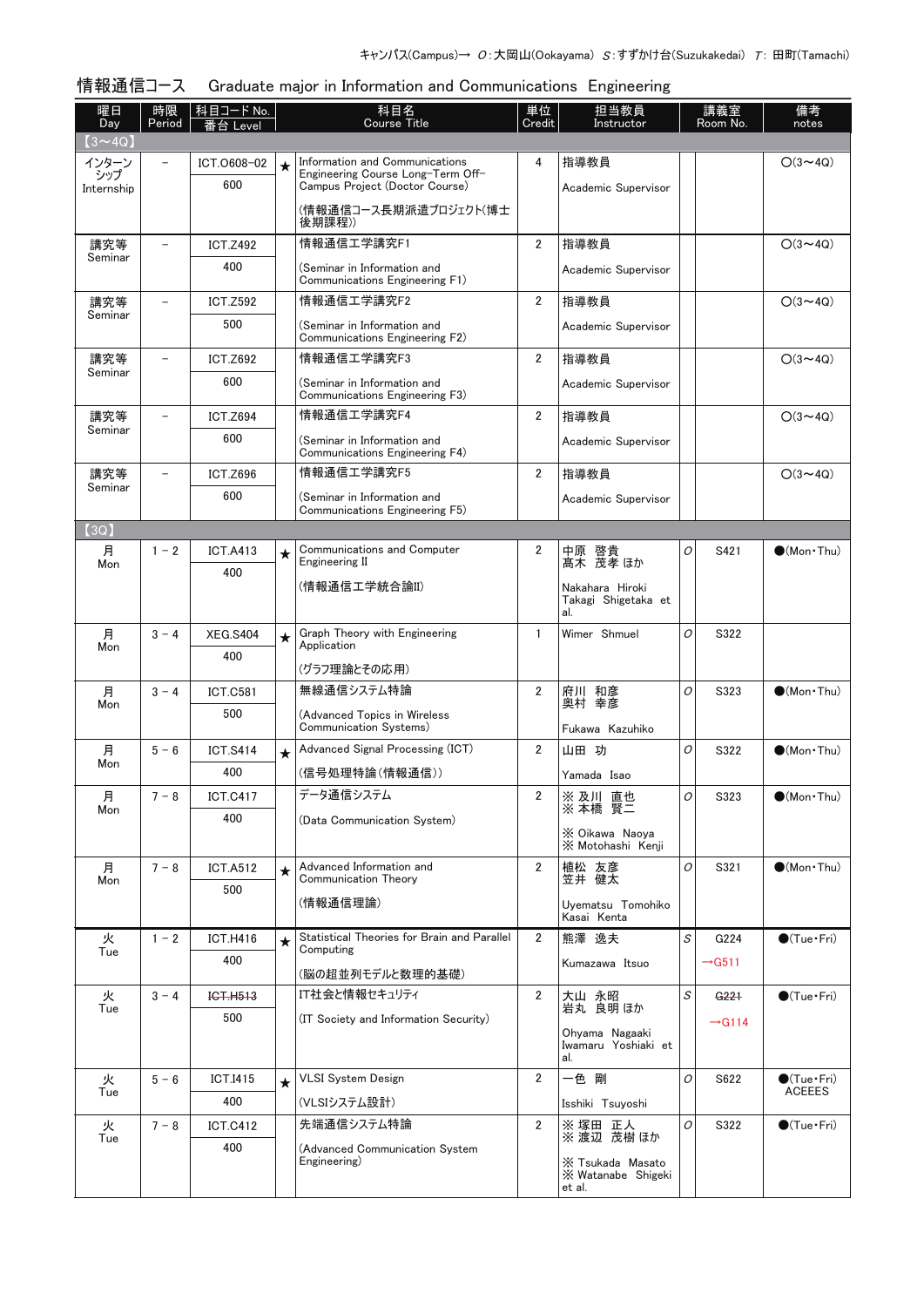| (3Q)<br>Communications and Computer<br>2<br>中原 啓貴<br>髙木 茂孝ほか<br>0<br>S421<br>$\bullet$ (Mon $\cdot$ Thu)<br>木<br>$1 - 2$<br><b>ICT.A413</b><br>$\star$<br>Engineering II<br>Thu<br>400<br>(情報通信工学統合論II)<br>Nakahara Hiroki<br>Takagi Shigetaka et<br>al.<br>Topics in Digital VLSI Design<br>$\mathbf{1}$<br>木<br>Wimer Shmuel<br>0<br>S322<br>$3 - 4$<br><b>XEG.S405</b><br>$\star$<br>Thu<br>400<br>(ディジタルVLSI設計)<br>無線通信システム特論<br>$3 - 4$<br>2<br>木<br><b>ICT.C581</b><br>府川 和彦<br>0<br>S323<br>$\bullet$ (Mon · Thu)<br>奥村 幸彦<br>Thu<br>500<br>(Advanced Topics in Wireless<br>Communication Systems)<br>Fukawa Kazuhiko<br>Advanced Topics in Digital VLSI Design<br>$\mathbf{1}$<br>木<br>0<br>$3 - 4$<br><b>XEG.S605</b><br>Wimer Shmuel<br>S322<br>$\star$<br>Thu<br>600<br>(ディジタルVLSI設計特論)<br>Advanced Signal Processing (ICT)<br>$\overline{2}$<br>山田 功<br><b>ICT.S414</b><br>0<br>S322<br>$\bullet$ (Mon Thu)<br>木<br>$5 - 6$<br>$\star$<br>Thu<br>400<br>(信号処理特論(情報通信))<br>Yamada Isao<br>データ通信システム<br>$7 - 8$<br>$\overline{2}$<br>※及川 直也<br>0<br>木<br><b>ICT.C417</b><br>S323<br>$\bullet$ (Mon Thu)<br>賢三<br>※ 本橋<br>Thu<br>400<br>(Data Communication System)<br>X Oikawa Naoya<br>X Motohashi Kenii<br>Advanced Information and<br>$\overline{2}$<br>植松 友彦<br>0<br>木<br>$7 - 8$<br><b>ICT.A512</b><br>S321<br>$\bullet$ (Mon · Thu)<br>$\star$<br>Communication Theory<br>笠井 健太<br>Thu<br>500<br>(情報通信理論)<br>Uvematsu Tomohiko<br>Kasai Kenta<br>Statistical Theories for Brain and Parallel<br>$\overline{2}$<br>S<br>金<br>$1 - 2$<br>熊澤 逸夫<br><b>ICT.H416</b><br>G224<br>$\bullet$ (Tue · Fri)<br>$\star$<br>Computing<br>Fri<br>$\rightarrow$ G511<br>400<br>Kumazawa Itsuo<br>(脳の超並列モデルと数理的基礎)<br>IT社会と情報セキュリティ<br>$\overline{2}$<br>S<br>$\bigcirc$ (Tue·Fri)<br>金<br>$3 - 4$<br><b>ICT.H513</b><br>大山 永昭<br>G221<br>岩丸 良明 ほか<br>Fri<br>500<br>(IT Society and Information Security)<br>$\rightarrow$ G114<br>Ohyama Nagaaki<br>Iwamaru Yoshiaki et<br>al.<br>$\overline{2}$<br><b>VLSI System Design</b><br>一色 剛<br>O<br>金<br>$5 - 6$<br>S622<br>$\bigcirc$ (Tue · Fri)<br><b>ICT.I415</b><br>$\star$<br><b>ACEEES</b><br>Fri<br>400<br>(VLSIシステム設計)<br>Isshiki Tsuyoshi<br>Mechanisms of Visual Perception<br>S<br>$5 - 6$<br><b>ICT.H514</b><br>1<br>寛彦<br>遠隔講義<br>金<br>金子<br>G311, S223<br>$\star$<br>佐藤 いまり<br>Fri<br>0<br>500<br>(視覚情報処理機構)<br>Kaneko Hirohiko<br>Sato Imari<br>先端通信システム特論<br>2<br>$7 - 8$<br><b>ICT.C412</b><br>※塚田 正人<br>0<br>S322<br>$\bigcirc$ (Tue · Fri) | 曜日<br>Day | 時限<br>Period | │ 科目コード No.<br>番台 Level | 科目名<br>Course Title |        | 担当教員<br>講義室<br>Room No.<br>Instructor |  | 備考<br>notes |
|-----------------------------------------------------------------------------------------------------------------------------------------------------------------------------------------------------------------------------------------------------------------------------------------------------------------------------------------------------------------------------------------------------------------------------------------------------------------------------------------------------------------------------------------------------------------------------------------------------------------------------------------------------------------------------------------------------------------------------------------------------------------------------------------------------------------------------------------------------------------------------------------------------------------------------------------------------------------------------------------------------------------------------------------------------------------------------------------------------------------------------------------------------------------------------------------------------------------------------------------------------------------------------------------------------------------------------------------------------------------------------------------------------------------------------------------------------------------------------------------------------------------------------------------------------------------------------------------------------------------------------------------------------------------------------------------------------------------------------------------------------------------------------------------------------------------------------------------------------------------------------------------------------------------------------------------------------------------------------------------------------------------------------------------------------------------------------------------------------------------------------------------------------------------------------------------------------------------------------------------------------------------------------------------------------------------------------------------------------------------------------------------------------------------------------------------------------------------------------------------------------------|-----------|--------------|-------------------------|---------------------|--------|---------------------------------------|--|-------------|
|                                                                                                                                                                                                                                                                                                                                                                                                                                                                                                                                                                                                                                                                                                                                                                                                                                                                                                                                                                                                                                                                                                                                                                                                                                                                                                                                                                                                                                                                                                                                                                                                                                                                                                                                                                                                                                                                                                                                                                                                                                                                                                                                                                                                                                                                                                                                                                                                                                                                                                           |           |              |                         |                     | Credit |                                       |  |             |
|                                                                                                                                                                                                                                                                                                                                                                                                                                                                                                                                                                                                                                                                                                                                                                                                                                                                                                                                                                                                                                                                                                                                                                                                                                                                                                                                                                                                                                                                                                                                                                                                                                                                                                                                                                                                                                                                                                                                                                                                                                                                                                                                                                                                                                                                                                                                                                                                                                                                                                           |           |              |                         |                     |        |                                       |  |             |
|                                                                                                                                                                                                                                                                                                                                                                                                                                                                                                                                                                                                                                                                                                                                                                                                                                                                                                                                                                                                                                                                                                                                                                                                                                                                                                                                                                                                                                                                                                                                                                                                                                                                                                                                                                                                                                                                                                                                                                                                                                                                                                                                                                                                                                                                                                                                                                                                                                                                                                           |           |              |                         |                     |        |                                       |  |             |
|                                                                                                                                                                                                                                                                                                                                                                                                                                                                                                                                                                                                                                                                                                                                                                                                                                                                                                                                                                                                                                                                                                                                                                                                                                                                                                                                                                                                                                                                                                                                                                                                                                                                                                                                                                                                                                                                                                                                                                                                                                                                                                                                                                                                                                                                                                                                                                                                                                                                                                           |           |              |                         |                     |        |                                       |  |             |
|                                                                                                                                                                                                                                                                                                                                                                                                                                                                                                                                                                                                                                                                                                                                                                                                                                                                                                                                                                                                                                                                                                                                                                                                                                                                                                                                                                                                                                                                                                                                                                                                                                                                                                                                                                                                                                                                                                                                                                                                                                                                                                                                                                                                                                                                                                                                                                                                                                                                                                           |           |              |                         |                     |        |                                       |  |             |
|                                                                                                                                                                                                                                                                                                                                                                                                                                                                                                                                                                                                                                                                                                                                                                                                                                                                                                                                                                                                                                                                                                                                                                                                                                                                                                                                                                                                                                                                                                                                                                                                                                                                                                                                                                                                                                                                                                                                                                                                                                                                                                                                                                                                                                                                                                                                                                                                                                                                                                           |           |              |                         |                     |        |                                       |  |             |
|                                                                                                                                                                                                                                                                                                                                                                                                                                                                                                                                                                                                                                                                                                                                                                                                                                                                                                                                                                                                                                                                                                                                                                                                                                                                                                                                                                                                                                                                                                                                                                                                                                                                                                                                                                                                                                                                                                                                                                                                                                                                                                                                                                                                                                                                                                                                                                                                                                                                                                           |           |              |                         |                     |        |                                       |  |             |
|                                                                                                                                                                                                                                                                                                                                                                                                                                                                                                                                                                                                                                                                                                                                                                                                                                                                                                                                                                                                                                                                                                                                                                                                                                                                                                                                                                                                                                                                                                                                                                                                                                                                                                                                                                                                                                                                                                                                                                                                                                                                                                                                                                                                                                                                                                                                                                                                                                                                                                           |           |              |                         |                     |        |                                       |  |             |
|                                                                                                                                                                                                                                                                                                                                                                                                                                                                                                                                                                                                                                                                                                                                                                                                                                                                                                                                                                                                                                                                                                                                                                                                                                                                                                                                                                                                                                                                                                                                                                                                                                                                                                                                                                                                                                                                                                                                                                                                                                                                                                                                                                                                                                                                                                                                                                                                                                                                                                           |           |              |                         |                     |        |                                       |  |             |
|                                                                                                                                                                                                                                                                                                                                                                                                                                                                                                                                                                                                                                                                                                                                                                                                                                                                                                                                                                                                                                                                                                                                                                                                                                                                                                                                                                                                                                                                                                                                                                                                                                                                                                                                                                                                                                                                                                                                                                                                                                                                                                                                                                                                                                                                                                                                                                                                                                                                                                           |           |              |                         |                     |        |                                       |  |             |
|                                                                                                                                                                                                                                                                                                                                                                                                                                                                                                                                                                                                                                                                                                                                                                                                                                                                                                                                                                                                                                                                                                                                                                                                                                                                                                                                                                                                                                                                                                                                                                                                                                                                                                                                                                                                                                                                                                                                                                                                                                                                                                                                                                                                                                                                                                                                                                                                                                                                                                           |           |              |                         |                     |        |                                       |  |             |
|                                                                                                                                                                                                                                                                                                                                                                                                                                                                                                                                                                                                                                                                                                                                                                                                                                                                                                                                                                                                                                                                                                                                                                                                                                                                                                                                                                                                                                                                                                                                                                                                                                                                                                                                                                                                                                                                                                                                                                                                                                                                                                                                                                                                                                                                                                                                                                                                                                                                                                           |           |              |                         |                     |        |                                       |  |             |
|                                                                                                                                                                                                                                                                                                                                                                                                                                                                                                                                                                                                                                                                                                                                                                                                                                                                                                                                                                                                                                                                                                                                                                                                                                                                                                                                                                                                                                                                                                                                                                                                                                                                                                                                                                                                                                                                                                                                                                                                                                                                                                                                                                                                                                                                                                                                                                                                                                                                                                           |           |              |                         |                     |        |                                       |  |             |
|                                                                                                                                                                                                                                                                                                                                                                                                                                                                                                                                                                                                                                                                                                                                                                                                                                                                                                                                                                                                                                                                                                                                                                                                                                                                                                                                                                                                                                                                                                                                                                                                                                                                                                                                                                                                                                                                                                                                                                                                                                                                                                                                                                                                                                                                                                                                                                                                                                                                                                           |           |              |                         |                     |        |                                       |  |             |
|                                                                                                                                                                                                                                                                                                                                                                                                                                                                                                                                                                                                                                                                                                                                                                                                                                                                                                                                                                                                                                                                                                                                                                                                                                                                                                                                                                                                                                                                                                                                                                                                                                                                                                                                                                                                                                                                                                                                                                                                                                                                                                                                                                                                                                                                                                                                                                                                                                                                                                           |           |              |                         |                     |        |                                       |  |             |
|                                                                                                                                                                                                                                                                                                                                                                                                                                                                                                                                                                                                                                                                                                                                                                                                                                                                                                                                                                                                                                                                                                                                                                                                                                                                                                                                                                                                                                                                                                                                                                                                                                                                                                                                                                                                                                                                                                                                                                                                                                                                                                                                                                                                                                                                                                                                                                                                                                                                                                           |           |              |                         |                     |        |                                       |  |             |
|                                                                                                                                                                                                                                                                                                                                                                                                                                                                                                                                                                                                                                                                                                                                                                                                                                                                                                                                                                                                                                                                                                                                                                                                                                                                                                                                                                                                                                                                                                                                                                                                                                                                                                                                                                                                                                                                                                                                                                                                                                                                                                                                                                                                                                                                                                                                                                                                                                                                                                           |           |              |                         |                     |        |                                       |  |             |
|                                                                                                                                                                                                                                                                                                                                                                                                                                                                                                                                                                                                                                                                                                                                                                                                                                                                                                                                                                                                                                                                                                                                                                                                                                                                                                                                                                                                                                                                                                                                                                                                                                                                                                                                                                                                                                                                                                                                                                                                                                                                                                                                                                                                                                                                                                                                                                                                                                                                                                           |           |              |                         |                     |        |                                       |  |             |
|                                                                                                                                                                                                                                                                                                                                                                                                                                                                                                                                                                                                                                                                                                                                                                                                                                                                                                                                                                                                                                                                                                                                                                                                                                                                                                                                                                                                                                                                                                                                                                                                                                                                                                                                                                                                                                                                                                                                                                                                                                                                                                                                                                                                                                                                                                                                                                                                                                                                                                           |           |              |                         |                     |        |                                       |  |             |
|                                                                                                                                                                                                                                                                                                                                                                                                                                                                                                                                                                                                                                                                                                                                                                                                                                                                                                                                                                                                                                                                                                                                                                                                                                                                                                                                                                                                                                                                                                                                                                                                                                                                                                                                                                                                                                                                                                                                                                                                                                                                                                                                                                                                                                                                                                                                                                                                                                                                                                           |           |              |                         |                     |        |                                       |  |             |
|                                                                                                                                                                                                                                                                                                                                                                                                                                                                                                                                                                                                                                                                                                                                                                                                                                                                                                                                                                                                                                                                                                                                                                                                                                                                                                                                                                                                                                                                                                                                                                                                                                                                                                                                                                                                                                                                                                                                                                                                                                                                                                                                                                                                                                                                                                                                                                                                                                                                                                           |           |              |                         |                     |        |                                       |  |             |
|                                                                                                                                                                                                                                                                                                                                                                                                                                                                                                                                                                                                                                                                                                                                                                                                                                                                                                                                                                                                                                                                                                                                                                                                                                                                                                                                                                                                                                                                                                                                                                                                                                                                                                                                                                                                                                                                                                                                                                                                                                                                                                                                                                                                                                                                                                                                                                                                                                                                                                           |           |              |                         |                     |        |                                       |  |             |
|                                                                                                                                                                                                                                                                                                                                                                                                                                                                                                                                                                                                                                                                                                                                                                                                                                                                                                                                                                                                                                                                                                                                                                                                                                                                                                                                                                                                                                                                                                                                                                                                                                                                                                                                                                                                                                                                                                                                                                                                                                                                                                                                                                                                                                                                                                                                                                                                                                                                                                           |           |              |                         |                     |        |                                       |  |             |
|                                                                                                                                                                                                                                                                                                                                                                                                                                                                                                                                                                                                                                                                                                                                                                                                                                                                                                                                                                                                                                                                                                                                                                                                                                                                                                                                                                                                                                                                                                                                                                                                                                                                                                                                                                                                                                                                                                                                                                                                                                                                                                                                                                                                                                                                                                                                                                                                                                                                                                           |           |              |                         |                     |        |                                       |  |             |
|                                                                                                                                                                                                                                                                                                                                                                                                                                                                                                                                                                                                                                                                                                                                                                                                                                                                                                                                                                                                                                                                                                                                                                                                                                                                                                                                                                                                                                                                                                                                                                                                                                                                                                                                                                                                                                                                                                                                                                                                                                                                                                                                                                                                                                                                                                                                                                                                                                                                                                           |           |              |                         |                     |        |                                       |  |             |
|                                                                                                                                                                                                                                                                                                                                                                                                                                                                                                                                                                                                                                                                                                                                                                                                                                                                                                                                                                                                                                                                                                                                                                                                                                                                                                                                                                                                                                                                                                                                                                                                                                                                                                                                                                                                                                                                                                                                                                                                                                                                                                                                                                                                                                                                                                                                                                                                                                                                                                           |           |              |                         |                     |        |                                       |  |             |
|                                                                                                                                                                                                                                                                                                                                                                                                                                                                                                                                                                                                                                                                                                                                                                                                                                                                                                                                                                                                                                                                                                                                                                                                                                                                                                                                                                                                                                                                                                                                                                                                                                                                                                                                                                                                                                                                                                                                                                                                                                                                                                                                                                                                                                                                                                                                                                                                                                                                                                           |           |              |                         |                     |        |                                       |  |             |
|                                                                                                                                                                                                                                                                                                                                                                                                                                                                                                                                                                                                                                                                                                                                                                                                                                                                                                                                                                                                                                                                                                                                                                                                                                                                                                                                                                                                                                                                                                                                                                                                                                                                                                                                                                                                                                                                                                                                                                                                                                                                                                                                                                                                                                                                                                                                                                                                                                                                                                           |           |              |                         |                     |        |                                       |  |             |
|                                                                                                                                                                                                                                                                                                                                                                                                                                                                                                                                                                                                                                                                                                                                                                                                                                                                                                                                                                                                                                                                                                                                                                                                                                                                                                                                                                                                                                                                                                                                                                                                                                                                                                                                                                                                                                                                                                                                                                                                                                                                                                                                                                                                                                                                                                                                                                                                                                                                                                           | 金<br>Fri  |              |                         |                     |        | ※渡辺 茂樹 ほか                             |  |             |
| 400<br>(Advanced Communication System<br>Engineering)<br>X Tsukada Masato                                                                                                                                                                                                                                                                                                                                                                                                                                                                                                                                                                                                                                                                                                                                                                                                                                                                                                                                                                                                                                                                                                                                                                                                                                                                                                                                                                                                                                                                                                                                                                                                                                                                                                                                                                                                                                                                                                                                                                                                                                                                                                                                                                                                                                                                                                                                                                                                                                 |           |              |                         |                     |        |                                       |  |             |
| X Watanabe Shigeki<br>et al.                                                                                                                                                                                                                                                                                                                                                                                                                                                                                                                                                                                                                                                                                                                                                                                                                                                                                                                                                                                                                                                                                                                                                                                                                                                                                                                                                                                                                                                                                                                                                                                                                                                                                                                                                                                                                                                                                                                                                                                                                                                                                                                                                                                                                                                                                                                                                                                                                                                                              |           |              |                         |                     |        |                                       |  |             |
| 情報通信コース特別実験第一<br>$\overline{2}$<br>指導教員<br>集中講義<br>ICT.0602-03                                                                                                                                                                                                                                                                                                                                                                                                                                                                                                                                                                                                                                                                                                                                                                                                                                                                                                                                                                                                                                                                                                                                                                                                                                                                                                                                                                                                                                                                                                                                                                                                                                                                                                                                                                                                                                                                                                                                                                                                                                                                                                                                                                                                                                                                                                                                                                                                                                            |           |              |                         |                     |        |                                       |  |             |
| 600<br>(Special Experiments of Information and<br>Academic Supervisor<br>Intensive<br>Communications Engineering I)                                                                                                                                                                                                                                                                                                                                                                                                                                                                                                                                                                                                                                                                                                                                                                                                                                                                                                                                                                                                                                                                                                                                                                                                                                                                                                                                                                                                                                                                                                                                                                                                                                                                                                                                                                                                                                                                                                                                                                                                                                                                                                                                                                                                                                                                                                                                                                                       |           |              |                         |                     |        |                                       |  |             |
| 情報通信コース特別実験第二<br>$\overline{\mathbf{2}}$<br>集中講義<br>ICT.0603-03<br>指導教員<br>$\qquad \qquad -$                                                                                                                                                                                                                                                                                                                                                                                                                                                                                                                                                                                                                                                                                                                                                                                                                                                                                                                                                                                                                                                                                                                                                                                                                                                                                                                                                                                                                                                                                                                                                                                                                                                                                                                                                                                                                                                                                                                                                                                                                                                                                                                                                                                                                                                                                                                                                                                                              |           |              |                         |                     |        |                                       |  |             |
| 等<br>600<br>(Special Experiments of Information and<br>Academic Supervisor<br>Intensive<br>Communications Engineering II)                                                                                                                                                                                                                                                                                                                                                                                                                                                                                                                                                                                                                                                                                                                                                                                                                                                                                                                                                                                                                                                                                                                                                                                                                                                                                                                                                                                                                                                                                                                                                                                                                                                                                                                                                                                                                                                                                                                                                                                                                                                                                                                                                                                                                                                                                                                                                                                 |           |              |                         |                     |        |                                       |  |             |
| 情報通信コース特別実験第三<br>2<br>集中講義<br>指導教員<br>ICT.0604-03<br>$\overline{a}$                                                                                                                                                                                                                                                                                                                                                                                                                                                                                                                                                                                                                                                                                                                                                                                                                                                                                                                                                                                                                                                                                                                                                                                                                                                                                                                                                                                                                                                                                                                                                                                                                                                                                                                                                                                                                                                                                                                                                                                                                                                                                                                                                                                                                                                                                                                                                                                                                                       |           |              |                         |                     |        |                                       |  |             |
| 等<br>600<br>(Special Experiments of Information and<br>Academic Supervisor<br>Intensive<br>Communications Engineering III)                                                                                                                                                                                                                                                                                                                                                                                                                                                                                                                                                                                                                                                                                                                                                                                                                                                                                                                                                                                                                                                                                                                                                                                                                                                                                                                                                                                                                                                                                                                                                                                                                                                                                                                                                                                                                                                                                                                                                                                                                                                                                                                                                                                                                                                                                                                                                                                |           |              |                         |                     |        |                                       |  |             |
| 情報通信コースプレゼンテーション第一<br>集中講義<br>$\mathbf{1}$<br>ICT.0605-03<br>指導教員                                                                                                                                                                                                                                                                                                                                                                                                                                                                                                                                                                                                                                                                                                                                                                                                                                                                                                                                                                                                                                                                                                                                                                                                                                                                                                                                                                                                                                                                                                                                                                                                                                                                                                                                                                                                                                                                                                                                                                                                                                                                                                                                                                                                                                                                                                                                                                                                                                         |           |              |                         |                     |        |                                       |  |             |
| 600<br>(Presentation Exercises of Information<br>Academic Supervisor<br>Intensive                                                                                                                                                                                                                                                                                                                                                                                                                                                                                                                                                                                                                                                                                                                                                                                                                                                                                                                                                                                                                                                                                                                                                                                                                                                                                                                                                                                                                                                                                                                                                                                                                                                                                                                                                                                                                                                                                                                                                                                                                                                                                                                                                                                                                                                                                                                                                                                                                         |           |              |                         |                     |        |                                       |  |             |
| and Communications Engineering Course<br>I)                                                                                                                                                                                                                                                                                                                                                                                                                                                                                                                                                                                                                                                                                                                                                                                                                                                                                                                                                                                                                                                                                                                                                                                                                                                                                                                                                                                                                                                                                                                                                                                                                                                                                                                                                                                                                                                                                                                                                                                                                                                                                                                                                                                                                                                                                                                                                                                                                                                               |           |              |                         |                     |        |                                       |  |             |
| 情報通信コースプレゼンテーション第二<br>1<br>集中講義<br>ICT.0606-03<br>指導教員<br>等                                                                                                                                                                                                                                                                                                                                                                                                                                                                                                                                                                                                                                                                                                                                                                                                                                                                                                                                                                                                                                                                                                                                                                                                                                                                                                                                                                                                                                                                                                                                                                                                                                                                                                                                                                                                                                                                                                                                                                                                                                                                                                                                                                                                                                                                                                                                                                                                                                               |           |              |                         |                     |        |                                       |  |             |
| 600<br>(Presentation Exercises of Information<br>Academic Supervisor<br>Intensive<br>and Communications Engineering Course<br>$_{\rm II}$                                                                                                                                                                                                                                                                                                                                                                                                                                                                                                                                                                                                                                                                                                                                                                                                                                                                                                                                                                                                                                                                                                                                                                                                                                                                                                                                                                                                                                                                                                                                                                                                                                                                                                                                                                                                                                                                                                                                                                                                                                                                                                                                                                                                                                                                                                                                                                 |           |              |                         |                     |        |                                       |  |             |

## 情報通信コース Graduate major in Information and Communications Engineering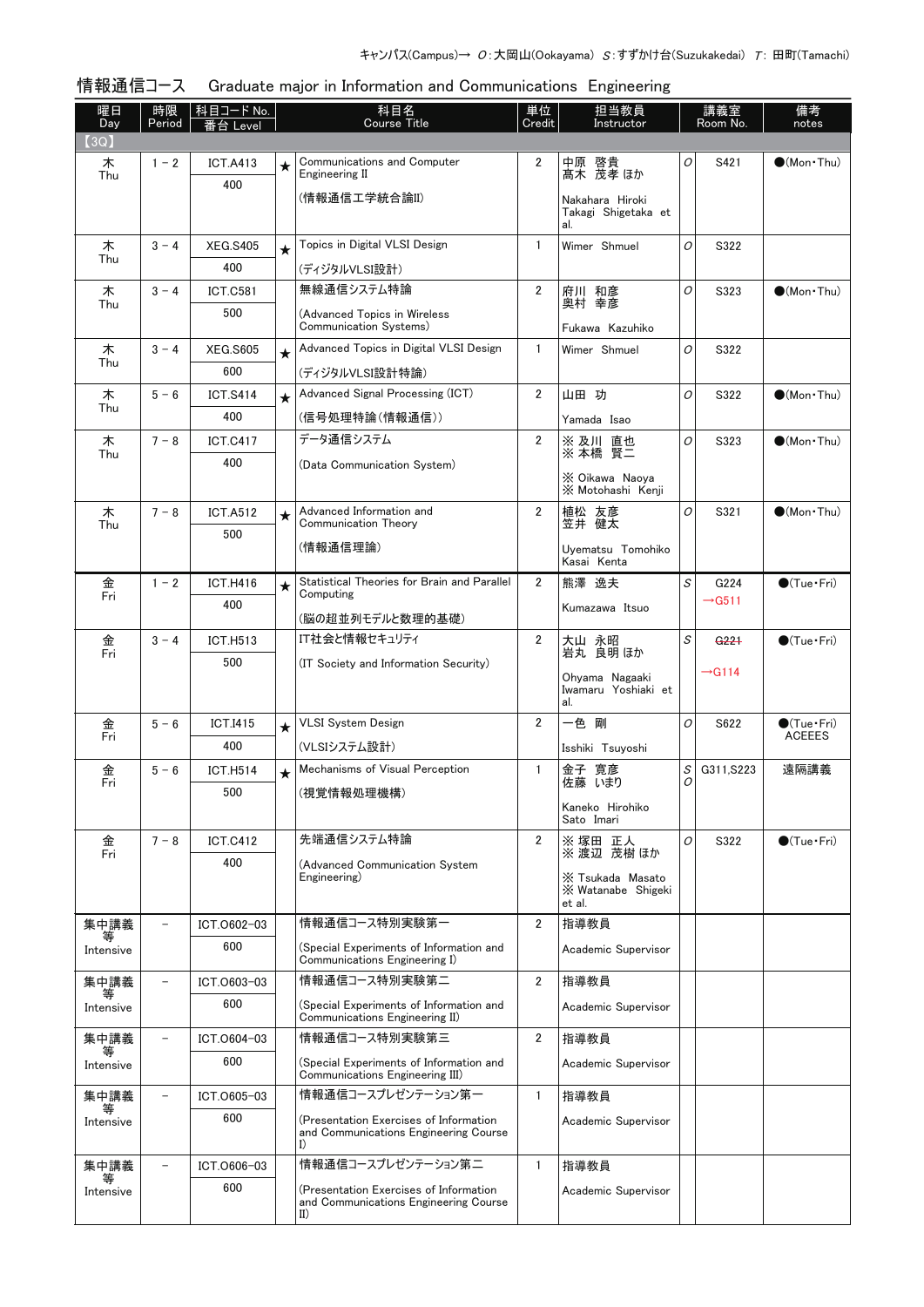#### 情報通信コース Graduate major in Information and Communications Engineering

| 曜日<br>Day<br>(3Q) | 時限<br>Period             | │科目コードNo.<br>番台 Level  |         | 科目名<br>Course Title                                                                                 | 単位<br>Credit   | 担当教員<br>Instructor                                               |   | 講義室<br>Room No.                        | 備考<br>notes                          |
|-------------------|--------------------------|------------------------|---------|-----------------------------------------------------------------------------------------------------|----------------|------------------------------------------------------------------|---|----------------------------------------|--------------------------------------|
| インターン             |                          | ICT.0518-03            |         | 情報通信コース派遣プロジェクト(修士課程)                                                                               | 2              | 指導教員                                                             |   |                                        |                                      |
| シップ<br>Internship |                          | 500                    |         | (Information and Communications<br>Engineering Course Off-Campus Project<br>(Master Course))        |                | Academic Supervisor                                              |   |                                        |                                      |
| インターン             |                          | ICT.0607-03            |         | 情報通信コース派遣プロジェクト(博士後期                                                                                | $\overline{2}$ | 指導教員                                                             |   |                                        |                                      |
| シップ<br>Internship |                          | 600                    |         | 課程)<br>(Information and Communications<br>Engineering Course Off-Campus Project<br>(Doctor Course)) |                | Academic Supervisor                                              |   |                                        |                                      |
| (4Q)              |                          |                        |         |                                                                                                     |                |                                                                  |   |                                        |                                      |
| 月<br>Mon          | $1 - 2$                  | <b>ICT.A418</b><br>400 | $\star$ | Human-Centric Information Systems II<br>(人間情報システム概論II)                                              | 2              | 山口 雅浩<br>小池 康晴 ほか<br>Yamaguchi Masahiro<br>Koike Yasuharu et al. | S | G <sub>223</sub><br>$\rightarrow$ G321 | $\bigcirc$ (Mon Thu)                 |
| 月                 | $3 - 4$                  | <b>ICT.H420</b>        | $\star$ | Large Scale Computing Systems                                                                       | 1              | 杉野 暢彦                                                            | S | G224                                   |                                      |
| Mon               |                          | 400                    |         | (大規模計算システム)                                                                                         |                | Sugino Nobuhiko                                                  |   |                                        |                                      |
| 月                 | $7 - 8$                  | <b>ICT.H517</b>        | $\star$ | Advanced Measurement of Sensory                                                                     | 2              | 中本 高道                                                            | S | G <sub>223</sub>                       | $\bigcirc$ (Mon · Thu)               |
| Mon               |                          | 500                    |         | Information                                                                                         |                | Nakamoto Takamichi                                               |   | $\rightarrow$ G224                     |                                      |
|                   |                          |                        |         | (感性情報センシング特論)                                                                                       |                |                                                                  |   |                                        |                                      |
| 月<br>Mon          | $9 - 10$                 | <b>XEG.G401</b>        | $\star$ | Scientific Writing and Presentation Skills                                                          | 2              | Berrar Daniel                                                    | 0 | W621                                   | $(Mon\cdot Thu)$<br><b>ACEEES</b>    |
|                   | $3 - 4$                  | 400                    |         | (学術ライティングとプレゼンテーション)<br><b>VLSI Layout Design</b>                                                   | 2              | 髙橋 篤司                                                            | O |                                        |                                      |
| 火<br>Tue          |                          | <b>ICT.I419</b><br>400 | $\star$ | (VLSIレイアウト設計)                                                                                       |                |                                                                  |   | S323                                   | $\bigcirc$ (Tue · Fri)               |
| 木                 | $1 - 2$                  | <b>ICT.A418</b>        | $\star$ | Human-Centric Information Systems II                                                                | 2              | Takahashi Atsushi<br>山口 雅浩                                       | S | G <sub>223</sub>                       | $\bullet$ (Mon $\cdot$ Thu)          |
| Thu               |                          | 400                    |         | (人間情報システム概論II)                                                                                      |                | 小池 康晴 ほか                                                         |   | $\rightarrow$ G321                     |                                      |
|                   |                          |                        |         |                                                                                                     |                | Yamaguchi Masahiro<br>Koike Yasuharu et al.                      |   |                                        |                                      |
| 木                 | $3 - 4$                  | <b>ICT.H421</b>        | $\star$ | <b>Medical Imaging Systems</b>                                                                      | 1              | 中村 健太郎                                                           | S | J233                                   | <b>ACEEES</b>                        |
| Thu               |                          | 400                    |         | (医用画像診断装置)                                                                                          |                | 田原 麻梨江 ほか                                                        |   |                                        |                                      |
|                   |                          |                        |         |                                                                                                     |                | Nakamura Kentaro<br>Tabaru Marie et al.                          |   |                                        |                                      |
| 木                 | $7 - 8$                  | <b>ICT.H517</b>        | $\star$ | Advanced Measurement of Sensory                                                                     | 2              | 中本 高道                                                            | S | G223                                   | $\bullet$ (Mon $\cdot$ Thu)          |
| Thu               |                          | 500                    |         | Information                                                                                         |                | Nakamoto Takamichi                                               |   | $\rightarrow$ G224                     |                                      |
|                   |                          |                        |         | (感性情報センシング特論)                                                                                       |                |                                                                  |   |                                        |                                      |
| 木<br>Thu          | $9 - 10$                 | <b>XEG.G401</b><br>400 |         | Scientific Writing and Presentation Skills                                                          | 2              | Berrar Daniel                                                    | 0 | W621                                   | $\bullet$ (Mon•Thu)<br><b>ACEEES</b> |
| 金                 | $3 - 4$                  | <b>ICT.I419</b>        | $\star$ | (学術ライティングとプレゼンテーション)<br><b>VLSI</b> Layout Design                                                   | 2              | 髙橋 篤司                                                            | 0 | S323                                   | $\bigcirc$ (Tue · Fri)               |
| Fri               |                          | 400                    |         | (VLSIレイアウト設計)                                                                                       |                | Takahashi Atsushi                                                |   |                                        |                                      |
| 集中講義              | $\qquad \qquad -$        | ICT.0602-04            |         | 情報通信コース特別実験第一                                                                                       | $\overline{2}$ | 指導教員                                                             |   |                                        |                                      |
| 等<br>Intensive    |                          | 600                    |         | (Special Experiments of Information and<br>Communications Engineering I)                            |                | Academic Supervisor                                              |   |                                        |                                      |
| 集中講義              | $\overline{\phantom{0}}$ | ICT.0603-04            |         | 情報通信コース特別実験第二                                                                                       | 2              | 指導教員                                                             |   |                                        |                                      |
| 等<br>Intensive    |                          | 600                    |         | (Special Experiments of Information and<br>Communications Engineering II)                           |                | Academic Supervisor                                              |   |                                        |                                      |
| 集中講義              |                          | ICT.0604-04            |         | 情報通信コース特別実験第三                                                                                       | 2              | 指導教員                                                             |   |                                        |                                      |
| Intensive         |                          | 600                    |         | (Special Experiments of Information and<br>Communications Engineering III)                          |                | Academic Supervisor                                              |   |                                        |                                      |
| 集中講義<br>等         |                          | ICT.0605-04            |         | 情報通信コースプレゼンテーション第一                                                                                  | 1              | 指導教員                                                             |   |                                        |                                      |
| Intensive         |                          | 600                    |         | (Presentation Exercises of Information<br>and Communications Engineering Course<br>I)               |                | Academic Supervisor                                              |   |                                        |                                      |
| 集中講義              | $\qquad \qquad -$        | ICT.0606-04            |         | 情報通信コースプレゼンテーション第二                                                                                  | 1              | 指導教員                                                             |   |                                        |                                      |
| 等<br>Intensive    |                          | 600                    |         | (Presentation Exercises of Information<br>and Communications Engineering Course<br>$_{II}$          |                | Academic Supervisor                                              |   |                                        |                                      |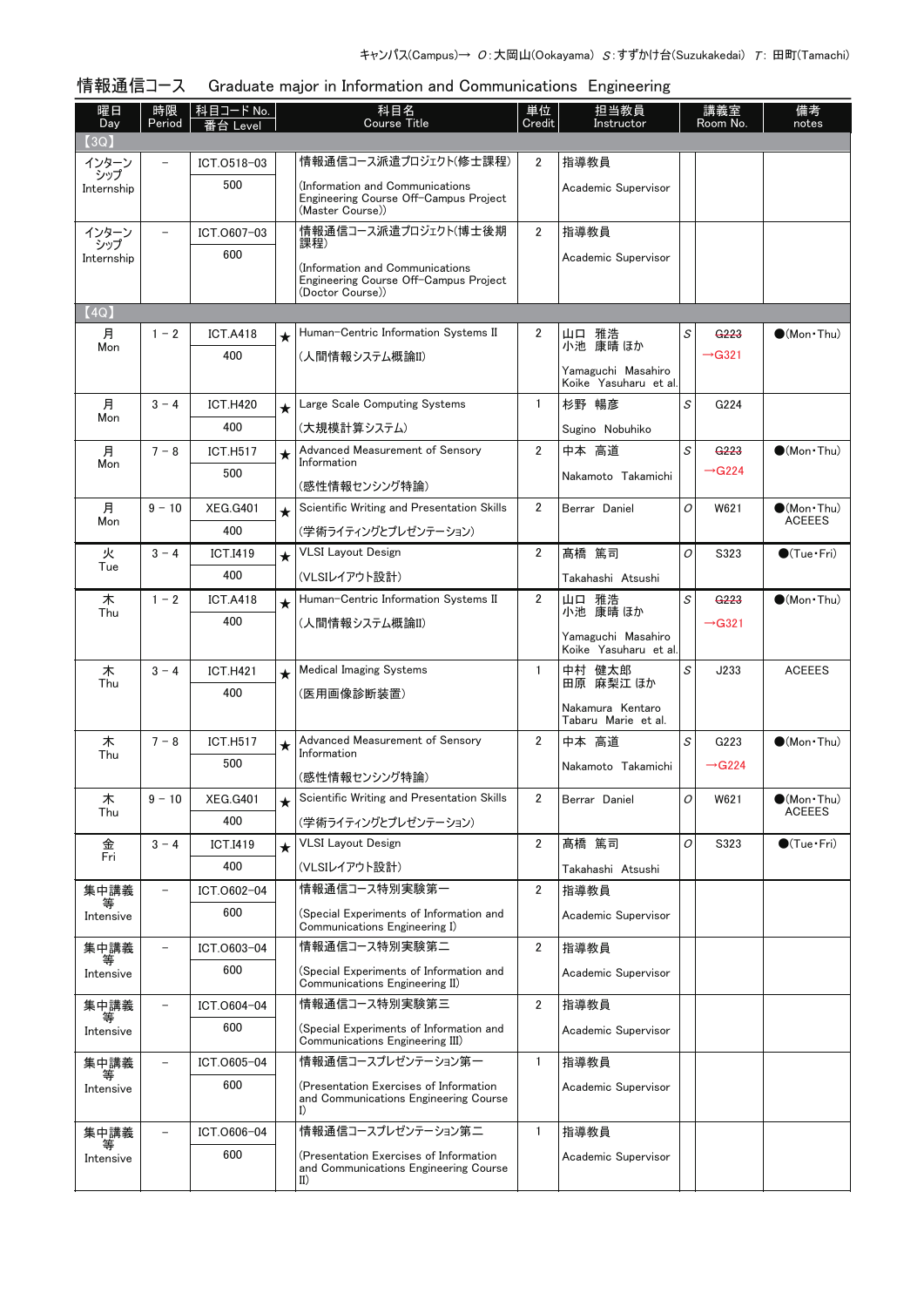| 情報通信コース |  |  | Graduate major in Information and Communications Engineering |  |
|---------|--|--|--------------------------------------------------------------|--|
|         |  |  |                                                              |  |

| 曜日<br><b>Day</b>  | 時限<br>Period | │科目コード No. │<br>番台 Level | 科目名<br>Course Title                                                                          | 単位<br>Credit | 担当教員<br>Instructor  | 講義室<br>Room No. | 備考<br>notes |
|-------------------|--------------|--------------------------|----------------------------------------------------------------------------------------------|--------------|---------------------|-----------------|-------------|
| [4Q]              |              |                          |                                                                                              |              |                     |                 |             |
| インターン<br>シップ      |              | ICT.0518-04              | 情報通信コース派遣プロジェクト(修士課程)                                                                        | 2            | 指導教員                |                 |             |
| Internship        |              | 500                      | (Information and Communications<br>Engineering Course Off-Campus Project<br>(Master Course)) |              | Academic Supervisor |                 |             |
| インターン             | -            | ICT.0607-04              | 情報通信コース派遣プロジェクト(博士後期<br>課程)                                                                  | 2            | 指導教員                |                 |             |
| シップ<br>Internship |              | 600                      | (Information and Communications<br>Engineering Course Off-Campus Project<br>(Doctor Course)) |              | Academic Supervisor |                 |             |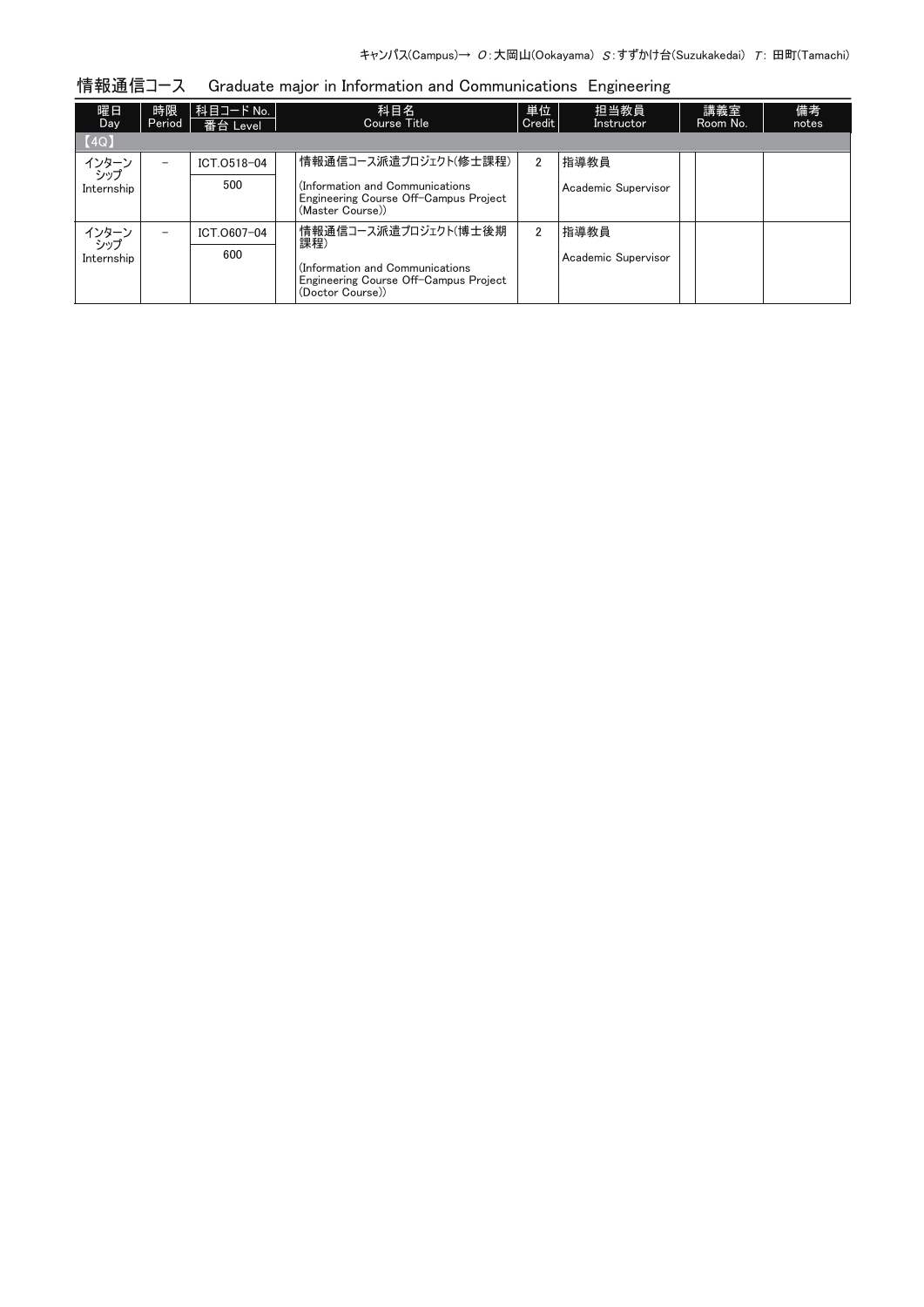#### 経営工学コース Graduate major in Industrial Engineering and Economics

| 曜日<br>Day      | 時限<br>Period             | 科目コード No.<br>番台 Level | 科目名<br><b>Course Title</b>                                                | 単位<br>Credit   | 担当教員<br>Instructor  |   | 講義室<br>Room No. | 備考<br>notes                          |
|----------------|--------------------------|-----------------------|---------------------------------------------------------------------------|----------------|---------------------|---|-----------------|--------------------------------------|
| $(3 \sim 40)$  |                          |                       |                                                                           |                |                     |   |                 |                                      |
| 水              | $1 - 2$                  | <b>IEE.B531</b>       | 環境経済・政策論                                                                  | $\overline{2}$ | 増井 利彦               | 0 | W931            | $O(3 \sim 4Q)$<br><b>ACEEES</b>      |
| Wed            |                          | 500                   | (Frontier of Environmental Economics and<br>Policy Studies)               |                | Masui Toshihiko     |   |                 |                                      |
| 集中講義<br>等      | $\overline{\phantom{0}}$ | <b>IEE.E402</b>       | 経営工学·経済学輪講F                                                               | $\mathbf{1}$   | 各教員                 |   | $O$ W9-311.508  | $O(3 \sim 4Q)$                       |
| Intensive      |                          | 400                   | (Reading in Industrial Engineering and<br>Economics F)                    |                | Academic Supervisor |   |                 |                                      |
| 集中講義<br>等      |                          | <b>IEE.E502</b>       | 経営工学・経済学アカデミックプレゼンテー<br>ションF                                              | 1              | 各教員                 |   |                 | $O(3 \sim 4Q)$                       |
| Intensive      |                          | 500                   | (Academic Presentation in Industrial<br>Engineering and Economics F)      |                | Academic Supervisor |   |                 |                                      |
| 集中講義           |                          | IEE.E503-02           | 海外国際プレゼンテーション                                                             | 1              | 指導教員                |   |                 | $O(3 \sim 4Q)$                       |
| Intensive      |                          | 500                   | (International Workshop Presentation<br>(Abroad))                         |                | Academic Supervisor |   |                 |                                      |
| 集中講義           |                          | IEE.E504-02           | 国内国際プレゼンテーション                                                             | $\mathbf{1}$   | 指導教員                |   |                 | $O(3 \sim 4Q)$                       |
| 等<br>Intensive |                          | 500                   | (International Workshop Presentation<br>(Domestic))                       |                | Academic Supervisor |   |                 |                                      |
| 集中講義           | $\equiv$                 | IEE.E505-02           | 先端企業実習                                                                    | $\mathbf{1}$   | 指導教員                |   |                 | $O(3 \sim 4Q)$                       |
| 等<br>Intensive |                          | 500                   | (Practical Training at Advanced<br>Companies)                             |                | Academic Supervisor |   |                 |                                      |
| 集中講義           |                          | <b>IEE.E602</b>       | 経営工学教育実践特論F                                                               | $\overline{2}$ | 指導教員                |   |                 | $O(3 \sim 4Q)$                       |
| 等<br>Intensive |                          | 600                   | (Advanced Course for Educational<br>Practice in Industrial Engineering F) |                | Academic Supervisor |   |                 |                                      |
| 集中講義           |                          | <b>IEE.E603</b>       | 経営工学テクニカルリーディング                                                           | $\overline{2}$ | 指導教員                |   |                 | $O(3 \sim 4Q)$                       |
| Intensive      |                          | 600                   | (Technical Reading in Industrial<br>Engineering)                          |                | Academic Supervisor |   |                 |                                      |
| 集中講義           |                          | <b>IEE.E605</b>       | 経営工学企業実習F                                                                 | $\overline{2}$ | 指導教員                |   |                 | $O(3 \sim 4Q)$                       |
| Intensive      |                          | 600                   | (Practical Training at Companies<br>(Industrial Engineering) F)           |                | Academic Supervisor |   |                 |                                      |
| 集中講義           |                          | <b>IEE.E607</b>       | 経営エ学派遣プロジェクトF                                                             | $\overline{2}$ | 指導教員                |   |                 | $O(3 \sim 4Q)$                       |
| 等<br>Intensive |                          | 600                   | (Industrial Engineering Off-Campus<br>Project F)                          |                | Academic Supervisor |   |                 |                                      |
| 集中講義           |                          | <b>IEE.E609</b>       | 経営工学プレゼンテーションF                                                            | $\overline{2}$ | 指導教員                |   |                 | $O(3 \sim 4Q)$                       |
| Intensive      |                          | 600                   | (Presentation in Industrial Engineering F)                                |                | Academic Supervisor |   |                 |                                      |
| 講究等            |                          | <b>IEE.Z492</b>       | 経営工学・経済学講究F1                                                              | $\overline{2}$ | 指導教員                |   |                 | $O(3 \sim 4Q)$                       |
| Seminar        |                          | 400                   | (Seminar in Industrial Engineering and<br>Economics F1)                   |                | Academic Supervisor |   |                 |                                      |
| 講究等            |                          | <b>IEE.Z592</b>       | 経営工学·経済学講究F2                                                              | 2              | 指導教員                |   |                 | $O(3 \sim 4Q)$                       |
| Seminar        |                          | 500                   | (Seminar in Industrial Engineering and<br>Economics F2)                   |                | Academic Supervisor |   |                 |                                      |
| 講究等<br>Seminar | $\qquad \qquad -$        | <b>IEE.Z692</b>       | 経営工学·経済学講究F3                                                              | $\overline{2}$ | 指導教員                |   |                 | $O(3 \sim 4Q)$                       |
|                |                          | 600                   | (Seminar in Industrial Engineering and<br>Economics F3)                   |                | Academic Supervisor |   |                 |                                      |
| 講究等<br>Seminar |                          | <b>IEE.Z694</b>       | 経営工学·経済学講究F4                                                              | $\overline{2}$ | 指導教員                |   |                 | $O(3 \sim 4Q)$                       |
|                |                          | 600                   | (Seminar in Industrial Engineering and<br>Economics F4)                   |                | Academic Supervisor |   |                 |                                      |
| 講究等<br>Seminar |                          | <b>IEE.Z696</b>       | 経営工学·経済学講究F5                                                              | $\overline{2}$ | 指導教員                |   |                 | $O(3 \sim 4Q)$                       |
|                |                          | 600                   | (Seminar in Industrial Engineering and<br>Economics F5)                   |                | Academic Supervisor |   |                 |                                      |
| (3Q)           |                          |                       |                                                                           |                |                     |   |                 |                                      |
| 月              | $1 - 2$                  | <b>IEE.B434</b>       | 計量経済学特講                                                                   | 2              | 樋口 洋一郎              | 0 | $W9 - 626$      | $\bullet$ (Mon $\cdot$ Thu)          |
| Mon            |                          | 400                   | (Advanced Topics in Econometrics)                                         |                | Higuchi Yoichiro    |   |                 | <b>ACEEES</b>                        |
| 月              | $3 - 4$                  | <b>IEE.A431</b>       | システム理論とOR                                                                 | $\overline{2}$ | 飯島 淳一<br>松井 知己      | 0 | W931            | $(Mon\cdot Thu)$                     |
| Mon            |                          | 400                   | (Systems Theory and Operations<br>Research)                               |                | Iijima Junichi      |   |                 | <b>ACEEES</b>                        |
|                |                          |                       |                                                                           |                | Matsui Tomomi       |   |                 |                                      |
| 月<br>Mon       | $5 - 6$                  | <b>IEE.B432</b>       | マクロ経済学特講                                                                  | $\overline{2}$ | 堀 健夫                | 0 | W9-626          | $\bullet$ (Mon Thu)<br><b>ACEEES</b> |
|                |                          | 400                   | (Advanced Topics in Macroeconomics)                                       |                | Hori Takeo          |   |                 |                                      |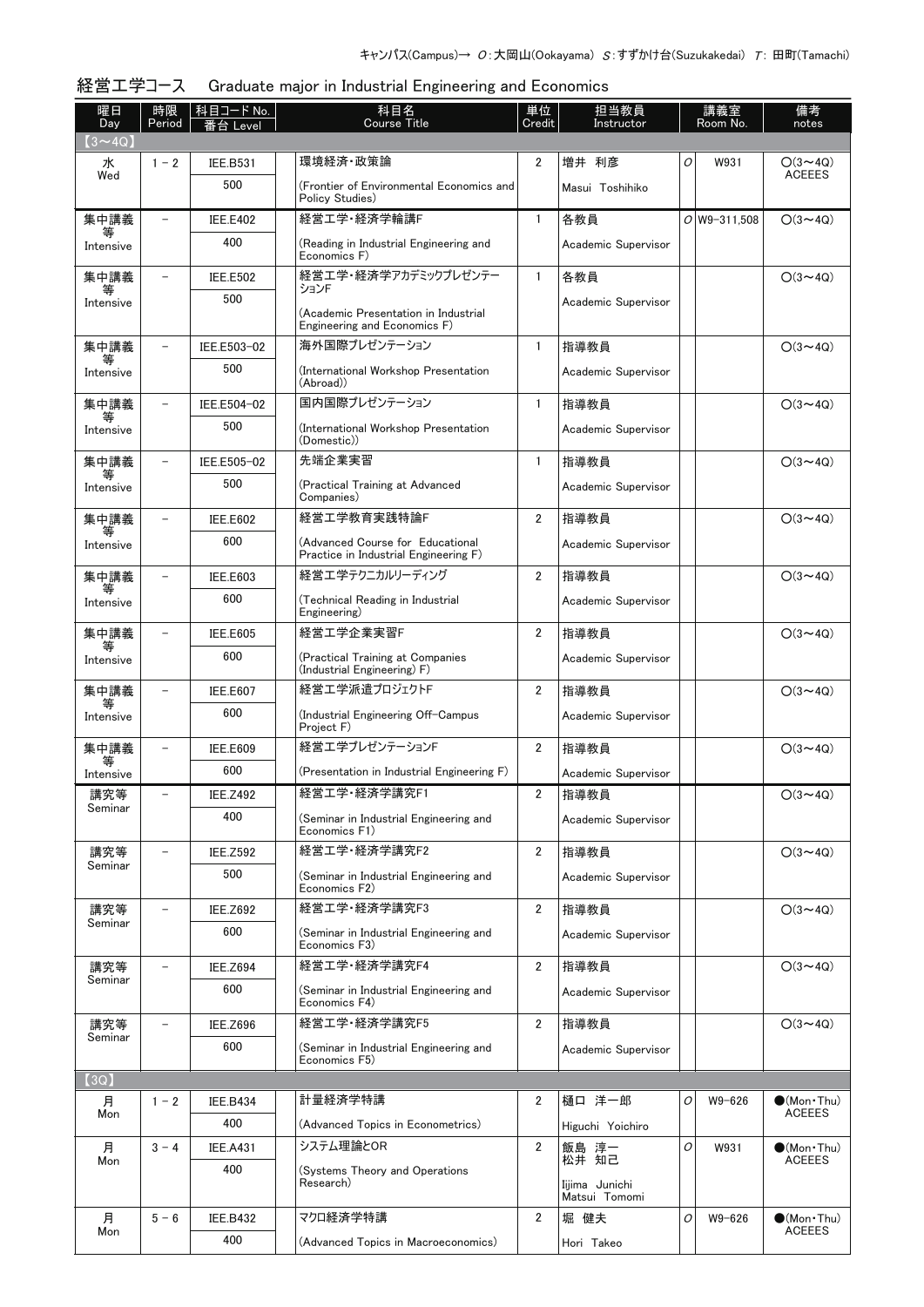| 曜日<br>Day | 時限<br>Period | │科目コード No.<br>番台 Level |         | 科目名<br><b>Course Title</b>                     | 単位<br>Credit   | 担当教員<br>Instructor                     |   | 講義室<br>Room No. | 備考<br>notes                             |
|-----------|--------------|------------------------|---------|------------------------------------------------|----------------|----------------------------------------|---|-----------------|-----------------------------------------|
| (3Q)      |              |                        |         |                                                |                |                                        |   |                 |                                         |
| 月<br>Mon  | $7 - 8$      | <b>IEE.D434</b>        | $\star$ | Corporate Finance and Governance               | $\overline{2}$ | 井上 光太郎                                 | 0 | $W9 - 414$      | $\bullet$ (Mon•Thu)<br><b>ACEEES</b>    |
|           |              | 400                    |         | (ファイナンスと企業統治)                                  |                | Inoue Kotaro                           |   |                 |                                         |
| 火<br>Tue  | $3 - 4$      | IEE.B433               |         | 数理経済学特講                                        | $\overline{2}$ | 塩浦 昭義                                  | 0 | $W9 - 508$      | $\bullet$ (Tue · Fri)<br><b>ACEEES</b>  |
|           |              | 400                    |         | (Advanced Topics in Mathematical<br>Economics) |                | Shioura Akiyoshi                       |   |                 |                                         |
| 火<br>Tue  | $5 - 6$      | <b>IEE.A430</b>        |         | 数値的最適化                                         | $\overline{2}$ | 水野 眞治<br>中田 和秀                         | O | $W9 - 508$      | $\bullet$ (Tue · Fri)<br><b>ACEEES</b>  |
|           |              | 400                    |         | (Numerical Optimization)                       |                |                                        |   |                 |                                         |
|           |              |                        |         |                                                |                | Mizuno Shinji<br>Nakata Kazuhide       |   |                 |                                         |
| 火         | $7 - 8$      | <b>IEE.C433</b>        |         | マネジメント特論                                       | $\overline{2}$ | コース主任                                  | O | W932            | $\bigcirc$ (Tue · Fri)                  |
| Tue       |              | 400                    |         | (Advanced Course of Management)                |                | ※西畑 一宏 ほか                              |   |                 | <b>ACEEES</b>                           |
|           |              |                        |         |                                                |                | Head<br>X Nishihata Kazuhiro<br>et al. |   |                 |                                         |
| 木         | $1 - 2$      | <b>IEE.B434</b>        |         | 計量経済学特講                                        | $\overline{2}$ | 樋口 洋一郎                                 | 0 | $W9 - 626$      | $\bullet$ (Mon Thu)                     |
| Thu       |              | 400                    |         | (Advanced Topics in Econometrics)              |                | Higuchi Yoichiro                       |   |                 | <b>ACEEES</b>                           |
| 木         | $3 - 4$      | <b>IEE.A431</b>        |         | システム理論とOR                                      | 2              | 飯島 淳一                                  | O | W931            | $\bullet$ (Mon $\cdot$ Thu)             |
| Thu       |              | 400                    |         | (Systems Theory and Operations                 |                | 松井 知己                                  |   |                 | <b>ACEEES</b>                           |
|           |              |                        |         | Research)                                      |                | Iiiima Junichi<br>Matsui Tomomi        |   |                 |                                         |
| 木         | $5 - 6$      | <b>IEE.B432</b>        |         | マクロ経済学特講                                       | $\overline{2}$ | 堀 健夫                                   | O | W9-626          | $\bullet$ (Mon $\cdot$ Thu)             |
| Thu       |              | 400                    |         | (Advanced Topics in Macroeconomics)            |                | Hori Takeo                             |   |                 | <b>ACEEES</b>                           |
| 木         | $7 - 8$      | <b>IEE.D434</b>        | $\star$ | Corporate Finance and Governance               | $\overline{2}$ | 井上 光太郎                                 | O | $W9 - 414$      | $\bullet$ (Mon•Thu)                     |
| Thu       |              | 400                    |         | (ファイナンスと企業統治)                                  |                | Inoue Kotaro                           |   |                 | <b>ACEEES</b>                           |
| 金         | $3 - 4$      | <b>IEE.B433</b>        |         | 数理経済学特講                                        | $\overline{2}$ | 塩浦 昭義                                  | 0 | $W9 - 508$      | $\bigcirc$ (Tue · Fri)                  |
| Fri       |              | 400                    |         | (Advanced Topics in Mathematical               |                | Shioura Akiyoshi                       |   |                 | <b>ACEEES</b>                           |
|           |              |                        |         | Economics)                                     |                |                                        |   |                 |                                         |
| 金<br>Fri  | $5 - 6$      | <b>IEE.A430</b>        |         | 数値的最適化                                         | $\overline{2}$ | 水野 眞治<br>中田 和秀                         | O | $W9 - 508$      | $\bigcirc$ (Tue · Fri)<br><b>ACEEES</b> |
|           |              | 400                    |         | (Numerical Optimization)                       |                | Mizuno Shinji                          |   |                 |                                         |
|           |              |                        |         |                                                |                | Nakata Kazuhide                        |   |                 |                                         |
| 金<br>Fri  | $7 - 8$      | <b>IEE.C433</b>        |         | マネジメント特論                                       | $\overline{2}$ | コース主任<br>※西畑 一宏ほか                      | O | W932            | $\bullet$ (Tue · Fri)<br><b>ACEEES</b>  |
|           |              | 400                    |         | (Advanced Course of Management)                |                |                                        |   |                 |                                         |
|           |              |                        |         |                                                |                | Head<br>X Nishihata Kazuhiro           |   |                 |                                         |
|           |              |                        |         |                                                |                | et al.                                 |   |                 |                                         |
| (4Q)<br>月 | $5 - 8$      |                        |         | ORにおけるモデル化                                     | 2              | 水野 眞治                                  | 0 | W9-508          | $\Box$ ACEEES                           |
| Mon       |              | IEE.A434<br>400        |         |                                                |                | 中田 和秀 ほか                               |   |                 |                                         |
|           |              |                        |         | (Modeling in OR)                               |                | Mizuno Shinii                          |   |                 |                                         |
|           |              |                        |         |                                                |                | Nakata Kazuhide et<br>al.              |   |                 |                                         |
| 月         | $7 - 8$      | <b>IEE.B404</b>        |         | 上級協力ゲーム理論                                      | $\overline{2}$ | 福田 恵美子                                 | 0 | W9-626          | $\bullet$ (Mon $\cdot$ Thu)             |
| Mon       |              | 400                    |         | (Advanced Cooperative Game Theory)             |                | Fukuda Emiko                           |   |                 | <b>ACEEES</b>                           |
| 火         | $5 - 6$      | <b>IEE.D433</b>        | $\star$ | Corporate Transformation                       | $\overline{2}$ | 妹尾 大                                   | 0 | W932            | $\bullet$ (Tue · Fri)                   |
| Tue       |              | 400                    |         | (企業変革論)                                        |                | Senoo Dai                              |   |                 | <b>ACEEES</b>                           |
| 火         | $7 - 8$      | <b>IEE.A432</b>        |         | 応用数理計画                                         | $\overline{2}$ | 松井 知己                                  | 0 | W936            | $\bullet$ (Tue · Fri)                   |
| Tue       |              | 400                    |         | (Advanced Mathematical Programming)            |                | Matsui Tomomi                          |   |                 | <b>ACEEES</b>                           |
| 火         | $7 - 8$      | IEE.C534               | $\star$ | Human-Robot Interaction                        | $\overline{2}$ | 梅室 博行                                  | O | W9-425          | $\bigcirc$ (Tue·Thu)                    |
| Tue       |              | 500                    |         | (ヒューマン・ロボット・インタラクション)                          |                | Urakami Jacqueline                     |   | $W9 - 508$      | <b>ACEEES</b>                           |
|           |              |                        |         |                                                |                | Umemuro Hiroyuki<br>Urakami Jacqueline |   |                 |                                         |
| 木         | $7 - 8$      | <b>IEE.B404</b>        |         | 上級協力ゲーム理論                                      | 2              | 福田 恵美子                                 | О | W9-626          | $\bullet$ (Mon Thu)                     |
| Thu       |              | 400                    |         | (Advanced Cooperative Game Theory)             |                | Fukuda Emiko                           |   |                 | <b>ACEEES</b>                           |
|           |              |                        |         |                                                |                |                                        |   |                 |                                         |

## 経営工学コース Graduate major in Industrial Engineering and Economics